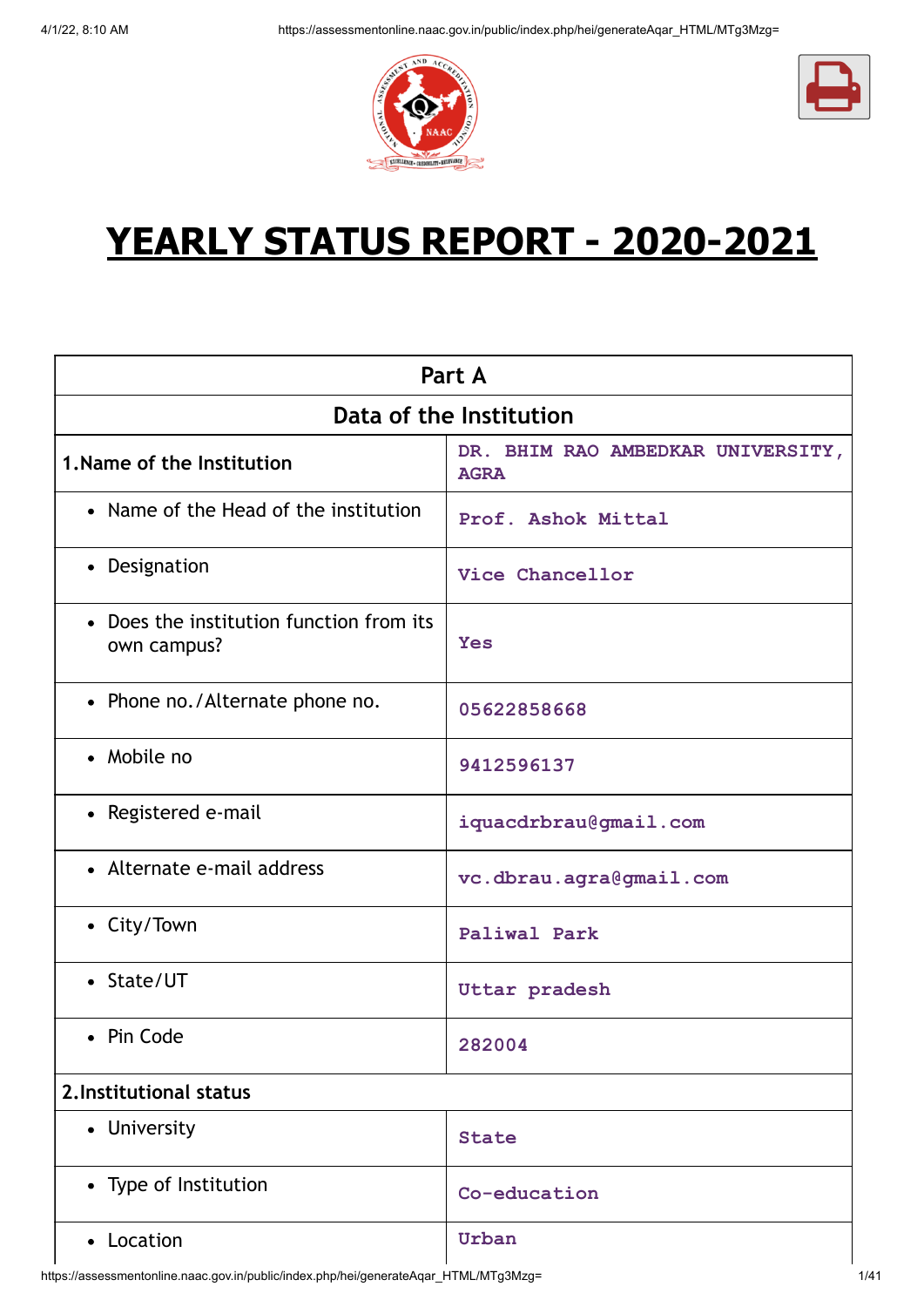| • Name of the IQAC Co-<br>ordinator/Director                                                                                                                                            |              | Prof. Ajay Taneja |                              |                                |                       |                                   |               |            |             |
|-----------------------------------------------------------------------------------------------------------------------------------------------------------------------------------------|--------------|-------------------|------------------------------|--------------------------------|-----------------------|-----------------------------------|---------------|------------|-------------|
| • Phone no./Alternate phone no                                                                                                                                                          |              | 7906520198        |                              |                                |                       |                                   |               |            |             |
| • Mobile                                                                                                                                                                                |              |                   |                              |                                | 9897476288            |                                   |               |            |             |
| • IQAC e-mail address                                                                                                                                                                   |              |                   |                              |                                | iquacdrbrau@gmail.com |                                   |               |            |             |
| • Alternate Email address                                                                                                                                                               |              |                   |                              |                                | ataneja5@hotmail.com  |                                   |               |            |             |
| 3. Website address (Web link of the AQAR<br>(Previous Academic Year)                                                                                                                    |              |                   |                              |                                |                       | http://www.dbrau.org.in/IQAC.aspx |               |            |             |
| 4. Whether Academic Calendar prepared<br>during the year?                                                                                                                               |              |                   |                              |                                | <b>Yes</b>            |                                   |               |            |             |
| <b>5. Accreditation Details</b>                                                                                                                                                         |              |                   |                              |                                |                       |                                   |               |            |             |
| Cycle                                                                                                                                                                                   | Grade        | <b>CGPA</b>       | <b>Year of Accreditation</b> |                                |                       |                                   | Validity from |            | Validity to |
| Cycle 1                                                                                                                                                                                 | $\mathbf{B}$ | <b>Nil</b>        | 2005                         |                                |                       | 28/02/2005                        |               | 27/02/2010 |             |
| Cycle 2                                                                                                                                                                                 | $B++$        | 2.79              | 2017                         |                                |                       | 02/05/2017<br>01/05/2022          |               |            |             |
| 6. Date of Establishment of IQAC                                                                                                                                                        |              |                   |                              |                                | 24/10/2011            |                                   |               |            |             |
| 7. Provide the list of Special Status conferred by Central/ State Government-<br>UGC/CSIR/DST/DBT/ICMR/TEQIP/World Bank/CPE of UGC etc.                                                 |              |                   |                              |                                |                       |                                   |               |            |             |
| Institution/<br><b>Funding</b><br>Scheme<br>Department/Faculty<br>agency                                                                                                                |              |                   |                              | Year of award with<br>duration |                       | Amount                            |               |            |             |
| TET                                                                                                                                                                                     |              |                   | <b>TEQUIP</b>                | <b>MHRD</b>                    | 2017 (4 years)        |                                   | 100000000     |            |             |
| 8. Whether composition of IQAC as per<br>latest NAAC guidelines                                                                                                                         |              |                   | Yes                          |                                |                       |                                   |               |            |             |
| Upload latest notification of<br>$\bullet$<br>formation of IQAC                                                                                                                         |              | <b>View File</b>  |                              |                                |                       |                                   |               |            |             |
| 9. No. of IQAC meetings held during the<br>year                                                                                                                                         |              | 02                |                              |                                |                       |                                   |               |            |             |
| • The minutes of IQAC meeting and<br>compliance to the decisions have<br>been uploaded on the institutional<br>website. (Please upload, minutes of<br>meetings and action taken report) |              | Yes               |                              |                                |                       |                                   |               |            |             |
| 10. Whether IQAC received funding from<br>any of the funding agency to support its                                                                                                      |              | <b>No</b>         |                              |                                |                       |                                   |               |            |             |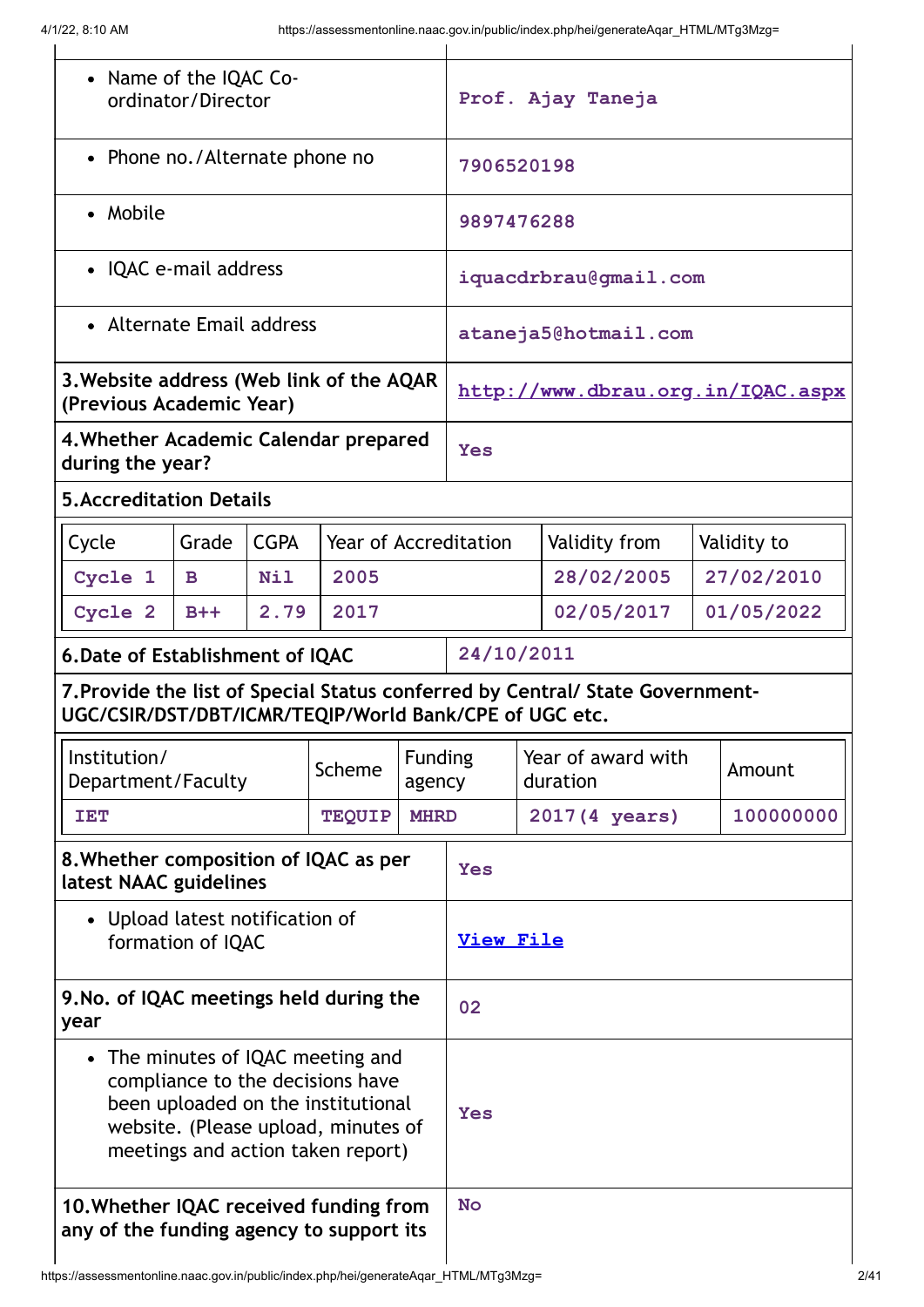| activities during the year?  |     |
|------------------------------|-----|
| • If yes, mention the amount | nil |

**11.Significant contributions made by IQAC during the current year (maximum five bullets)**

**Workshop on NEP**

**Change in Examination pattern to counter COVID pandemic**

**API Format designed for CAS according to UGC 2018 regulations adopted by state government in the present year**

**Online help desk for students**

**Health and testing Camps for COVID and other diseases**

**12.Plan of action chalked out by the IQAC in the beginning of the Academic year towards Quality Enhancement and the outcome achieved by the end of the Academic year**

| Plan of Action                |                                        | Achievements/Outcomes |  |
|-------------------------------|----------------------------------------|-----------------------|--|
| <b>Nil</b>                    | <b>Nil</b>                             |                       |  |
| statutory body?               | 13. Whether the AQAR was placed before | <b>No</b>             |  |
| • Name of the statutory body  |                                        |                       |  |
| Name                          | Date of meeting(s)                     |                       |  |
| <b>Nil</b>                    | <b>Nil</b>                             |                       |  |
| 14. Whether NAAC/or any other |                                        |                       |  |

|                                                   | 14. Whether NAAC/Or any other<br>accredited body(s) visited IQAC or<br>interacted with it to Assess the<br>functioning? |                    | <b>No</b> |
|---------------------------------------------------|-------------------------------------------------------------------------------------------------------------------------|--------------------|-----------|
| 15. Whether institutional data submitted to AISHE |                                                                                                                         |                    |           |
|                                                   | Year                                                                                                                    | Date of Submission |           |
|                                                   | $2020 - 21$                                                                                                             | 13/03/2022         |           |

| <b>Extended Profile</b>                            |     |
|----------------------------------------------------|-----|
| 1.Programme                                        |     |
| 1.1                                                | 103 |
| Number of programmes offered during the year:      |     |
| 1.2                                                | 37  |
| Number of departments offering academic programmes |     |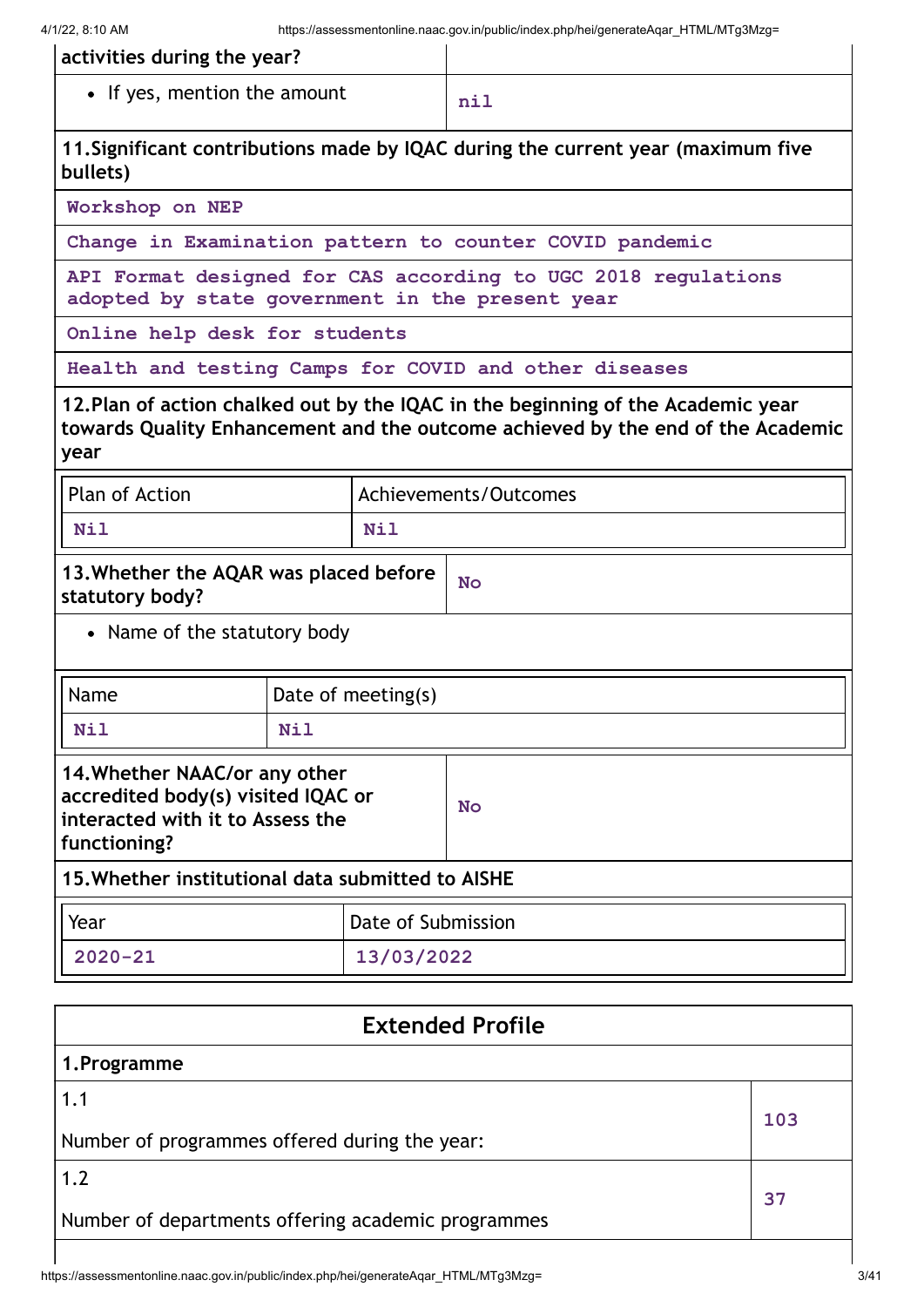| 2. Student                                                                                       |         |
|--------------------------------------------------------------------------------------------------|---------|
| 2.1                                                                                              | 3369    |
| Number of students during the year                                                               |         |
| 2.2                                                                                              | 892     |
| Number of outgoing / final year students during the year:                                        |         |
| 2.3                                                                                              | 959     |
| Number of students appeared in the University examination during the year                        |         |
| 2.4                                                                                              |         |
| Number of revaluation applications during the year                                               | 67      |
| 3.Academic                                                                                       |         |
| 3.1                                                                                              | 1050    |
| Number of courses in all Programmes during the year                                              |         |
| 3.2                                                                                              | 110     |
| Number of full time teachers during the year                                                     |         |
| 3.3                                                                                              | 198     |
| Number of sanctioned posts during the year                                                       |         |
| 4. Institution                                                                                   |         |
| 4.1                                                                                              |         |
| Number of eligible applications received for admissions to all the<br>Programmes during the year | 11330   |
| 4.2                                                                                              |         |
| Number of seats earmarked for reserved category as per GOI/ State Govt.<br>rule during the year  | 1920    |
| 4.3                                                                                              |         |
| Total number of classrooms and seminar halls                                                     | 132     |
| 4.4                                                                                              |         |
| Total number of computers in the campus for academic purpose                                     | 503     |
| 4.5                                                                                              |         |
| Total expenditure excluding salary during the year (INR in lakhs)                                | 3263.57 |

|                           | Part B |  |
|---------------------------|--------|--|
| <b>CURRICULAR ASPECTS</b> |        |  |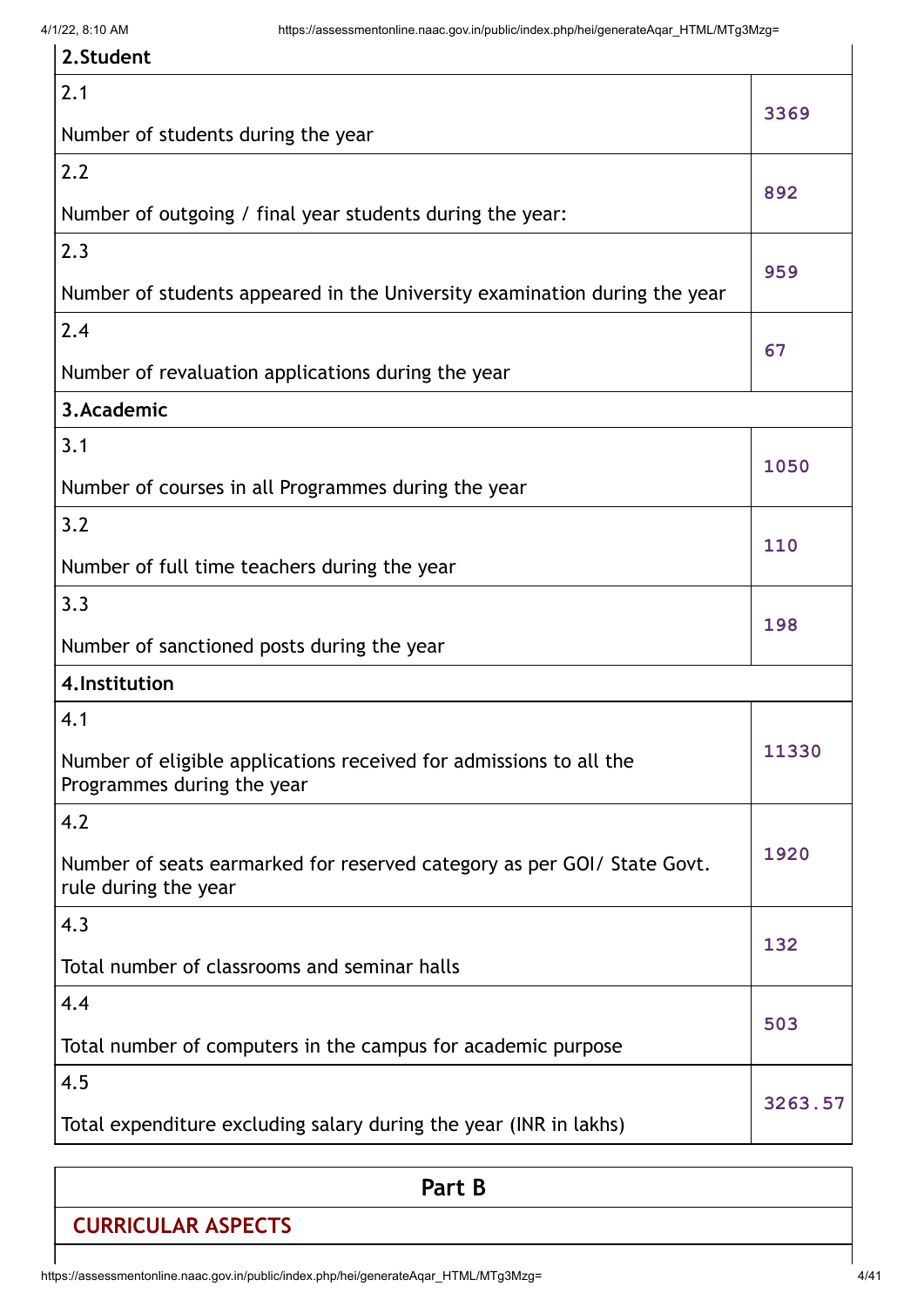# **1.1 - Curriculum Design and Development**

1.1.1 - Curricula developed and implemented have relevance to the local, national, regional and global developmental needs which is reflected in Programme outcomes (POs), Programme Specific Outcomes(PSOs) and Course Outcomes(COs) of the Programmes offered by the University

**The design and development of the curriculum is need based. The up gradation of the existing curricular content is closely monitored by the Board of Studies of the various subjects in which external subject experts are invited. The Dean chairs the Faculty meetings where the content and revision of curriculum is discussed. They are further deliberated upon in the Academic Council of the University before being finally approved in the Executive Council. The proposed curriculum is displayed on the University web-site. All Departments on the University campus have academic flexibility under which curricular improvisation is undertaken by them. The guidelines received from the UGC and the UP Government is also adhered to. Feedback received from the peers, society, parents, alumni and students is analyzed on the basis of which new courses are designed and old courses are redesigned.**

| <b>File Description</b>             | <b>Documents</b> |
|-------------------------------------|------------------|
| Upload relevant supporting document | No File Uploaded |

**1.1.2 - Number of Programmes where syllabus revision was carried out during the year**

**53**

| File Description                    | Documents        |
|-------------------------------------|------------------|
| Upload the data template            | View File        |
| Upload relevant supporting document | No File Uploaded |

**1.1.3 - Total number of courses having focus on employability/ entrepreneurship/ skill development offered by the University during the year**

**1.1.3.1 - Number of courses having focus on employability/ entrepreneurship/ skill development during the year**

**16**

| File Description                    | Documents        |
|-------------------------------------|------------------|
| Upload the data template            | <b>View File</b> |
| Upload relevant supporting document | No File Uploaded |

#### **1.2 - Academic Flexibility**

#### **1.2.1 - Number of new courses introduced of the total number of courses across all programs offered during the year**

**26**

File Description and Documents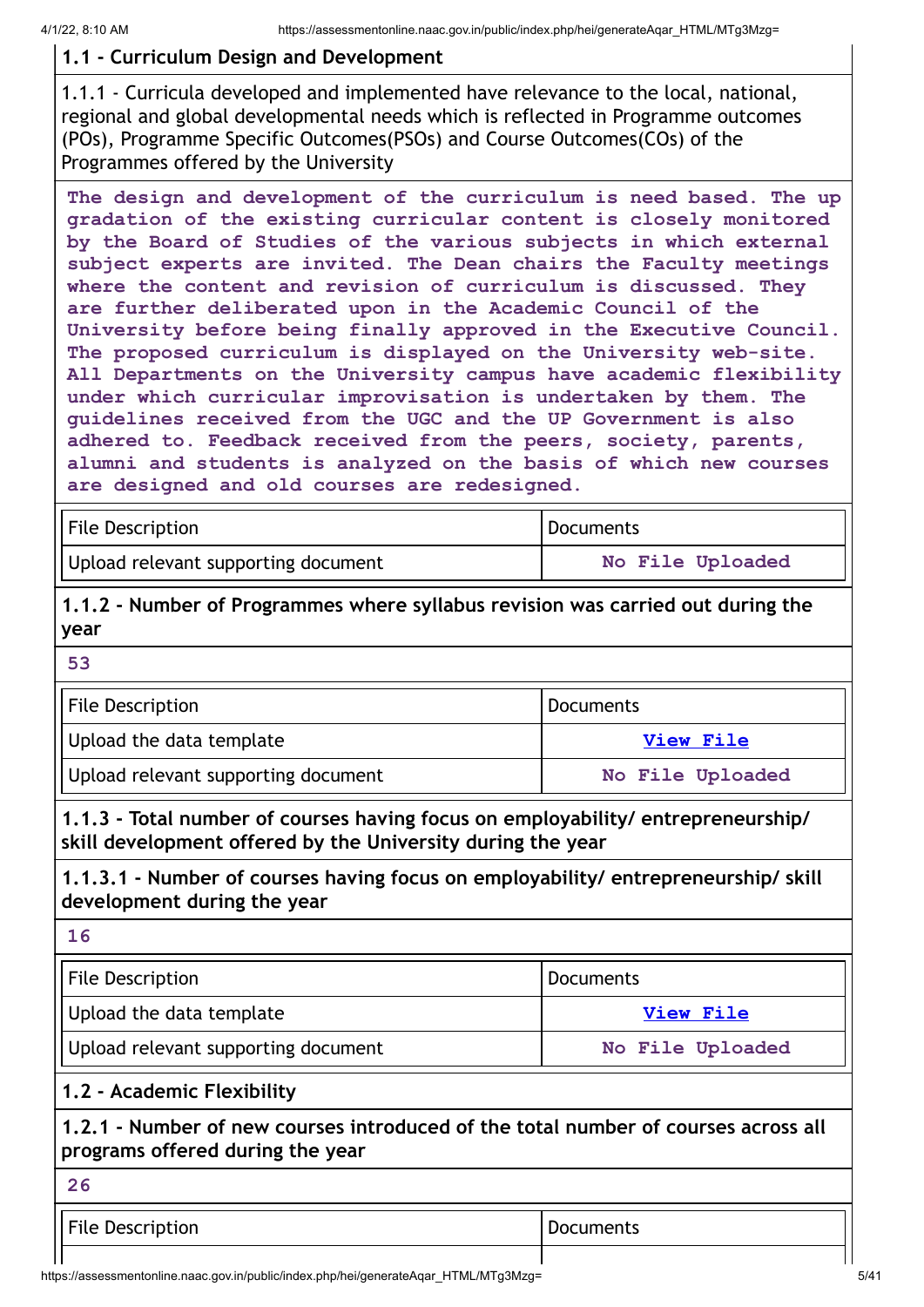| illips.//assessifieritoriillie.fiaac.gov.ili/public/illuex.prip/fie/gefierateAqaFTTTME/MTgJWZg-<br>Upload the data template                                                                                                                                                                                                                                             | <b>View File</b> |  |  |  |
|-------------------------------------------------------------------------------------------------------------------------------------------------------------------------------------------------------------------------------------------------------------------------------------------------------------------------------------------------------------------------|------------------|--|--|--|
| Upload relevant supporting document                                                                                                                                                                                                                                                                                                                                     | No File Uploaded |  |  |  |
| 1.2.2 - Number of Programmes in which Choice Based Credit System (CBCS)/elective<br>course system has been implemented during the year                                                                                                                                                                                                                                  |                  |  |  |  |
| 42                                                                                                                                                                                                                                                                                                                                                                      |                  |  |  |  |
| <b>File Description</b>                                                                                                                                                                                                                                                                                                                                                 | <b>Documents</b> |  |  |  |
| Upload the data template                                                                                                                                                                                                                                                                                                                                                | <b>View File</b> |  |  |  |
| Upload relevant supporting document                                                                                                                                                                                                                                                                                                                                     | No File Uploaded |  |  |  |
| 1.3 - Curriculum Enrichment                                                                                                                                                                                                                                                                                                                                             |                  |  |  |  |
| 1.3.1 - Institution integrates crosscutting issues relevant to Professional Ethics, Gender,<br>Human Values, Environment and Sustainability into the Curriculum                                                                                                                                                                                                         |                  |  |  |  |
| University encourages value added courses to be part of our<br>University curriculum. This includes Communication skills,<br>employability skills, Human values and Moral ethics, Ethical<br>Hacking, Human Values and Professional ethics, Environment and<br>Ecology, Technical writing and communication, Disaster management<br>and Occupational Health and safety. |                  |  |  |  |
| <b>File Description</b>                                                                                                                                                                                                                                                                                                                                                 | <b>Documents</b> |  |  |  |
| Upload relevant supporting document                                                                                                                                                                                                                                                                                                                                     | No File Uploaded |  |  |  |
| 1.3.2 - Number of value-added courses for imparting transferable and life skills<br>offered during the year                                                                                                                                                                                                                                                             |                  |  |  |  |
| 13                                                                                                                                                                                                                                                                                                                                                                      |                  |  |  |  |
| <b>File Description</b>                                                                                                                                                                                                                                                                                                                                                 | <b>Documents</b> |  |  |  |
| Upload the data template                                                                                                                                                                                                                                                                                                                                                | <b>View File</b> |  |  |  |
| Upload relevant supporting document                                                                                                                                                                                                                                                                                                                                     | No File Uploaded |  |  |  |
| 1.3.3 - Total number of students enrolled in the courses under 1.3.2 above                                                                                                                                                                                                                                                                                              |                  |  |  |  |
| 1.3.3.1 - Number of students enrolled in value-added courses imparting transferable<br>and life skills offered during the year                                                                                                                                                                                                                                          |                  |  |  |  |
| 556                                                                                                                                                                                                                                                                                                                                                                     |                  |  |  |  |
| <b>File Description</b>                                                                                                                                                                                                                                                                                                                                                 | <b>Documents</b> |  |  |  |
| Upload the data template                                                                                                                                                                                                                                                                                                                                                | <b>View File</b> |  |  |  |
| Upload relevant supporting document                                                                                                                                                                                                                                                                                                                                     | No File Uploaded |  |  |  |
| 1.3.4 - Number of students undertaking field projects / research projects /<br>internships during the year                                                                                                                                                                                                                                                              |                  |  |  |  |
| 8505                                                                                                                                                                                                                                                                                                                                                                    |                  |  |  |  |
| <b>File Description</b>                                                                                                                                                                                                                                                                                                                                                 | <b>Documents</b> |  |  |  |
|                                                                                                                                                                                                                                                                                                                                                                         |                  |  |  |  |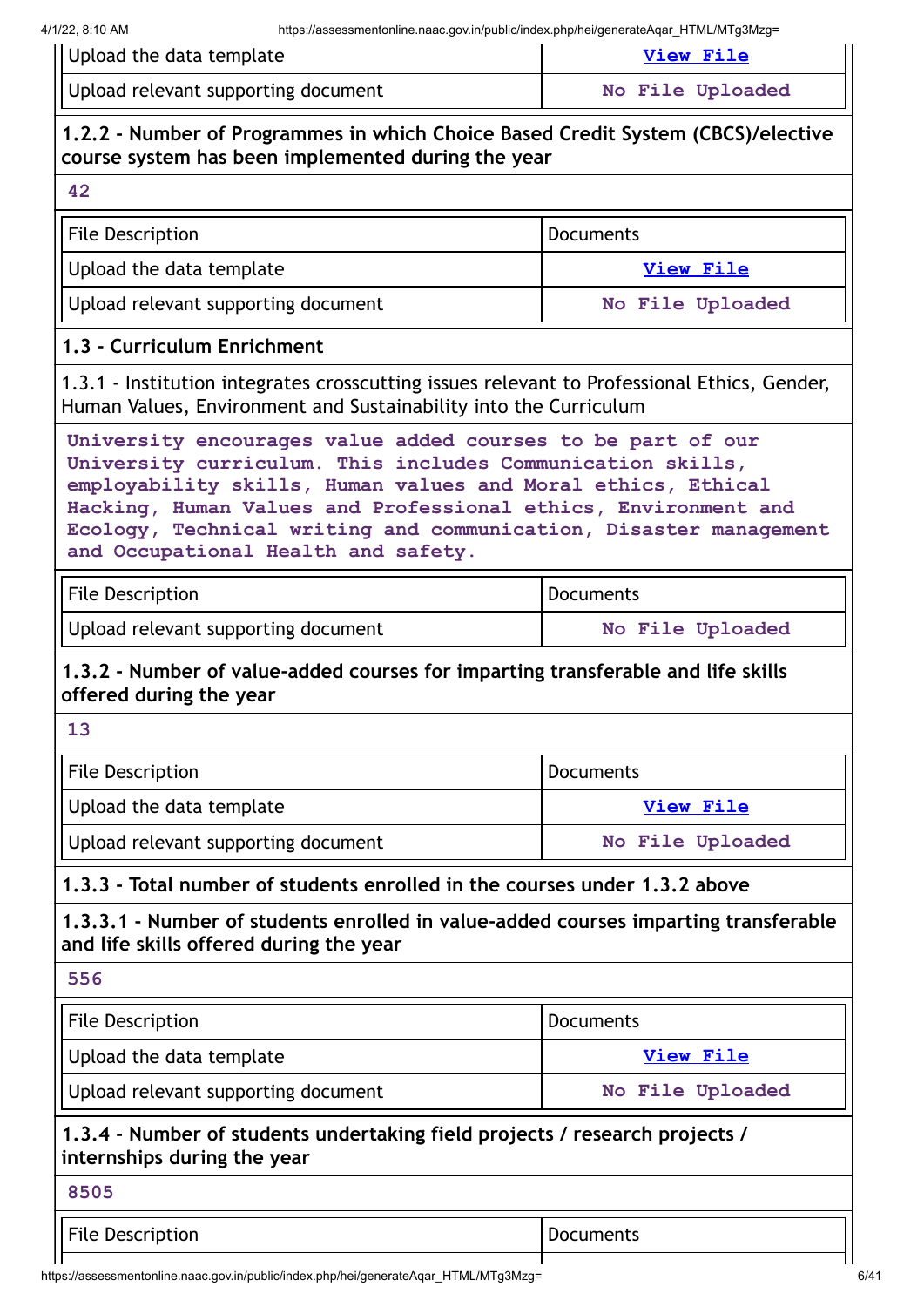| Upload the data template                                                                                                                                                                           |  |                                                                 | <b>View File</b> |
|----------------------------------------------------------------------------------------------------------------------------------------------------------------------------------------------------|--|-----------------------------------------------------------------|------------------|
| Upload relevant supporting document                                                                                                                                                                |  |                                                                 | No File Uploaded |
| 1.4 - Feedback System                                                                                                                                                                              |  |                                                                 |                  |
| 1.4.1 - Structured feedback for design<br>and review of syllabus - semester wise /<br>• All 4 of the above<br>is received from Students Teachers<br><b>Employers Alumni</b>                        |  |                                                                 |                  |
| <b>File Description</b>                                                                                                                                                                            |  | <b>Documents</b>                                                |                  |
| Upload relevant supporting document                                                                                                                                                                |  |                                                                 | <b>View File</b> |
| 1.4.2 - Feedback processes of the<br>institution may be classified as follows<br>available on website                                                                                              |  | · Feedback collected, analysed<br>and action taken and feedback |                  |
| <b>File Description</b><br><b>Documents</b>                                                                                                                                                        |  |                                                                 |                  |
| Upload relevant supporting document                                                                                                                                                                |  |                                                                 | <b>View File</b> |
| <b>TEACHING-LEARNING AND EVALUATION</b>                                                                                                                                                            |  |                                                                 |                  |
| 2.1 - Student Enrollment and Profile                                                                                                                                                               |  |                                                                 |                  |
| 2.1.1 - Demand Ratio                                                                                                                                                                               |  |                                                                 |                  |
| 2.1.1.1 - Number of seats available during the year                                                                                                                                                |  |                                                                 |                  |
| 3841                                                                                                                                                                                               |  |                                                                 |                  |
| <b>File Description</b>                                                                                                                                                                            |  | <b>Documents</b>                                                |                  |
| Upload the data template                                                                                                                                                                           |  |                                                                 | <b>View File</b> |
| Upload relevant supporting document                                                                                                                                                                |  |                                                                 | No File Uploaded |
| 2.1.2 - Total number of seats filled against reserved categories (SC, ST, OBC,<br>Divyangjan, etc.) as per applicable reservation policy during the year (Excluding<br><b>Supernumerary Seats)</b> |  |                                                                 |                  |
| 2.1.2.1 - Number of actual students admitted from the reserved categories during<br>the year                                                                                                       |  |                                                                 |                  |
| 1409                                                                                                                                                                                               |  |                                                                 |                  |
| <b>File Description</b>                                                                                                                                                                            |  | <b>Documents</b>                                                |                  |
| Upload the data template                                                                                                                                                                           |  |                                                                 | <b>View File</b> |
| Upload relevant supporting document                                                                                                                                                                |  |                                                                 | No File Uploaded |
| 2.2 - Catering to Student Diversity                                                                                                                                                                |  |                                                                 |                  |
| 2.2.1 - The institution assesses the learning levels of the studentsand organises special<br>Programmes for advanced learners and slow learners                                                    |  |                                                                 |                  |
| Teachers prepare their own plan of action to improve the levels of<br>learning of students in their respective subject and courses.                                                                |  |                                                                 |                  |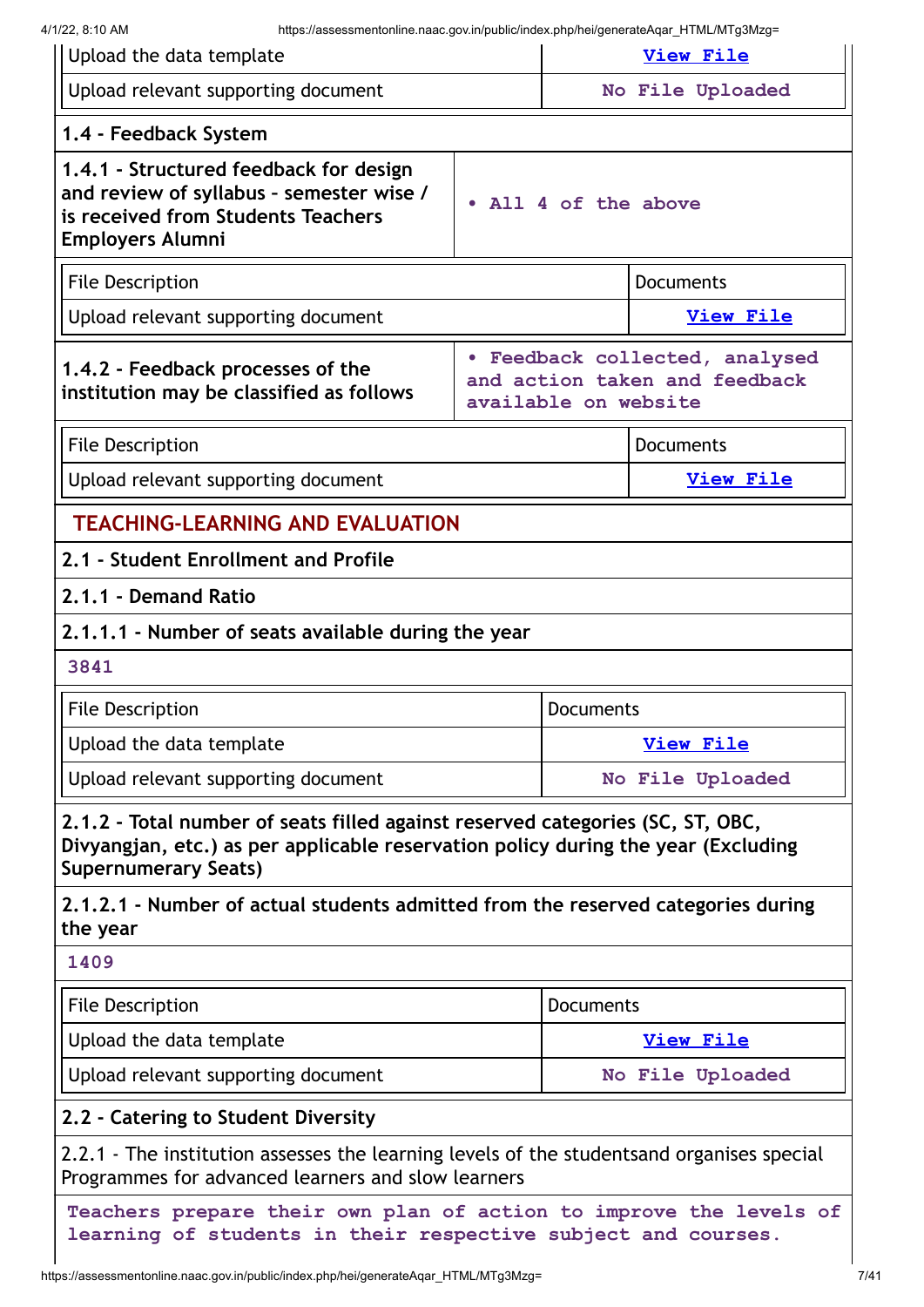4/1/22, 8:10 AM https://assessmentonline.naac.gov.in/public/index.php/hei/generateAqar\_HTML/MTg3Mzg=

**Advanced learners and slow learners are identified on as per their responses in the class room as well as the performance in the internal continuous evaluation.**

**Teachers conduct extra lectures for weaker students. Remedial classes are also held for them, their problems are dealt especially by their tutor guardians. Faculty members praised every tiny efforts made by slow learners. thus self-esteem and confidence level of slow learners improved. Faculty members taught slow learners with a lot of patience by repeating every basic instruction so that they could able to follow.**

**Advanced learners are encouraged to ask their concern freely and frequently with the teachers, in a formal way. Students are encouraged to refer advanced textbooks, journals and for their advanced studies. They are also encouraged to apply for different competitive examinations. Advanced learners are felicitated by the departments and University which boosts desire to achieve new heights by advanced learners.**

| File Description                    | <sup>I</sup> Documents |
|-------------------------------------|------------------------|
| Upload relevant supporting document | View File              |
| Link For Additional Information     | Nil                    |

#### **2.2.2 - Student - Full time teacher ratio during the year**

| Number of Students | Number of Teachers |
|--------------------|--------------------|
| 3369               | 110                |

| <b>File Description</b>             | Documents |
|-------------------------------------|-----------|
| Upload relevant supporting document | View File |

#### **2.3 - Teaching- Learning Process**

2.3.1 - Student centric methods, such as experiential learning, participative learning and problem-solving methodologies are used for enhancing learning experiences

**1. Within Class Activities 1. Lectures 2. Presentations 3. Group Discussions 4. Case Study 5. Expert Sessions 6. Workshops & Seminars 7. Open Ph.D. Viva-voce 2. Outside Class Activities 1. Field Projects 2. Media Creation 3. Industry Visits 4. Experiments 5. Club Activities at department level 6.Role plays, News Analysis, Quizzes, Educational games 3. Self Paced Activities – MOOCs courses, Digital resources**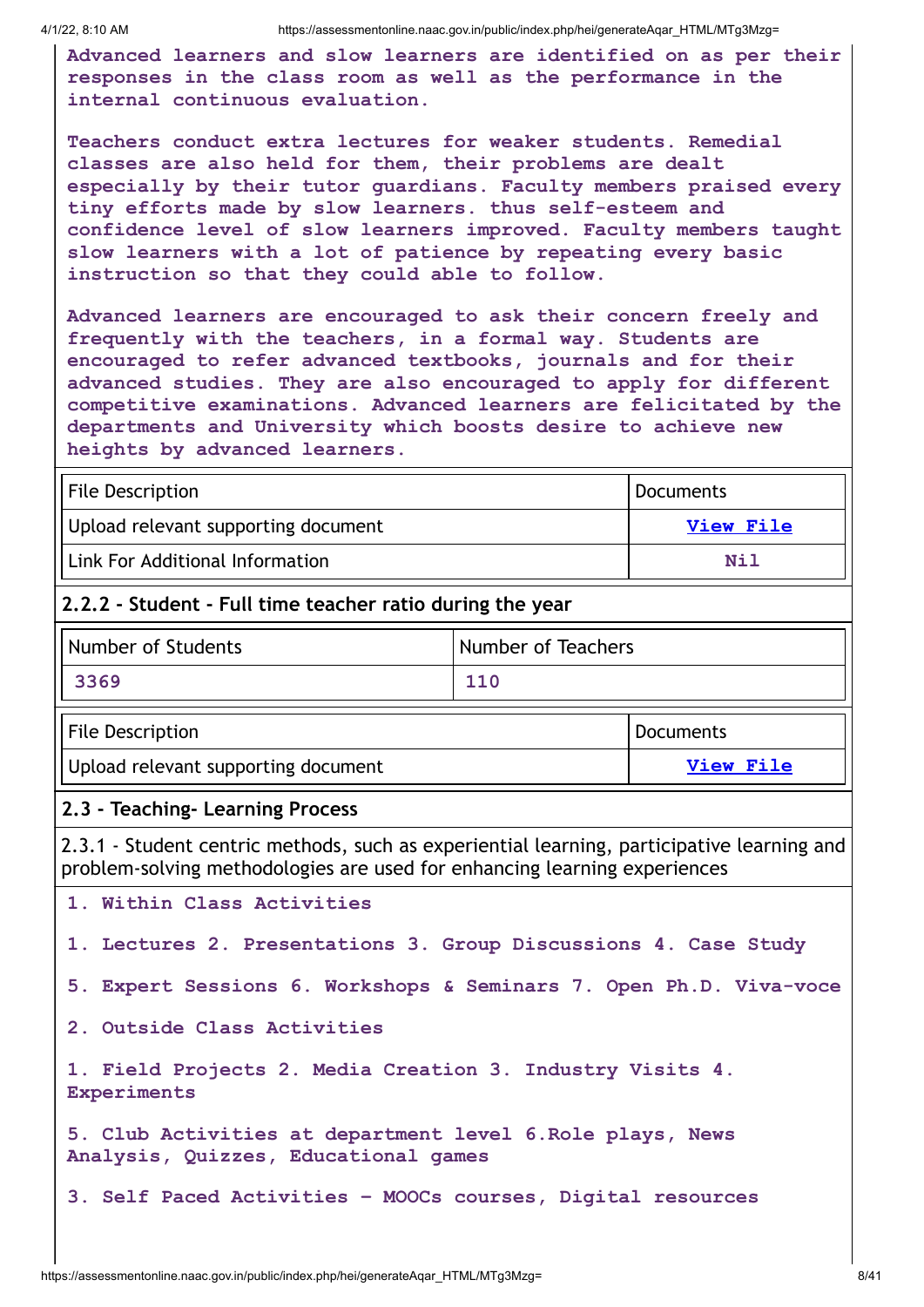4/1/22, 8:10 AM https://assessmentonline.naac.gov.in/public/index.php/hei/generateAqar\_HTML/MTg3Mzg=

| Blended teaching-learning pedagogy incorporated with ICT tools. |
|-----------------------------------------------------------------|
| Anytime-Anywhere learning - through MOOCs courses on SWAYAM     |
| portal, accessibility to e-resources etc Interdisciplinary      |
| approaches as per CBCS norms                                    |

| File Description                    | Documents |
|-------------------------------------|-----------|
| Upload relevant supporting document | View File |

2.3.2 - Teachers use ICT enabled tools including online resources for effective teaching and learning processes during the year

**Ø All the departments of the University have ICT enabled class rooms and they include LCD, Smart Class rooms, E-learning resources as well as Wi-Fi enabled class rooms.**

**Ø The university also has the virtual class room facility which links the guest lecture of eminent persons to develop students knowledge.**

**Ø The departments use massive online open courses (MOOCs) developed by the MHRD, New Delhi through NPTEL and Swayam.gov.in portals.**

**Ø Teachers also encourages students to use MIT open courseware, IGNOU e-content, e-pathshala, inflibnet and other similar platforms to access additional resources along with the suggested text books and reference materials.**

**Ø Online examination, viva voce, RDC meetings are encouraged.**

**Ø Virtual labs(Ministry of Education initiative of providing education through ICT) in Sciences and Engineering are held**

| <b>File Description</b>             | Documents |
|-------------------------------------|-----------|
| Upload relevant supporting document | View File |

**2.3.3 - Ratio of students to mentor for academic and other related issues during the year**

#### **2.3.3.1 - Number of mentors**

| File Description                    | <b>Documents</b> |
|-------------------------------------|------------------|
| Upload relevant supporting document | <b>View File</b> |

#### **2.4 - Teacher Profile and Quality**

#### **2.4.1 - Total Number of full time teachers against sanctioned posts during the year**

**110**

**110**

| File Description                    | Documents        |
|-------------------------------------|------------------|
| Upload the data template            | View File        |
| Upload relevant supporting document | No File Uploaded |

https://assessmentonline.naac.gov.in/public/index.php/hei/generateAqar\_HTML/MTg3Mzg= 9/41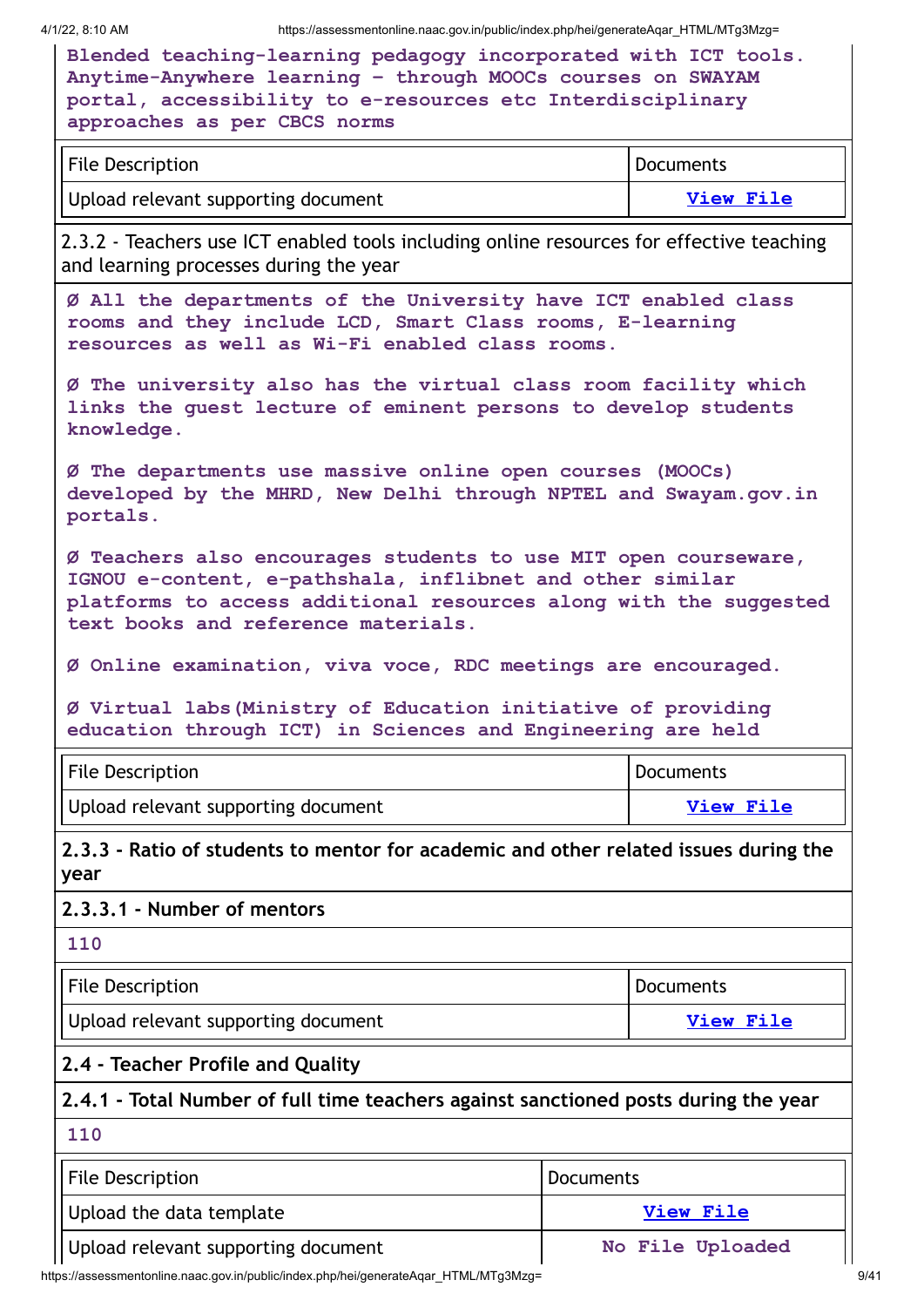# **2.4.2 - Total Number of full time teachers withPh.D./D.M/M.Ch./D.N.B Superspeciality/D.Sc./D'Lit. during the year**

**93**

| File Description                    | Documents        |
|-------------------------------------|------------------|
| Upload the data template            | No File Uploaded |
| Upload relevant supporting document | No File Uploaded |

**2.4.3 - Total teaching experience of full time teachers in the same institution during the year**

# **2.4.3.1 - Total experience of full-time teachers**

**31**

| File Description                    | Documents        |
|-------------------------------------|------------------|
| Upload the data template            | <b>View File</b> |
| Upload relevant supporting document | No File Uploaded |

# **2.4.4 - Total number of full time teachers who received awards, recognition, fellowships at State, National, International level from Government/Govt. recognised bodies during the year**

**02**

| File Description                    | Documents        |
|-------------------------------------|------------------|
| Upload the data template            | View File        |
| Upload relevant supporting document | No File Uploaded |

# **2.5 - Evaluation Process and Reforms**

**2.5.1 - Number of days from the date of last semester-end/ year- end examination till the declaration of results during the year**

**2.5.1.1 - Number of days from the date of last semester-end/ year- end examination till the declaration of results year wise during the year**

| File Description                    | Documents        |  |
|-------------------------------------|------------------|--|
| Upload the data template            | View File        |  |
| Upload relevant supporting document | No File Uploaded |  |

**2.5.2 - Total number of student complaints/grievances about evaluation against total number appeared in the examinations during the year**

| 101                                 |           |
|-------------------------------------|-----------|
| File Description                    | Documents |
| Upload relevant supporting document | View File |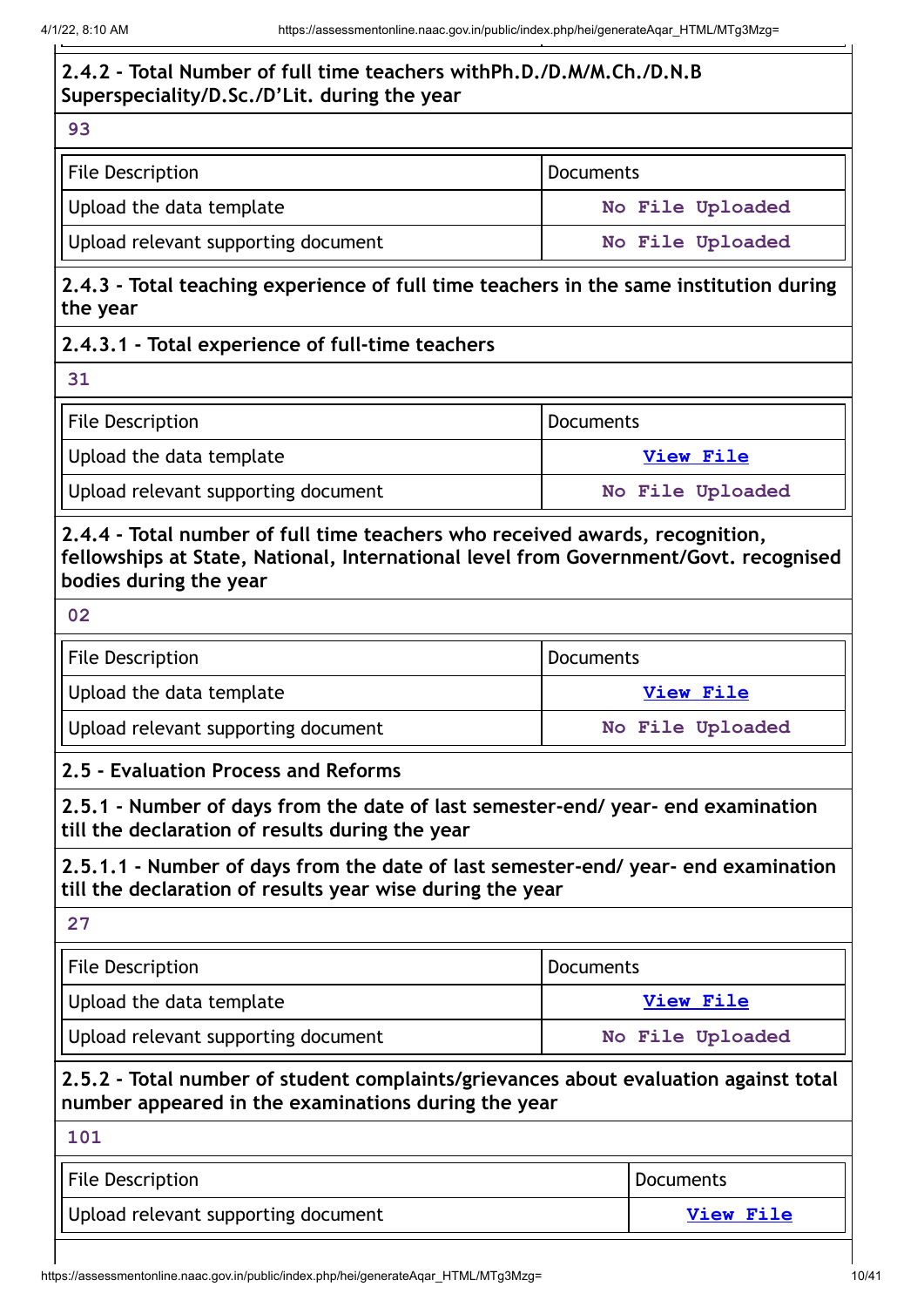2.5.3 - IT integration and reforms in the examination procedures and processes (continuous internal assessment and end-semester assessment) have brought in considerable improvement in examination management system of the institution **Ø Online uploading of marks of semester exams Ø Online Student Registration & Hall Ticket Issue Ø IT based Result Processing Ø Online facility of payment of examination, degree, migration, etc. fees. Ø Holographic Mark-sheets Ø Barcoded and OMR answer books for quicker result processing Transparency in the system 1.Best copies displayed on website Regularity of examinations: 100%** File Description **Documents** Upload relevant supporting document **View [File](https://assessmentonline.naac.gov.in/storage/app/public/aqar/18738/18738_331_768.docx?1648780789) 2.5.4 - Status of automation of Examination division along with approved Examination Manual A. 100% automation of entire division & implementation of Examination Management System (EMS)** File Description **Documents** Upload the data template **View [File](https://assessmentonline.naac.gov.in/storage/app/public/aqar/18738/18738_332_769.xlsx?1648780789)** Upload relevant supporting document **No File Uploaded 2.6 - Student Performance and Learning Outcomes** 2.6.1 - The institution has stated learning outcomes (generic and programme specific)/graduate attributes which are integrated into the assessment process and widely publicized through the website and other documents **1. Learning outcomes specified for post graduate courses, and undergraduate. courses 2. Assessment is based on the outcomes specified in the learning outcomes 3. Learning outcomes for each course are well displayed in the syllabus link for each department page. Emphasises on developing Ø Development of logic and argument building ability. Ø Development of personality and personal traits.**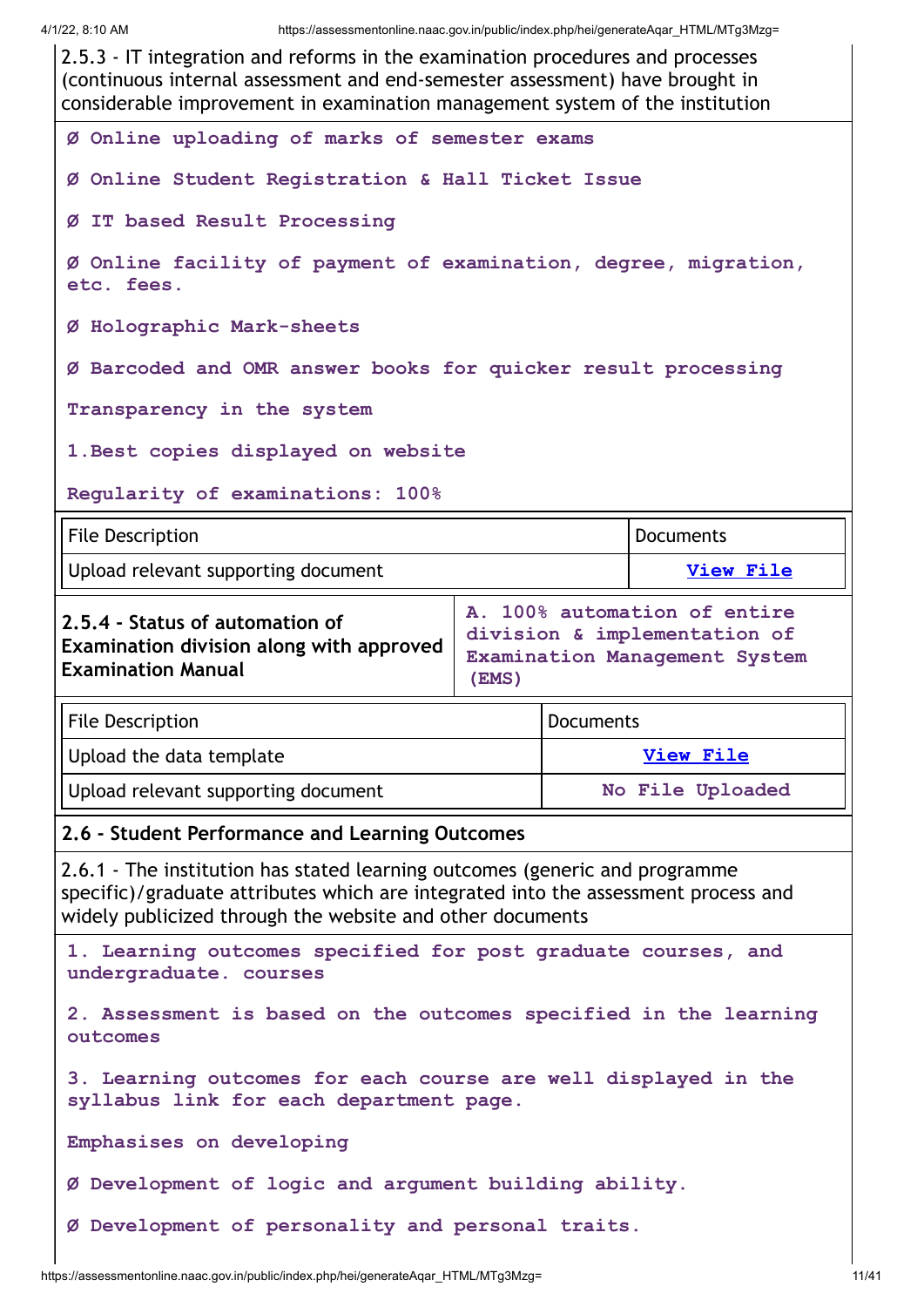| <b>File Description</b>                                                                                                                                                                                                                                                                                                       |           | <b>Documents</b> |
|-------------------------------------------------------------------------------------------------------------------------------------------------------------------------------------------------------------------------------------------------------------------------------------------------------------------------------|-----------|------------------|
| Upload relevant supporting document                                                                                                                                                                                                                                                                                           |           | <b>View File</b> |
| 2.6.2 - Attainment of Programme outcomes, Programme specific outcomes and course<br>outcomes are evaluated by the institution during the year                                                                                                                                                                                 |           |                  |
| Ø Continuous and end semester exams are conducted.                                                                                                                                                                                                                                                                            |           |                  |
| Ø Assignments, projects and presentations are encouraged and<br>evaluated.                                                                                                                                                                                                                                                    |           |                  |
| Ø Field projects and internships for practical exposure to the<br>subject.                                                                                                                                                                                                                                                    |           |                  |
| Ø Placement and Employment of the students.                                                                                                                                                                                                                                                                                   |           |                  |
| Ø Evaluation involves both factual and analytical thinking.                                                                                                                                                                                                                                                                   |           |                  |
| Ø Attainment of the course outcomes and program outcomes also by<br>conducting the activities such as cultural activities, N.S.S.<br>Activities, National Cadet Corps program, Career Counselling,<br>Personality Development Program and Communication Skills, Various<br>collegiate and inter-collegiate competitions, etc. |           |                  |
| <b>File Description</b>                                                                                                                                                                                                                                                                                                       |           | <b>Documents</b> |
| Upload relevant supporting document                                                                                                                                                                                                                                                                                           |           | <b>View File</b> |
| 2.6.3 - Number of students passed during the year                                                                                                                                                                                                                                                                             |           |                  |
| 2.6.3.1 - Total number of final year students who passed the university examination<br>during the year                                                                                                                                                                                                                        |           |                  |
| 1742                                                                                                                                                                                                                                                                                                                          |           |                  |
| <b>File Description</b>                                                                                                                                                                                                                                                                                                       | Documents |                  |
| Upload the data template                                                                                                                                                                                                                                                                                                      |           | <b>View File</b> |
| Upload relevant supporting document                                                                                                                                                                                                                                                                                           |           | No File Uploaded |
| 2.7 - Student Satisfaction Survey                                                                                                                                                                                                                                                                                             |           |                  |
| 2.7.1 - Student Satisfaction Survey (SSS) on overall institutional performance<br>(Institution may design its own questionnaire) (results and details need to be<br>provided as a web link)                                                                                                                                   |           |                  |
|                                                                                                                                                                                                                                                                                                                               |           |                  |
| https://docs.google.com/forms/d/e/1FAIpQLSc6tiZJ6Jc-<br>m2nxNnx3ef9K3Mw5MOt0EZB8Z0YyrWhPXrTRsw/viewform                                                                                                                                                                                                                       |           |                  |
| <b>RESEARCH, INNOVATIONS AND EXTENSION</b>                                                                                                                                                                                                                                                                                    |           |                  |

https://assessmentonline.naac.gov.in/public/index.php/hei/generateAqar\_HTML/MTg3Mzg= 12/41

and implemented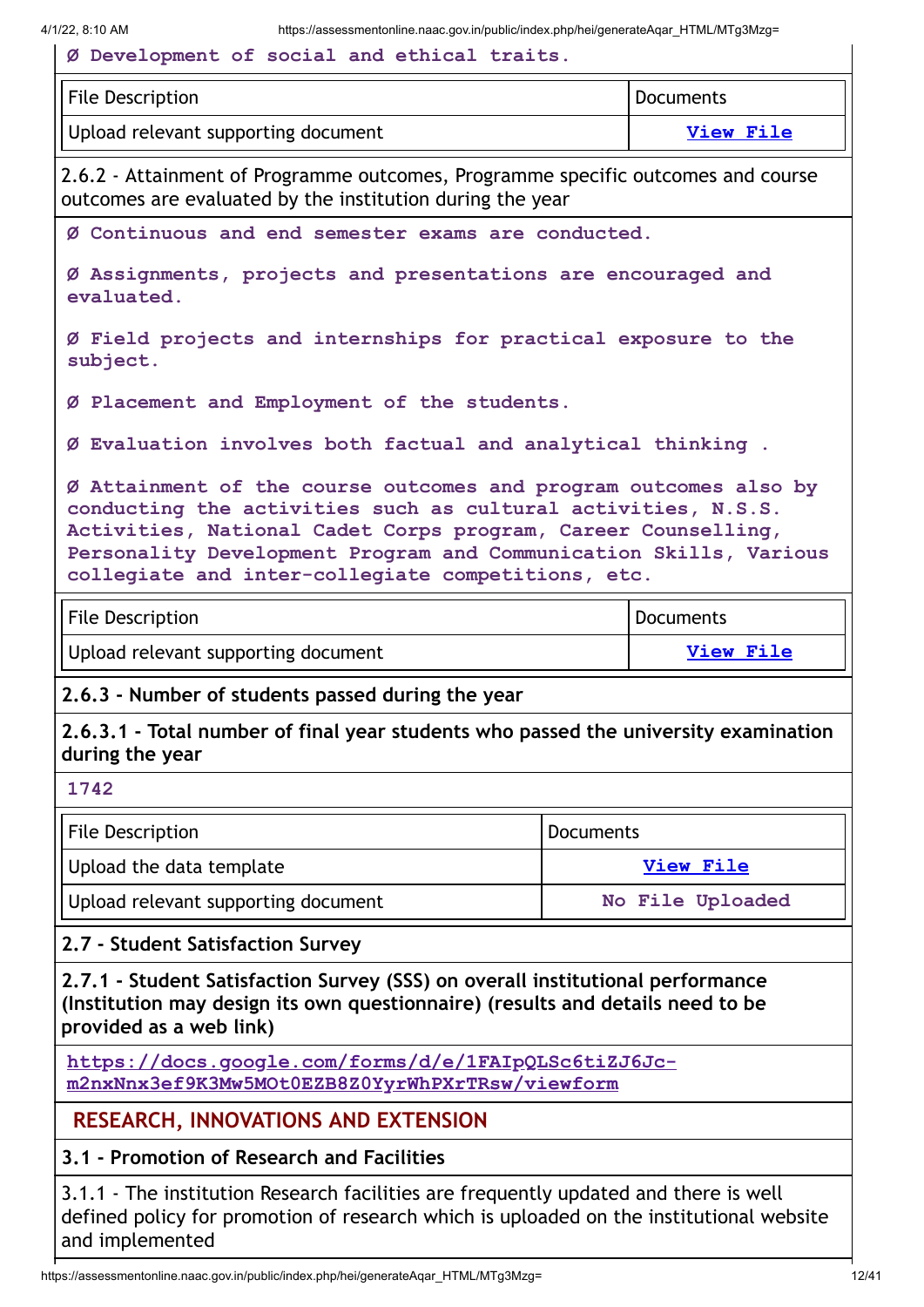4/1/22, 8:10 AM https://assessmentonline.naac.gov.in/public/index.php/hei/generateAqar\_HTML/MTg3Mzg=

| The policy of Promotion of Research in the University is well   |
|-----------------------------------------------------------------|
| defined and faculty member are encouraged to conduct research   |
| activities and quide Ph.D. Students according to ordinances and |
| regulations framed by the University.                           |

| <b>File Description</b>             | Documents |
|-------------------------------------|-----------|
| Upload relevant supporting document | View File |

# **3.1.2 - The institution provides seed money to its teachers for research (amount INR in Lakhs)**

**0**

| <b>File Description</b>             | Documents        |  |
|-------------------------------------|------------------|--|
| Upload the data template            | No File Uploaded |  |
| Upload relevant supporting document | No File Uploaded |  |

# **3.1.3 - Number of teachers receiving national/ international fellowship/financial support by various agencies for advanced studies/ research during the year**

| File Description                    | <b>I</b> Documents |  |
|-------------------------------------|--------------------|--|
| Upload the data template            | View File          |  |
| Upload relevant supporting document | No File Uploaded   |  |

# **3.1.4 - Number of JRFs, SRFs, Post-Doctoral Fellows, Research Associates and other research fellows enrolled in the institution during the year**

| 24                                                                                                                                                                                                                                                                             |                               |                  |                  |
|--------------------------------------------------------------------------------------------------------------------------------------------------------------------------------------------------------------------------------------------------------------------------------|-------------------------------|------------------|------------------|
| <b>File Description</b>                                                                                                                                                                                                                                                        |                               | <b>Documents</b> |                  |
| Upload the data template                                                                                                                                                                                                                                                       |                               |                  | View File        |
| Upload relevant supporting document                                                                                                                                                                                                                                            |                               | No File Uploaded |                  |
| 3.1.5 - Institution has the following<br>facilities to support research Central<br><b>Instrumentation Centre Animal</b><br>House/Green House Museum Media<br>laboratory/Studios Business Lab<br><b>Research/Statistical Databases Moot court</b><br><b>Theatre Art Gallery</b> | A. Any 4 or more of the above |                  |                  |
| <b>File Description</b>                                                                                                                                                                                                                                                        |                               |                  | Documents        |
| Upload relevant supporting document                                                                                                                                                                                                                                            |                               |                  | <b>View File</b> |
| 3.1.6 - Number of departments with UGC-SAP, CAS, DST-FIST, DBT, ICSSR and other<br>recognitions by national and international agencies during the year                                                                                                                         |                               |                  |                  |
| 02                                                                                                                                                                                                                                                                             |                               |                  |                  |
| <b>File Description</b>                                                                                                                                                                                                                                                        |                               | Documents        |                  |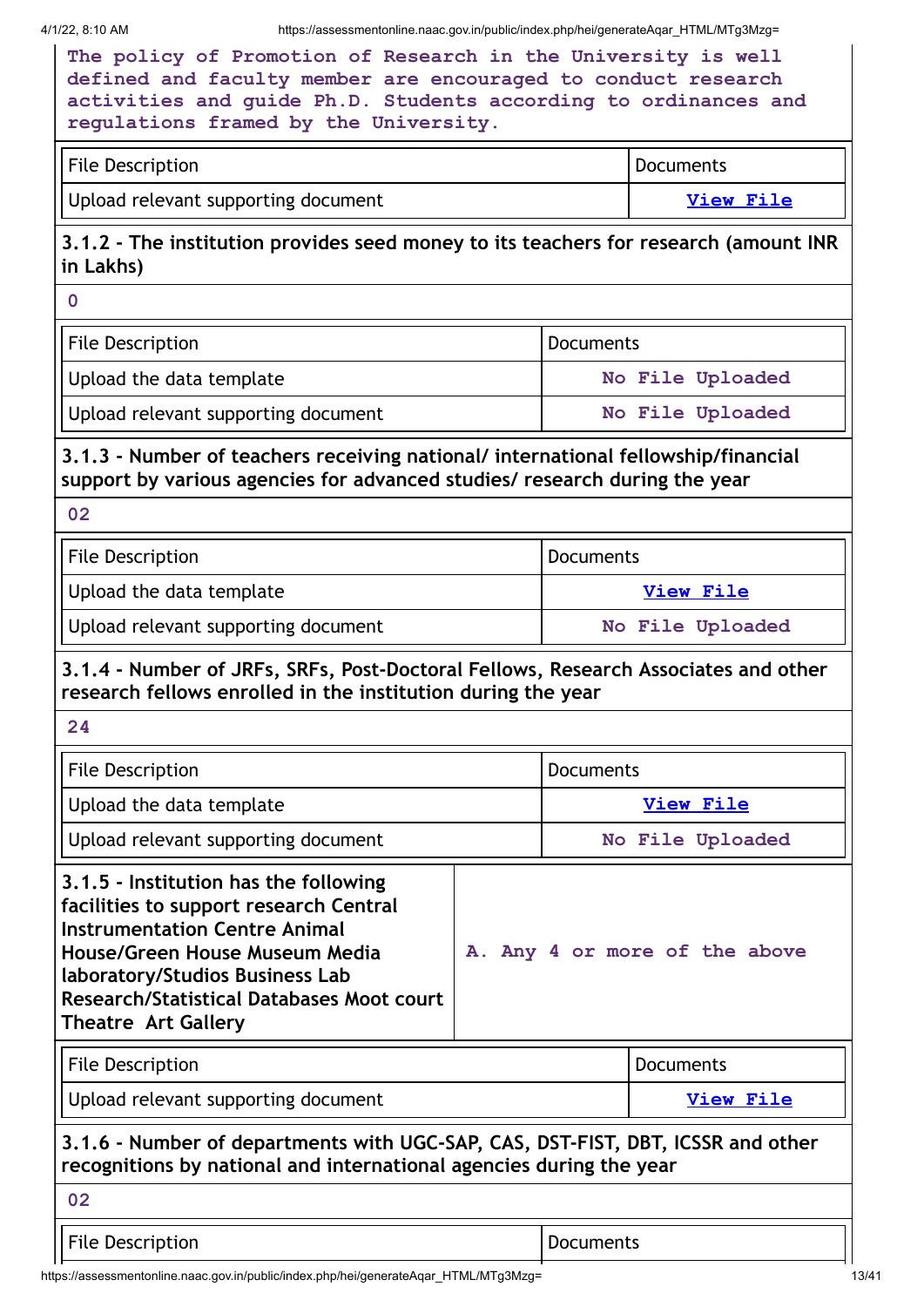| 4/1/22, 8:10 AM                                                                                                                                                                                                                                   | https://assessmentonline.naac.gov.in/public/index.php/hei/generateAgar HTML/MTg3Mzg= |  |
|---------------------------------------------------------------------------------------------------------------------------------------------------------------------------------------------------------------------------------------------------|--------------------------------------------------------------------------------------|--|
| Upload the data template                                                                                                                                                                                                                          | <b>View File</b>                                                                     |  |
| Upload relevant supporting document                                                                                                                                                                                                               | No File Uploaded                                                                     |  |
| 3.2 - Resource Mobilization for Research                                                                                                                                                                                                          |                                                                                      |  |
| 3.2.1 - Extramural funding for Research (Grants sponsored by the non-government<br>sources such as industry, corporate houses, international bodies for research<br>projects) endowments, Chairs in the University during the year (INR in Lakhs) |                                                                                      |  |
| 80                                                                                                                                                                                                                                                |                                                                                      |  |
| <b>File Description</b>                                                                                                                                                                                                                           | <b>Documents</b>                                                                     |  |
| Upload the data template                                                                                                                                                                                                                          | <b>View File</b>                                                                     |  |
| Upload relevant supporting document                                                                                                                                                                                                               | No File Uploaded                                                                     |  |
| 3.2.2 - Grants for research projects sponsored by the government agencies during<br>the year (INR in Lakhs)                                                                                                                                       |                                                                                      |  |
| 132.7                                                                                                                                                                                                                                             |                                                                                      |  |
| <b>File Description</b>                                                                                                                                                                                                                           | Documents                                                                            |  |

| Upload the data template            | View File        |
|-------------------------------------|------------------|
| Upload relevant supporting document | No File Uploaded |

#### **3.2.3 - Number of research projects per teacher funded by government and nongovernment agencies during the year**

| ۰.<br>w | × | I<br>w |
|---------|---|--------|
|         |   |        |

| File Description<br>Documents       |                  |
|-------------------------------------|------------------|
| Upload the data template            | View File        |
| Upload relevant supporting document | No File Uploaded |

#### **3.3 - Innovation Ecosystem**

3.3.1 - Institution has created an eco-system for innovations including Incubation centre and other initiatives for creation and transfer of knowledge

**Ø Institute of Engineering has Institutional innovation center**

#### **Ø Start ups are encouraged**

**Ø Institute led activities motivated students to develop a entrepreneurship cell which provided exposure to the young emerging ideas and nourishes the enterprising quality in the students**

| <b>File Description</b>             | Documents        |
|-------------------------------------|------------------|
| Upload relevant supporting document | <b>View File</b> |

**3.3.2 - Number of workshops/seminars conducted on Research Methodology, Intellectual Property Rights (IPR), Entrepreneurship and Skill Development during the year**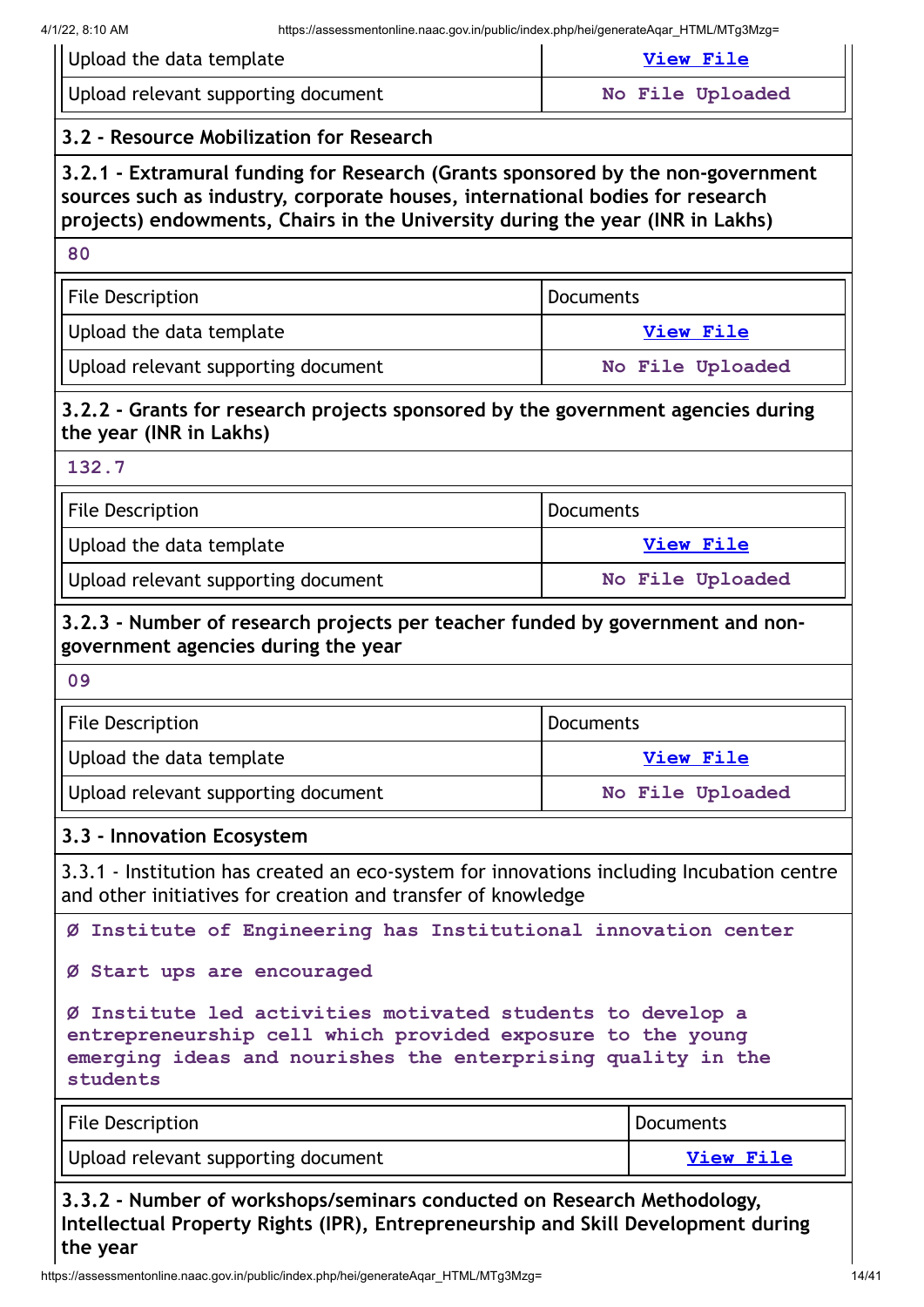4/1/22, 8:10 AM https://assessmentonline.naac.gov.in/public/index.php/hei/generateAqar\_HTML/MTg3Mzg= **3.3.2.1 - Total number of workshops/seminars conducted on Research methodology, Intellectual Property Rights (IPR), entrepreneurship, skill development year wise during the year 19** File Description **Documents** Upload the data template **View [File](https://assessmentonline.naac.gov.in/storage/app/public/aqar/18738/18738_347_793.xlsx?1648780789)** Upload relevant supporting document **No File Uploaded 3.3.3 - Number of awards / recognitions received for research/innovations by the institution/teachers/research scholars/students during the year 3.3.3.1 - Total number of awards / recognitions received for research/innovations won by institution/teachers/research scholars/students year wise during the year 02** File Description **Documents** Upload the data template **View [File](https://assessmentonline.naac.gov.in/storage/app/public/aqar/18738/18738_348_1736.xlsx?1648780789)** Upload relevant supporting document **No File Uploaded 3.4 - Research Publications and Awards 3.4.1 - The institution ensures implementation of its stated Code of Ethics for research 3.4.1.1 - The institution has a stated Code of Ethics for research and the implementation of which is ensured through the following Inclusion of research ethics in the**  $\bullet$ **A. All of the above research methodology course work Presence of institutional Ethics committees (Animal, chemical, bio-ethics etc) Plagiarism check Research Advisory Committee** File Description **Documents** Upload relevant supporting document **View [File](https://assessmentonline.naac.gov.in/storage/app/public/aqar/18738/18738_349_795.docx?1648780789) 3.4.2 - The institution provides incentives to teachers who receive state, national and international recognitions/awards Commendation and B. Any 3 of the above monetary incentive at a University function Commendation and medal at a University function Certificate of honor Announcement in the Newsletter / website** File Description and Documents

https://assessmentonline.naac.gov.in/public/index.php/hei/generateAqar\_HTML/MTg3Mzg= 15/41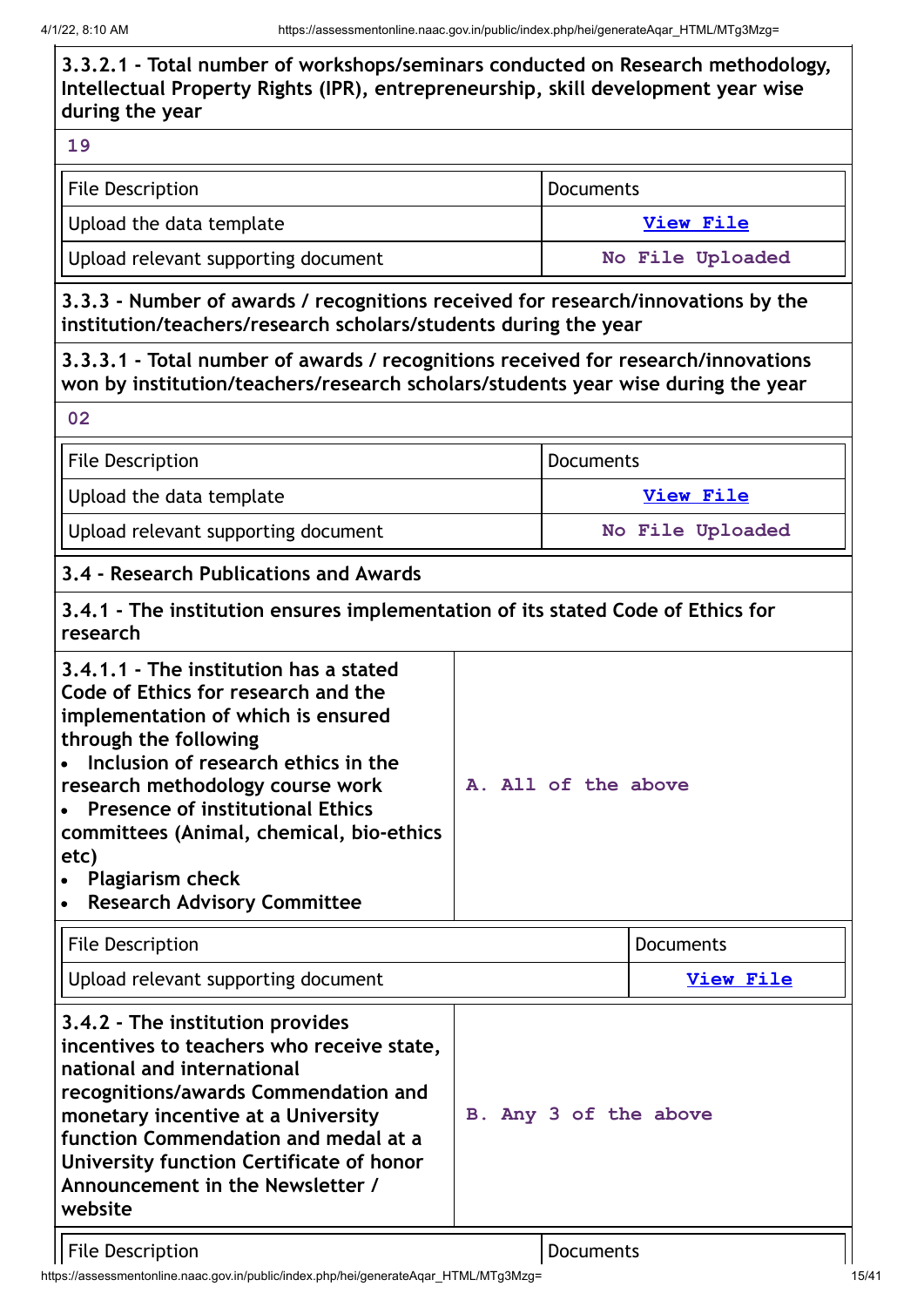| Upload the data template                                                                                                                                                                                                                          |  | No File Uploaded |                  |  |
|---------------------------------------------------------------------------------------------------------------------------------------------------------------------------------------------------------------------------------------------------|--|------------------|------------------|--|
| Upload relevant supporting document                                                                                                                                                                                                               |  |                  | No File Uploaded |  |
| 3.4.3 - Number of Patents published/awarded during the year                                                                                                                                                                                       |  |                  |                  |  |
| 3.4.3.1 - Total number of Patents published/awarded year wise during the year                                                                                                                                                                     |  |                  |                  |  |
| 02                                                                                                                                                                                                                                                |  |                  |                  |  |
| <b>File Description</b>                                                                                                                                                                                                                           |  |                  | <b>Documents</b> |  |
| Upload the data template                                                                                                                                                                                                                          |  |                  | <b>View File</b> |  |
| Upload relevant supporting document                                                                                                                                                                                                               |  |                  | <b>View File</b> |  |
| 3.4.4 - Number of Ph.D's awarded per teacher during the year                                                                                                                                                                                      |  |                  |                  |  |
| 3.4.4.1 - How many Ph.D's are awarded during the year                                                                                                                                                                                             |  |                  |                  |  |
| 47                                                                                                                                                                                                                                                |  |                  |                  |  |
| <b>File Description</b>                                                                                                                                                                                                                           |  | <b>Documents</b> |                  |  |
| Upload the data template                                                                                                                                                                                                                          |  |                  | No File Uploaded |  |
| Upload relevant supporting document                                                                                                                                                                                                               |  | <b>View File</b> |                  |  |
| 3.4.5 - Number of research papers per teacher in the Journals notified on UGC<br>website during the year                                                                                                                                          |  |                  |                  |  |
| $\mathbf{1}$                                                                                                                                                                                                                                      |  |                  |                  |  |
| <b>File Description</b>                                                                                                                                                                                                                           |  | <b>Documents</b> |                  |  |
| Upload the data template                                                                                                                                                                                                                          |  | No File Uploaded |                  |  |
| Upload relevant supporting document                                                                                                                                                                                                               |  |                  | <b>View File</b> |  |
| 3.4.6 - Number of books and chapters in edited volumes published per teacher<br>during the year                                                                                                                                                   |  |                  |                  |  |
| 3.4.6.1 - Total number of books and chapters in edited volumes / books published,<br>and papers in national/international conference-proceedings during the year                                                                                  |  |                  |                  |  |
| 13                                                                                                                                                                                                                                                |  |                  |                  |  |
| <b>File Description</b>                                                                                                                                                                                                                           |  | Documents        |                  |  |
| Upload the data template                                                                                                                                                                                                                          |  | <b>View File</b> |                  |  |
| Upload relevant supporting document                                                                                                                                                                                                               |  |                  | No File Uploaded |  |
| 3.4.7 - E-content is developed by<br>teachers For e-PG-Pathshala For CEC<br>(Under Graduate) For SWAYAM For other<br>C. Any 3 of the above<br>MOOCs platform For NPTEL/NMEICT/any<br>other Government Initiatives For<br><b>Institutional LMS</b> |  |                  |                  |  |
| <b>File Description</b>                                                                                                                                                                                                                           |  |                  | <b>Documents</b> |  |
|                                                                                                                                                                                                                                                   |  |                  |                  |  |

https://assessmentonline.naac.gov.in/public/index.php/hei/generateAqar\_HTML/MTg3Mzg= 16/41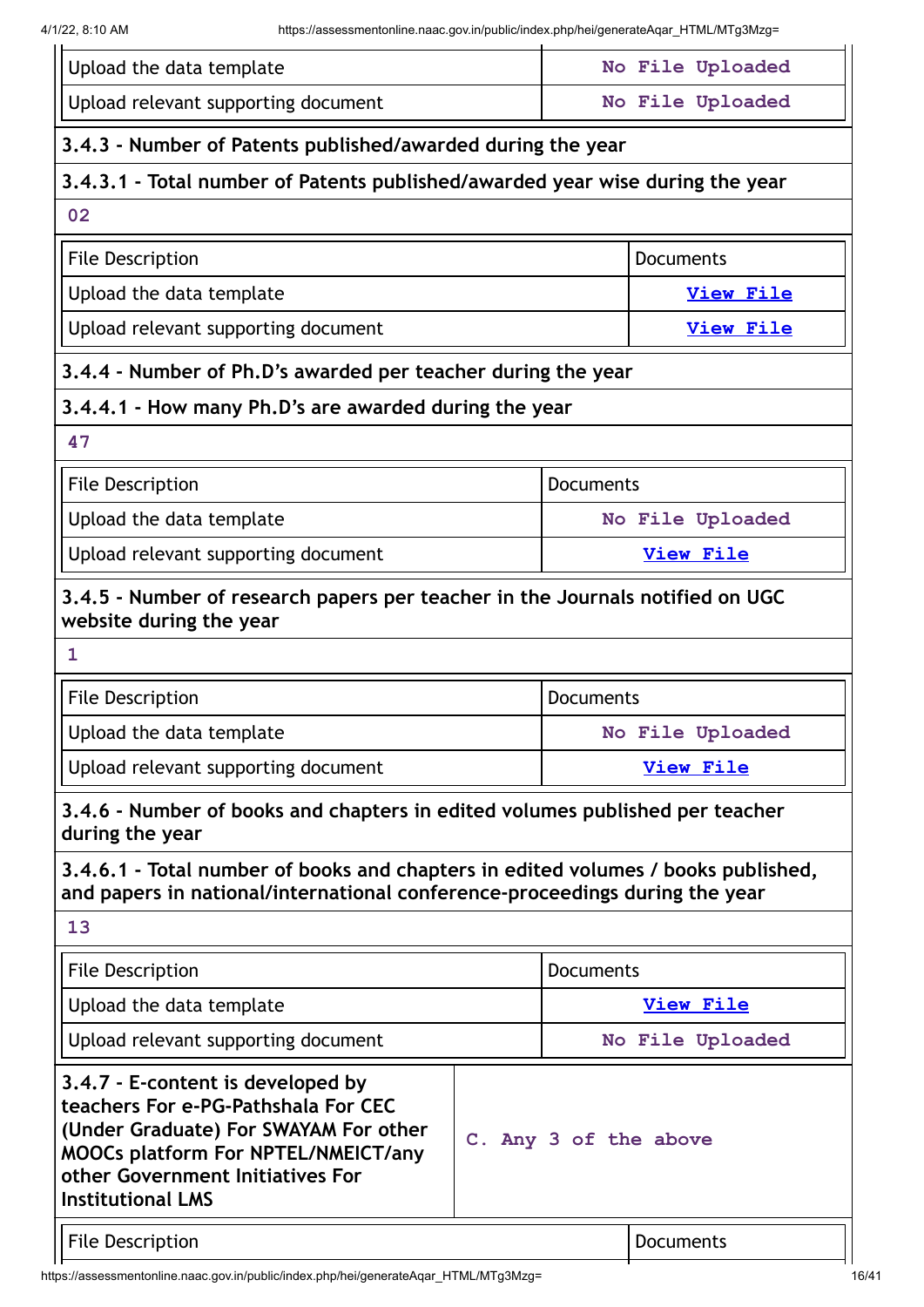| Upload the data template                                                                                                                                                    |                  | <b>View File</b> |
|-----------------------------------------------------------------------------------------------------------------------------------------------------------------------------|------------------|------------------|
| Upload relevant supporting document                                                                                                                                         |                  | <b>View File</b> |
| 3.5 - Consultancy                                                                                                                                                           |                  |                  |
| 3.5.1 - Institution has a policy on consultancy including revenue sharing between<br>the institution and the individual and encourages its faculty to undertake consultancy |                  |                  |
| University encourages consultancy by giving full freedom to<br>faculty                                                                                                      |                  |                  |
| Department of Linguistic : Development of Resources for Lesser<br>known Indian Languages for PANLINGUA LANGUAGE PROCESSING LLP,<br>NEW (2018-19)                            |                  |                  |
| Corporate Training : Nil                                                                                                                                                    |                  |                  |
| Police training in Foreign languages by KMI (2017-18)                                                                                                                       |                  |                  |
| <b>File Description</b>                                                                                                                                                     | <b>Documents</b> |                  |
| Upload relevant supporting document                                                                                                                                         |                  | No File Uploaded |
| 3.5.2 - Revenue generated from consultancy and corporate training during the year<br>(INR in Lakhs)                                                                         |                  |                  |
| 3.5.2.1 - Total amount generated from consultancy and corporate training during the<br>year (INR in lakhs)                                                                  |                  |                  |
| $\overline{0}$                                                                                                                                                              |                  |                  |
| <b>File Description</b>                                                                                                                                                     | <b>Documents</b> |                  |
| Upload the data template                                                                                                                                                    |                  | No File Uploaded |
| Upload relevant supporting document                                                                                                                                         | No File Uploaded |                  |
| 3.6 - Extension Activities                                                                                                                                                  |                  |                  |
| 3.6.1 - Extension activities in the neighbourhood community in terms of impact and<br>sensitising students to social issues and holistic development during the year        |                  |                  |
| Ø Environment awareness programs                                                                                                                                            |                  |                  |
| Ø Health campaigns (TB eradication program)                                                                                                                                 |                  |                  |
| Ø Development of Villages                                                                                                                                                   |                  |                  |
| Ø Adoption of Schools                                                                                                                                                       |                  |                  |
| Ø Pade Agra Bade Agra                                                                                                                                                       |                  |                  |
| Ø Maintenance of Public Properties                                                                                                                                          |                  |                  |
| Ø Community Radio programs for society welfare                                                                                                                              |                  |                  |
| Ø COVID vaccination and testing Camps                                                                                                                                       |                  |                  |
| <b>File Description</b><br><b>Documents</b>                                                                                                                                 |                  |                  |

https://assessmentonline.naac.gov.in/public/index.php/hei/generateAqar\_HTML/MTg3Mzg= 17/41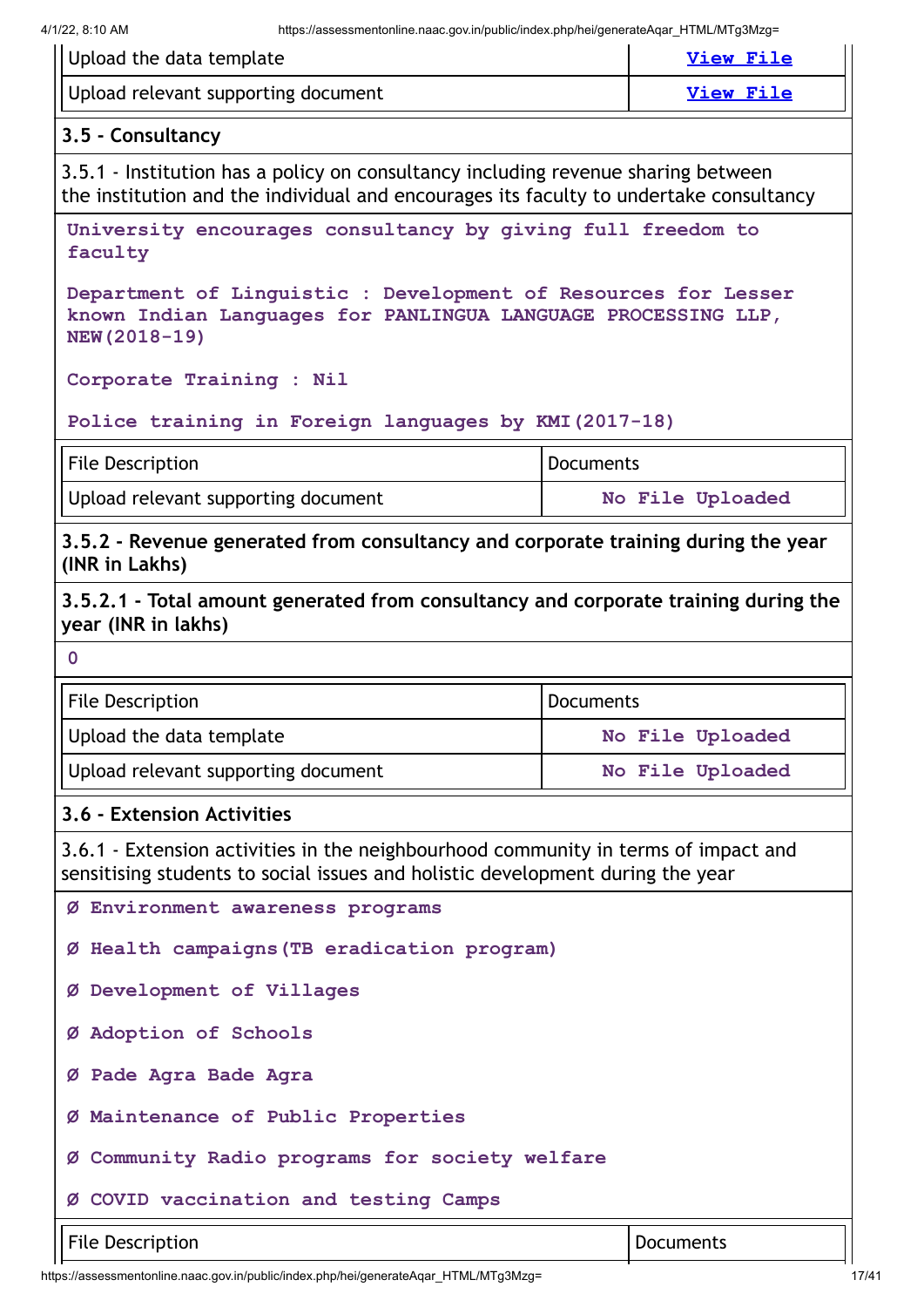Upload relevant supporting document **View [File](https://assessmentonline.naac.gov.in/storage/app/public/aqar/18738/18738_360_815.docx?1648780789)** 

**3.6.2 - Number of awards received by the Institution, its teachers and students from Government /Government recognised bodies in recognition of the extension activities carried out during the year**

**3.6.2.1 - Total number of awards and recognition received for extension activities from Government / Government recognised bodies during the year**

**0**

| File Description                    | Documents        |  |
|-------------------------------------|------------------|--|
| Upload the data template            | No File Uploaded |  |
| Upload relevant supporting document | No File Uploaded |  |

**3.6.3 - Number of extension and outreach programs conducted by the institution including those through NSS/NCC/Red cross/YRC during the year(including Government initiated programs such as Swachh Bharat, Aids Awareness, Gender Issue, etc. and those organised in collaboration with industry, community and NGOs)**

| .,           |  |
|--------------|--|
| ×<br>i<br>۰. |  |
| ٧<br>×<br>w  |  |

| File Description                      | Documents        |  |
|---------------------------------------|------------------|--|
| Upload the data template<br>View File |                  |  |
| Upload relevant supporting document   | No File Uploaded |  |

# **3.6.4 - Total number of students participating in extension activities listed at 3.6.3 above during the year**

| <b>File Description</b>             | Documents        |  |
|-------------------------------------|------------------|--|
| Upload the data template            | No File Uploaded |  |
| Upload relevant supporting document | No File Uploaded |  |

# **3.7 - Collaboration**

**3.7.1 - Number of collaborative activities with other institutions/ research establishment/industry for research and academic development of faculty and students during the year**

**3.7.1.1 - Total number of Collaborative activities with other institutions/ research establishment/industry for research and academic development of faculty and students during the year**

**05**

| File Description                    | Documents |
|-------------------------------------|-----------|
| Upload the data template            | View File |
| Upload relevant supporting document | View File |

**3.7.2 - Number of functional MoUs with institutions/ industries in India and abroad for internship, on-the-job training, project work, student / faculty exchange and**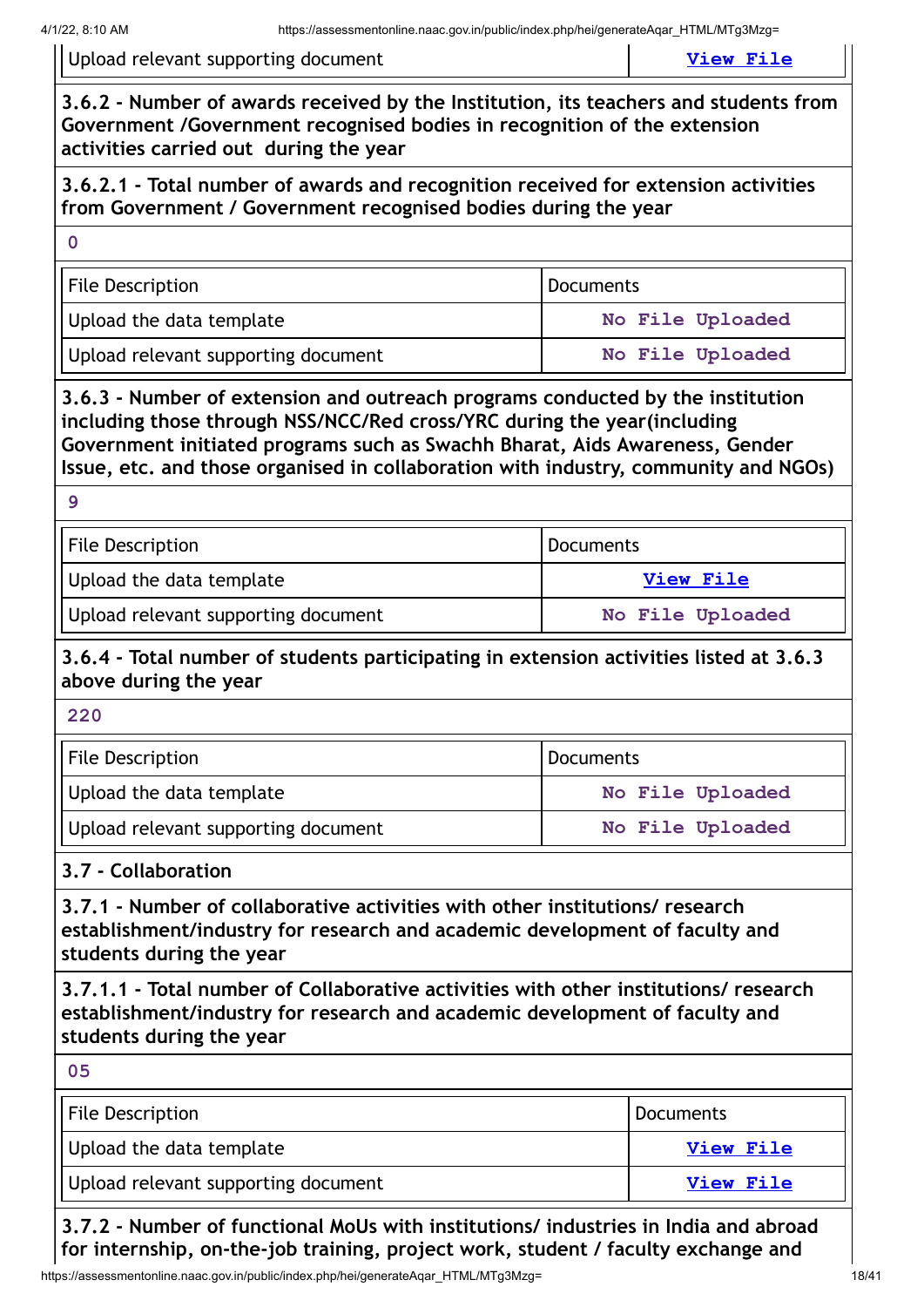$\mathbf{r}$ 

| collaborative research during the year                                                                                                                                                                                                                                                                                                                                                                                                                  |                  |                  |  |
|---------------------------------------------------------------------------------------------------------------------------------------------------------------------------------------------------------------------------------------------------------------------------------------------------------------------------------------------------------------------------------------------------------------------------------------------------------|------------------|------------------|--|
| 08                                                                                                                                                                                                                                                                                                                                                                                                                                                      |                  |                  |  |
| <b>File Description</b>                                                                                                                                                                                                                                                                                                                                                                                                                                 | <b>Documents</b> |                  |  |
| Upload the data template                                                                                                                                                                                                                                                                                                                                                                                                                                | <b>View File</b> |                  |  |
| Upload relevant supporting document                                                                                                                                                                                                                                                                                                                                                                                                                     |                  | No File Uploaded |  |
| <b>INFRASTRUCTURE AND LEARNING RESOURCES</b>                                                                                                                                                                                                                                                                                                                                                                                                            |                  |                  |  |
| 4.1 - Physical Facilities                                                                                                                                                                                                                                                                                                                                                                                                                               |                  |                  |  |
| 4.1.1 - The institution has adequate facilities for teaching - learning. viz., classrooms,<br>laboratories, computing equipment, etc.                                                                                                                                                                                                                                                                                                                   |                  |                  |  |
| Ø The University has been continuously looking after the<br>facilities for teaching learning as per the minimum specified<br>requirement by statutory body that is UGC and other agencies for<br>professional courses                                                                                                                                                                                                                                   |                  |                  |  |
| Ø The University departments have ICT enabled conference rooms and<br>computer labs apart from computer centre and equipped need based<br>laboratories for a particular course. Every department has its own<br>library.                                                                                                                                                                                                                                |                  |                  |  |
| <b>Documents</b><br><b>File Description</b>                                                                                                                                                                                                                                                                                                                                                                                                             |                  |                  |  |
| Upload relevant supporting document                                                                                                                                                                                                                                                                                                                                                                                                                     |                  | <b>View File</b> |  |
| 4.1.2 - The institution has adequate facilities for cultural activities, yoga, games (indoor,<br>outdoor) and sports. (gymnasium, yoga centre, auditorium, etc.)                                                                                                                                                                                                                                                                                        |                  |                  |  |
| Dr. Bhimrao Ambedkar University, Agra is based on the idea of<br>multi dimensional growth of students. For this purpose the<br>institution enables the students to not only excel in the<br>academics but also in cultural activities by providing an ambience<br>to encourage them to understand physical, mental, and emotional<br>growth and participate in extra curricular and sports activities<br>essential for creating integrated personality. |                  |                  |  |
| <b>File Description</b>                                                                                                                                                                                                                                                                                                                                                                                                                                 |                  | <b>Documents</b> |  |
| Upload relevant supporting document                                                                                                                                                                                                                                                                                                                                                                                                                     |                  | <b>View File</b> |  |
| 4.1.3 - Availability of general campus facilities and overall ambience                                                                                                                                                                                                                                                                                                                                                                                  |                  |                  |  |
| Ø The university provides all the departments with facilities like<br>office room, common room and separate rest rooms for women<br>students and staff.                                                                                                                                                                                                                                                                                                 |                  |                  |  |
| Ø All campuses have well equipped lecture halls and ICT enabled<br>smart classrooms with direct access to 24 hours functioning Wi-Fi                                                                                                                                                                                                                                                                                                                    |                  |                  |  |

**Ø The university also encourages the students coming from different regions from the states and abroad by providing the facility of hostels.**

**facilities.**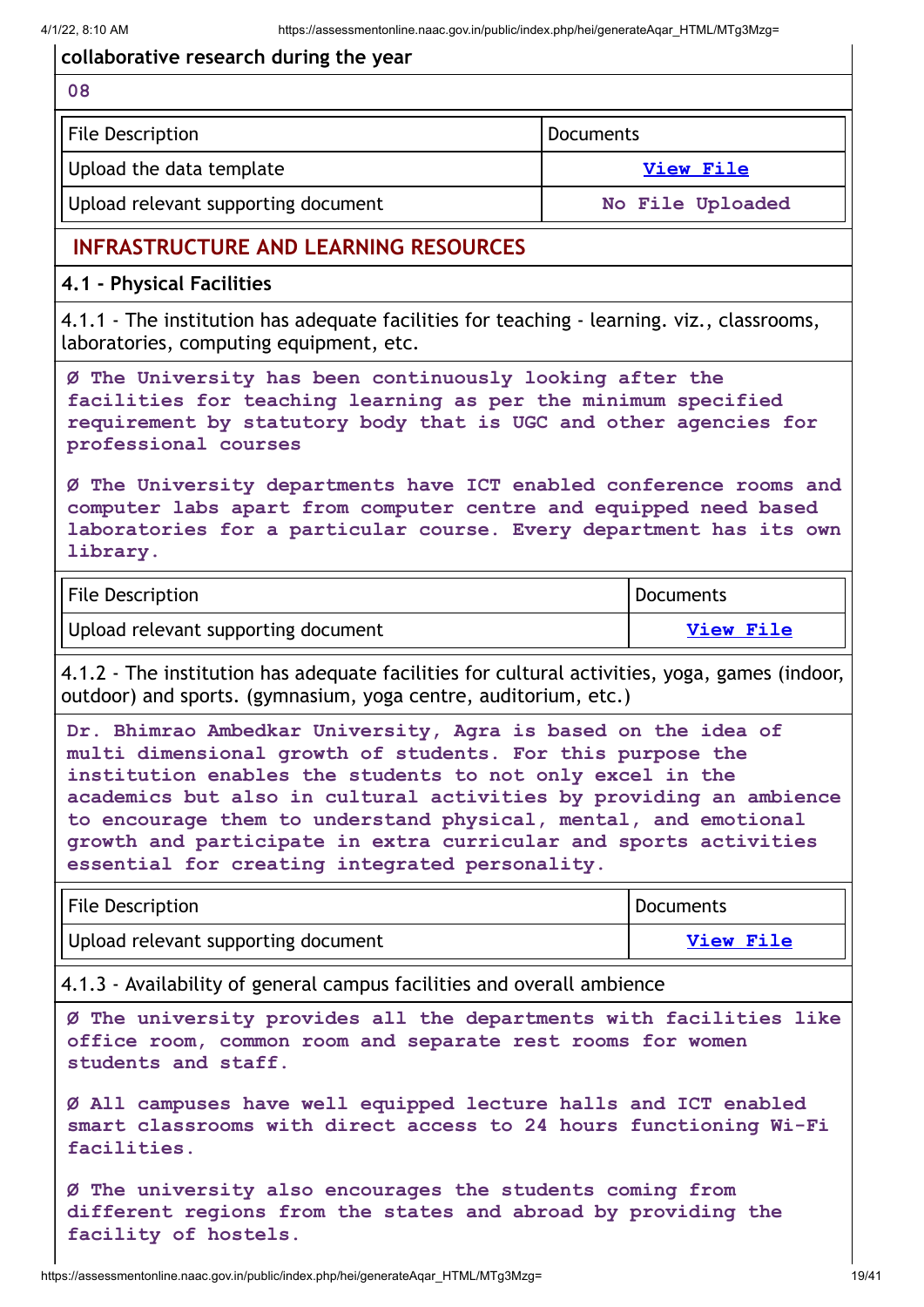| 4/1/22, 8:10 AM<br>https://assessmentonline.naac.gov.in/public/index.php/hei/generateAqar HTML/MTg3Mzg=                                                                                                               |  |                  |                  |
|-----------------------------------------------------------------------------------------------------------------------------------------------------------------------------------------------------------------------|--|------------------|------------------|
| Ø The university has disabled friendly environment. Some of the<br>faculty buildings are enabled with ramps for differently abled<br>students.                                                                        |  |                  |                  |
| Ø Gymnasium facility is there in Chalesar campus.                                                                                                                                                                     |  |                  |                  |
| <b>File Description</b>                                                                                                                                                                                               |  |                  | <b>Documents</b> |
| Upload relevant supporting document                                                                                                                                                                                   |  |                  | <b>View File</b> |
| 4.1.4 - Total expenditure excluding salary for infrastructure augmentation during the<br>year (INR in Lakhs)                                                                                                          |  |                  |                  |
| 56.66                                                                                                                                                                                                                 |  |                  |                  |
| <b>File Description</b>                                                                                                                                                                                               |  | <b>Documents</b> |                  |
| Upload the data template                                                                                                                                                                                              |  |                  | No File Uploaded |
| Upload relevant supporting document                                                                                                                                                                                   |  |                  | <b>View File</b> |
| 4.2 - Library as a Learning Resource                                                                                                                                                                                  |  |                  |                  |
| 4.2.1 - Library is automated using Integrated Library Management System (ILMS) and has<br>digitisation facility                                                                                                       |  |                  |                  |
| YES, Library is partially automated using SOUL software version<br>2.0                                                                                                                                                |  |                  |                  |
| <b>File Description</b>                                                                                                                                                                                               |  |                  | <b>Documents</b> |
| Upload relevant supporting document                                                                                                                                                                                   |  | <b>View File</b> |                  |
| 4.2.2 - Institution has subscription for e-<br>Library resources Library has regular<br>subscription for the following: e -<br>A. Any 4 or all of the above<br>journals e-books e-ShodhSindhu<br>Shodhganga Databases |  |                  |                  |
| <b>File Description</b>                                                                                                                                                                                               |  |                  | <b>Documents</b> |
| Upload relevant supporting document                                                                                                                                                                                   |  |                  | View File        |
| 4.2.3 - Annual expenditure for purchase of books/ e-books and subscription to<br>journals/e-journals during the year (INR in Lakhs)                                                                                   |  |                  |                  |
| .06                                                                                                                                                                                                                   |  |                  |                  |
| <b>File Description</b>                                                                                                                                                                                               |  |                  | <b>Documents</b> |
| Upload the data template                                                                                                                                                                                              |  | <b>View File</b> |                  |
| Upload relevant supporting document                                                                                                                                                                                   |  | <b>View File</b> |                  |
| 4.2.4 - Number of usage of library by teachers and students per day (foot falls and<br>login data for online access)                                                                                                  |  |                  |                  |
| 4047                                                                                                                                                                                                                  |  |                  |                  |
| <b>File Description</b>                                                                                                                                                                                               |  |                  | <b>Documents</b> |
|                                                                                                                                                                                                                       |  |                  |                  |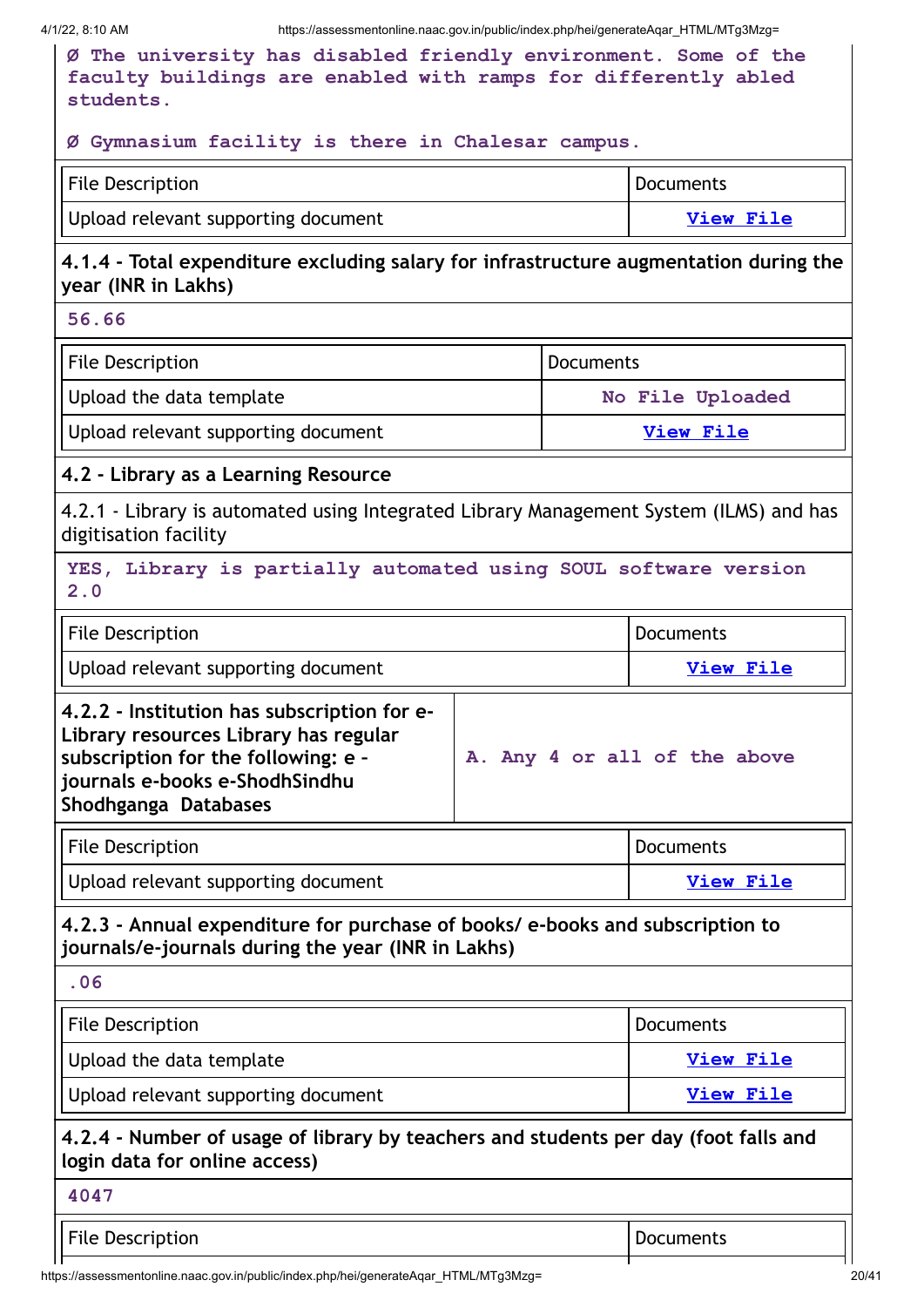| Upload relevant supporting document |  |  |
|-------------------------------------|--|--|
|-------------------------------------|--|--|

 $V$ iew [File](https://assessmentonline.naac.gov.in/storage/app/public/aqar/18738/18738_373_836.pdf?1648780789)

#### **4.3 - IT Infrastructure**

# **4.3.1 - Number of classrooms and seminar halls with ICT - enabled facilities such as LCD, smart board, Wi-Fi/LAN, audio video recording facilities during the year**

#### **82**

| <b>File Description</b>             | Documents        |  |
|-------------------------------------|------------------|--|
| Upload the data template            | No File Uploaded |  |
| Upload relevant supporting document | View File        |  |

4.3.2 - Institution has an IT policy, makes appropriate budgetary provision and updates its IT facilities including Wi-Fi facility

**Ø The institution has internet facility provided through National Knowledge network line. (BSNL)**

**Ø University has also developed an e-learning facility in the cyber lab developed at the central library of the university. Students can access e-resources provided by University E – portal and INFLIBNET facility.**

**Ø The University has well defined information policy, which clearly defines what sensitive information is within the organization and how that information should be protected.**

| <b>File Description</b>             | Documents |
|-------------------------------------|-----------|
| Upload relevant supporting document | View File |

#### **4.3.3 - Student - Computer ratio during the year**

|      | Number of students   Number of Computers available to students for academic purposes |
|------|--------------------------------------------------------------------------------------|
| 3369 | 503                                                                                  |
| .    |                                                                                      |

**4.3.4 - Available bandwidth of internet connection in the Institution (Leased line) • ≥1 GBPS**

| <b>File Description</b>                                                                                                                                                                                          |                     | <b>Documents</b> |
|------------------------------------------------------------------------------------------------------------------------------------------------------------------------------------------------------------------|---------------------|------------------|
| Upload relevant supporting document                                                                                                                                                                              |                     | View File        |
| 4.3.5 - Institution has the following<br><b>Facilities for e-content development</b><br>Media centre Audio visual centre Lecture<br><b>Capturing System(LCS) Mixing</b><br>equipment's and softwares for editing | A. All of the above |                  |
| <b>File Description</b>                                                                                                                                                                                          |                     | <b>Documents</b> |
| Upload relevant supporting document                                                                                                                                                                              |                     | View File        |
| Upload the data template                                                                                                                                                                                         |                     | <b>View File</b> |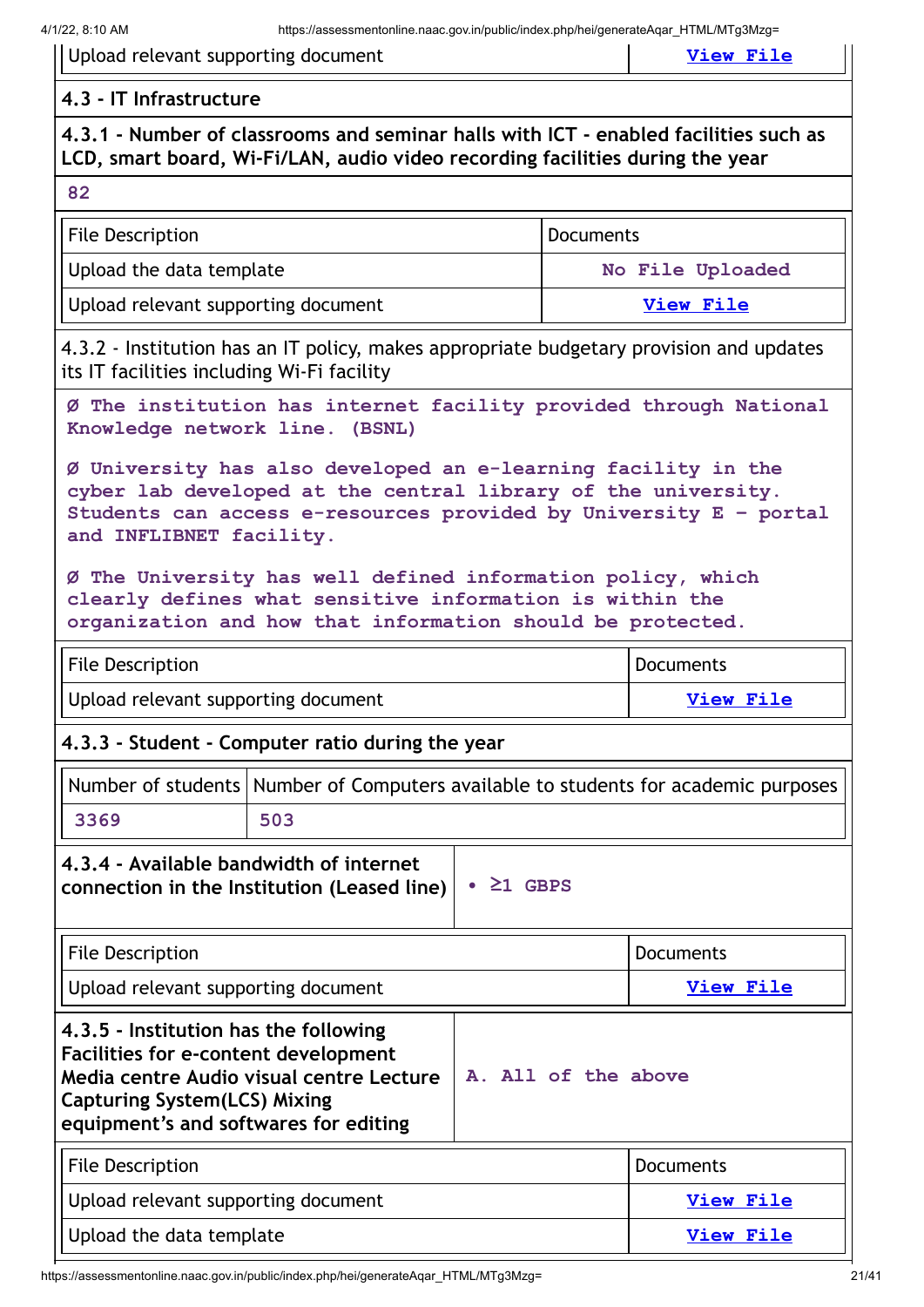#### **4.4 - Maintenance of Campus Infrastructure**

# **4.4.1 - Total expenditure incurred on maintenance of physical facilities and academic support facilities excluding salary component during the year**

#### **114.83**

| File Description                    | Documents        |  |
|-------------------------------------|------------------|--|
| Upload the data template            | No File Uploaded |  |
| Upload relevant supporting document | <b>View File</b> |  |

4.4.2 - There are established systems and procedures for maintaining and utilizing physical, academic and support facilities - laboratory, library, sports complex, computers, classrooms etc.

**Ø The University has a works department with a dedicated Engineer as its in charge for overseeing the maintenance of buildings, classrooms and laboratories.**

**Ø Infrastructure related problems are attended promptly by the maintenance staff.**

**Ø The University has regular classrooms in addition to smart classrooms developed by the University Grants commission plan grants and RUSA**

| <b>File Description</b>             | <b>Documents</b> |
|-------------------------------------|------------------|
| Upload relevant supporting document | View File        |

# **STUDENT SUPPORT AND PROGRESSION**

#### **5.1 - Student Support**

**5.1.1 - Total number of students benefited by scholarships and free ships provided by the institution, Government and non-government agencies (NGOs) during the year (other than the students receiving scholarships under the government schemes for reserved categories)**

#### **1616**

| <b>File Description</b>             | <b>Documents</b> |
|-------------------------------------|------------------|
| Upload the data template            | <b>View File</b> |
| Upload relevant supporting document | View File        |

# **5.1.2 - Total number of students benefited by career counselling and guidance for competitive examinations offered by the Institution during the year**

**792**

| <b>File Description</b>             | Documents        |  |
|-------------------------------------|------------------|--|
| Upload the data template            | View File        |  |
| Upload relevant supporting document | No File Uploaded |  |

#### **5.1.3 - Following Capacity development A. All of the above**

https://assessmentonline.naac.gov.in/public/index.php/hei/generateAqar\_HTML/MTg3Mzg= 22/41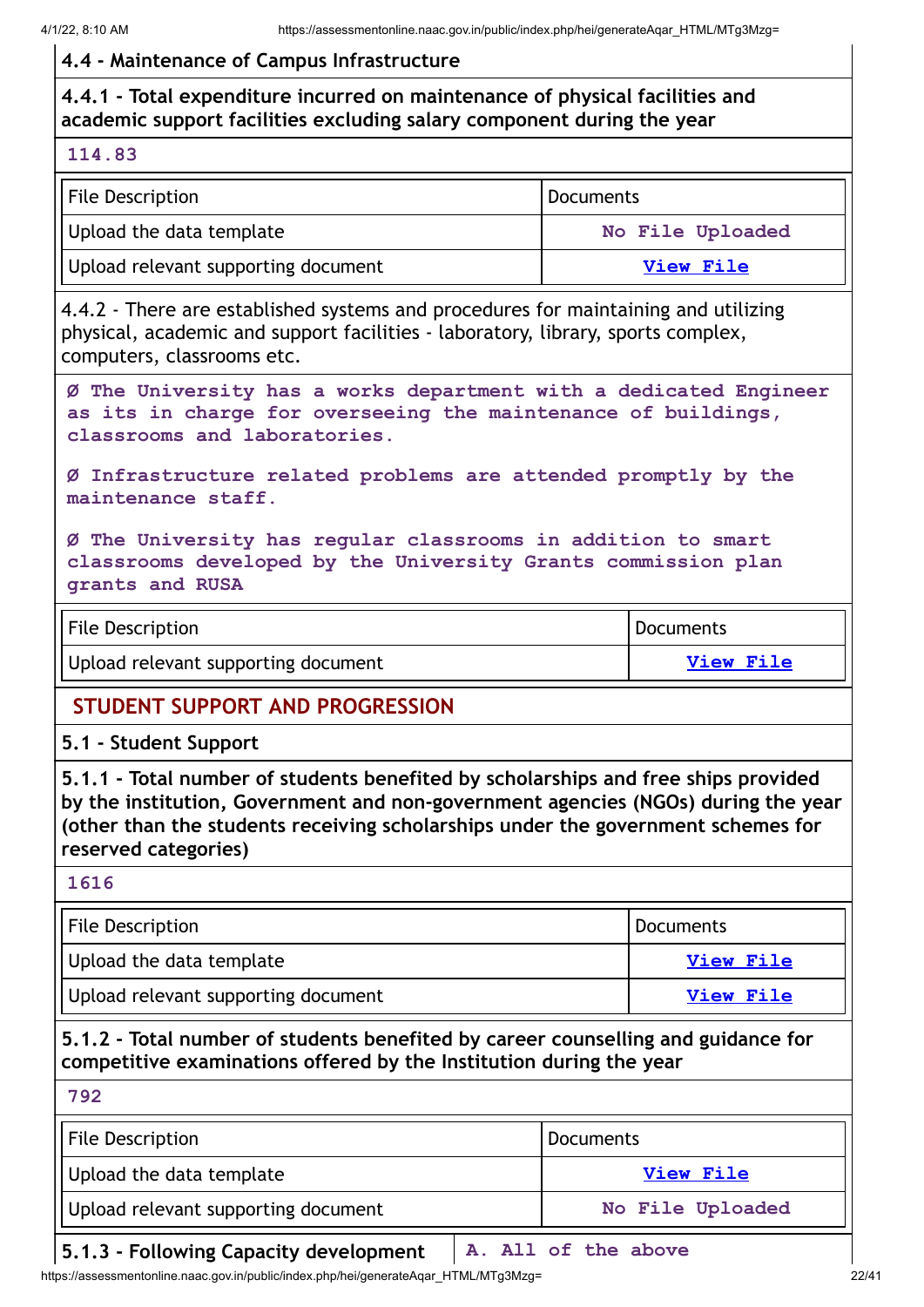| and skills enhancement initiatives are<br>taken by the institution Soft skills<br>Language and communication skills Life<br>skills (Yoga, physical fitness, health and<br>hygiene) Awareness of trends in<br>technology                                                                                                                                                                                                                  |  |                    |                  |  |
|------------------------------------------------------------------------------------------------------------------------------------------------------------------------------------------------------------------------------------------------------------------------------------------------------------------------------------------------------------------------------------------------------------------------------------------|--|--------------------|------------------|--|
| <b>File Description</b>                                                                                                                                                                                                                                                                                                                                                                                                                  |  | <b>Documents</b>   |                  |  |
| Upload the data template                                                                                                                                                                                                                                                                                                                                                                                                                 |  |                    | <b>View File</b> |  |
| Upload relevant supporting document                                                                                                                                                                                                                                                                                                                                                                                                      |  |                    | No File Uploaded |  |
| 5.1.4 - The Institution adopts the<br>following for redressal of student<br>grievances including sexual harassment<br>and ragging cases Implementation of<br>guidelines of statutory/regulatory bodies<br>Organisation wide awareness and<br>undertakings on policies with zero<br>tolerance Mechanisms for submission of<br>online/offline students' grievances Timely<br>redressal of the grievances through<br>appropriate committees |  | . All of the above |                  |  |
| <b>File Description</b>                                                                                                                                                                                                                                                                                                                                                                                                                  |  |                    | <b>Documents</b> |  |
| Upload relevant supporting document                                                                                                                                                                                                                                                                                                                                                                                                      |  |                    | <b>View File</b> |  |
| 5.2 - Student Progression                                                                                                                                                                                                                                                                                                                                                                                                                |  |                    |                  |  |
| 5.2.1 - Number of students qualifying in state/ national/ international level<br>examinations during the year (eg:NET/SLET/GATE/GMAT/CAT/ GRE/TOEFL/Civil<br>Services/State government examinations)                                                                                                                                                                                                                                     |  |                    |                  |  |
| 5.2.1.1 - Number of students who qualified in state/ national/ international<br>examinations (e.g.: IIT-JAM/NET/SET/JRF/ GATE /GMAT /CAT/ GRE/ TOEFL/Civil<br>Services/State government examinations) during the year                                                                                                                                                                                                                    |  |                    |                  |  |
| 11                                                                                                                                                                                                                                                                                                                                                                                                                                       |  |                    |                  |  |
| <b>File Description</b>                                                                                                                                                                                                                                                                                                                                                                                                                  |  | <b>Documents</b>   |                  |  |
| Upload the data template                                                                                                                                                                                                                                                                                                                                                                                                                 |  | <b>View File</b>   |                  |  |
| Upload relevant supporting document                                                                                                                                                                                                                                                                                                                                                                                                      |  | No File Uploaded   |                  |  |
| 5.2.2 - Total number of placement of outgoing students during the year                                                                                                                                                                                                                                                                                                                                                                   |  |                    |                  |  |
| 37                                                                                                                                                                                                                                                                                                                                                                                                                                       |  |                    |                  |  |
| <b>File Description</b>                                                                                                                                                                                                                                                                                                                                                                                                                  |  | <b>Documents</b>   |                  |  |
| Upload the data template                                                                                                                                                                                                                                                                                                                                                                                                                 |  | <b>View File</b>   |                  |  |
| Upload relevant supporting document                                                                                                                                                                                                                                                                                                                                                                                                      |  |                    | No File Uploaded |  |
| 5.2.3 - Number of recently graduated students who have progressed to higher                                                                                                                                                                                                                                                                                                                                                              |  |                    |                  |  |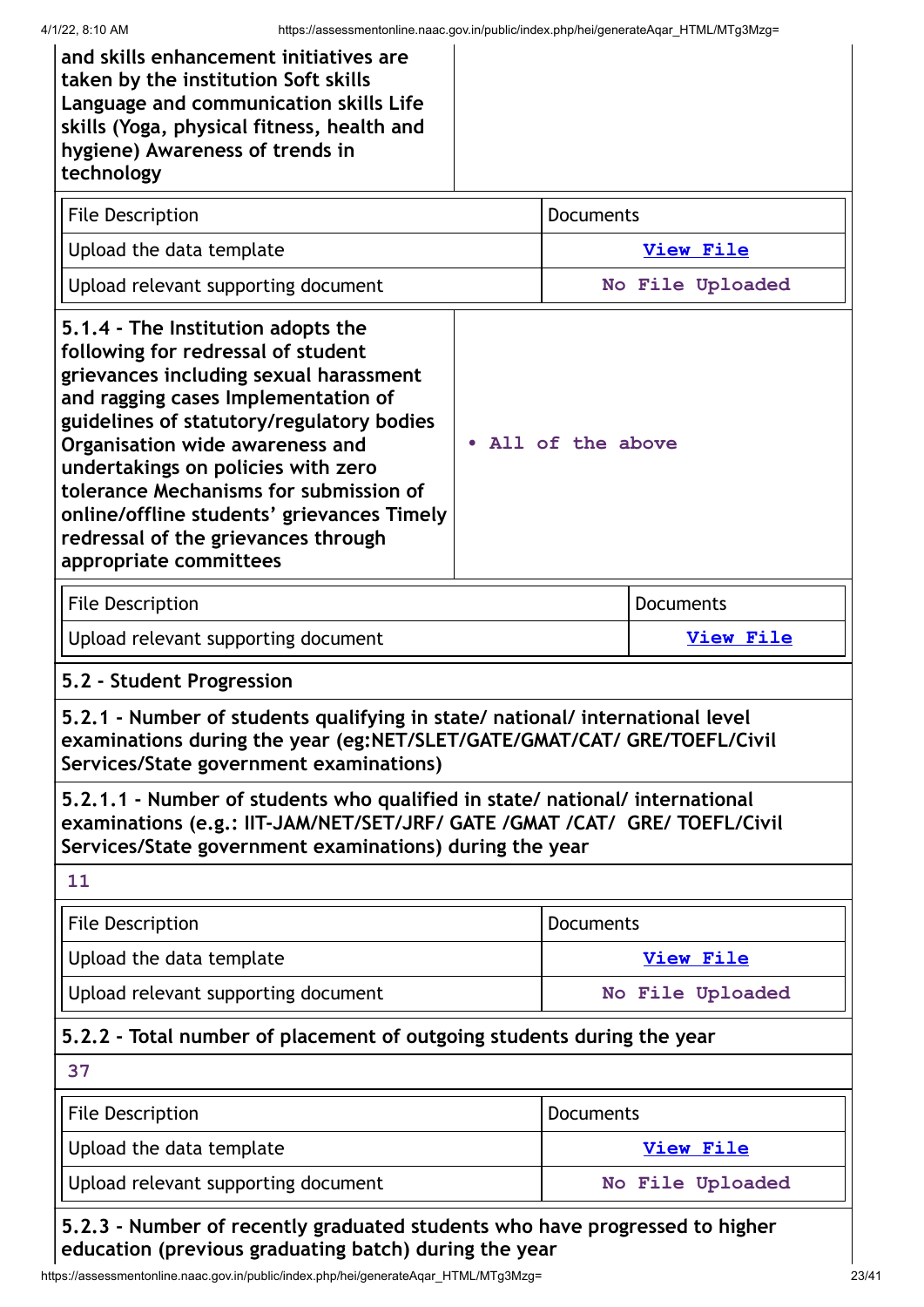ń

| 535                                                                                                                                                                                                                                                                                                                                                                                                                                                                                                          |                  |                  |  |
|--------------------------------------------------------------------------------------------------------------------------------------------------------------------------------------------------------------------------------------------------------------------------------------------------------------------------------------------------------------------------------------------------------------------------------------------------------------------------------------------------------------|------------------|------------------|--|
| <b>File Description</b>                                                                                                                                                                                                                                                                                                                                                                                                                                                                                      | <b>Documents</b> |                  |  |
| Upload the data template                                                                                                                                                                                                                                                                                                                                                                                                                                                                                     | View File        |                  |  |
| Upload relevant supporting document                                                                                                                                                                                                                                                                                                                                                                                                                                                                          | No File Uploaded |                  |  |
| 5.3 - Student Participation and Activities                                                                                                                                                                                                                                                                                                                                                                                                                                                                   |                  |                  |  |
| 5.3.1 - Number of awards/medals won by students for outstanding performance in<br>sports/cultural activities at inter -university/state/national/international events<br>(award for a team event should be counted as one) during the year                                                                                                                                                                                                                                                                   |                  |                  |  |
| 37                                                                                                                                                                                                                                                                                                                                                                                                                                                                                                           |                  |                  |  |
| <b>File Description</b>                                                                                                                                                                                                                                                                                                                                                                                                                                                                                      | <b>Documents</b> |                  |  |
| Upload the data template                                                                                                                                                                                                                                                                                                                                                                                                                                                                                     |                  | No File Uploaded |  |
| Upload relevant supporting document                                                                                                                                                                                                                                                                                                                                                                                                                                                                          |                  | <b>View File</b> |  |
| 5.3.2 - Presence of Student Council and its activities for institutional development and<br>student welfare                                                                                                                                                                                                                                                                                                                                                                                                  |                  |                  |  |
| Students have their elections every year and Vice Chancellor take<br>their opinion in advisory committee meetings. The office bearers<br>of the student Union help resolve problems faced by the students.<br>They also help in carrying out governmental initiatives. They have<br>a pivotal role in disseminating information to the large student<br>body and their presence ensures that the authorized communications<br>reach all the students. They also organize annual Teachers Day<br>celebration. |                  |                  |  |
| File Description<br>Documents                                                                                                                                                                                                                                                                                                                                                                                                                                                                                |                  |                  |  |
| Upload relevant supporting document                                                                                                                                                                                                                                                                                                                                                                                                                                                                          |                  | <b>View File</b> |  |
| 5.3.3 - Number of sports and cultural events / competitions organised by the<br>institution during the year<br>$\mathbf 0$                                                                                                                                                                                                                                                                                                                                                                                   |                  |                  |  |
| <b>File Description</b>                                                                                                                                                                                                                                                                                                                                                                                                                                                                                      | <b>Documents</b> |                  |  |
| Upload the data template                                                                                                                                                                                                                                                                                                                                                                                                                                                                                     | No File Uploaded |                  |  |
| Upload relevant supporting document<br><b>View File</b>                                                                                                                                                                                                                                                                                                                                                                                                                                                      |                  |                  |  |
| 5.4 - Alumni Engagement                                                                                                                                                                                                                                                                                                                                                                                                                                                                                      |                  |                  |  |
| 5.4.1 - The Alumni Association/Chapters (registered and functional)contributes<br>significantly to the development of the institution through financial and other support<br>services during the year                                                                                                                                                                                                                                                                                                        |                  |                  |  |
| There are few registered Alumni of the departments (e.g. Institute<br>of Social Sciences Agra University, Alumni Association, Reg.<br>No: GHA/03368/2020-21). They hold annual meetings. The alumni have<br>helped the university in planning, giving lectures, placements and<br>participated in seminars and webinars.                                                                                                                                                                                     |                  |                  |  |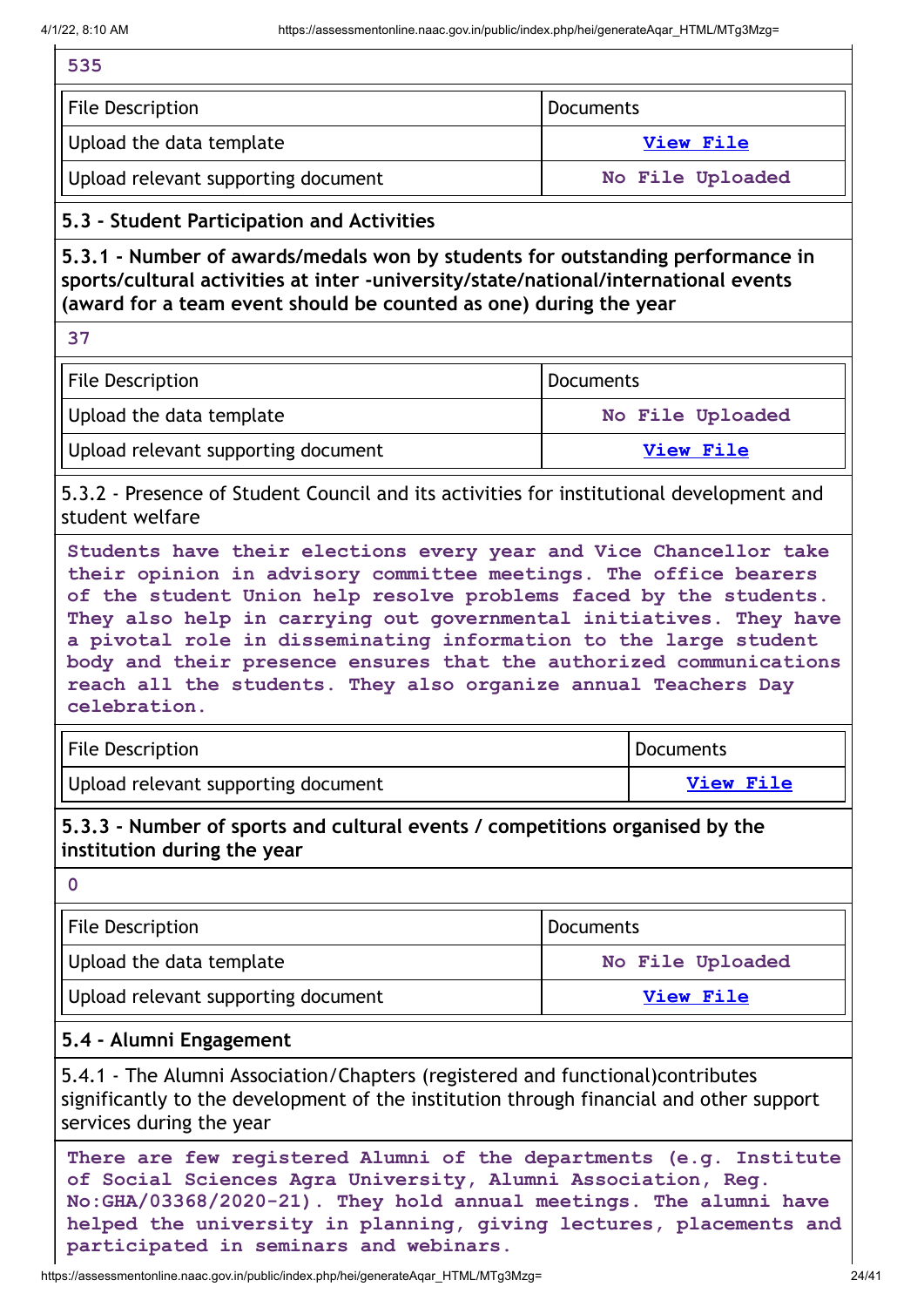4/1/22, 8:10 AM https://assessmentonline.naac.gov.in/public/index.php/hei/generateAqar\_HTML/MTg3Mzg=

| University Alumni registered in Delhi conducts annual meet to<br>honor distinguished alumni of this University.                                                                                                                                                                                                                                                                    |  |  |                  |  |
|------------------------------------------------------------------------------------------------------------------------------------------------------------------------------------------------------------------------------------------------------------------------------------------------------------------------------------------------------------------------------------|--|--|------------------|--|
| <b>File Description</b>                                                                                                                                                                                                                                                                                                                                                            |  |  | <b>Documents</b> |  |
| Upload relevant supporting document                                                                                                                                                                                                                                                                                                                                                |  |  | <b>View File</b> |  |
| 5.4.2 - Alumni contribution during the<br>E. <1Lakhs<br>year (INR in Lakhs)                                                                                                                                                                                                                                                                                                        |  |  |                  |  |
| <b>File Description</b><br><b>Documents</b>                                                                                                                                                                                                                                                                                                                                        |  |  |                  |  |
| Upload relevant supporting document                                                                                                                                                                                                                                                                                                                                                |  |  | No File Uploaded |  |
| <b>GOVERNANCE, LEADERSHIP AND MANAGEMENT</b>                                                                                                                                                                                                                                                                                                                                       |  |  |                  |  |
| 6.1 - Institutional Vision and Leadership                                                                                                                                                                                                                                                                                                                                          |  |  |                  |  |
| 6.1.1 - The institution has a clearly stated vision and mission which are reflected in its<br>academic and administrative governance                                                                                                                                                                                                                                               |  |  |                  |  |
| Dr. Bhimrao Ambedkar University, Agra caters to all classes and<br>creed, irrespective of sex differentiation and no test of any<br>nature what-so-ever of religion, belief of profession can be<br>imposed for entitlement of any certificate, diploma or degree.<br>The motto of our University is;                                                                              |  |  |                  |  |
| 'तमसो मा ज्योतिर्गमय' ("lead me from darkness to light").                                                                                                                                                                                                                                                                                                                          |  |  |                  |  |
| <b>File Description</b><br>Documents                                                                                                                                                                                                                                                                                                                                               |  |  |                  |  |
|                                                                                                                                                                                                                                                                                                                                                                                    |  |  |                  |  |
| Upload relevant supporting document                                                                                                                                                                                                                                                                                                                                                |  |  | <b>View File</b> |  |
| 6.1.2 - The effective leadership is reflected in various institutional practices such as<br>decentralization and participative management                                                                                                                                                                                                                                          |  |  |                  |  |
| The University practices decentralized and participative<br>management in academics and in administration. Statutory bodies<br>meet regularly. Vice Chancellor being CEO is helped in examination<br>by Controller of Examination, in financial issues by Finance<br>Officer and Registrar helps him in daily administration and in<br>keeping the custody of materials and goods. |  |  |                  |  |
| (1) All policy administrative decisions, financial, and academic<br>activities are discussed in statutory bodies like Executive<br>Council (EC), Academic Council (AC) and Finance Committee (FC)<br>consisting of representatives from different stake holders.                                                                                                                   |  |  |                  |  |
| (2) Board of studies/ Academic committee in every subject is held<br>to update / change the syllabus. They have convenes and members<br>from affiliated colleges or University departments. They take<br>suggestion from students and faculty feedbacks and then<br>implemented it by getting it passed in statutory body. Example of<br>participative management is-              |  |  |                  |  |

 $\mathsf{l}$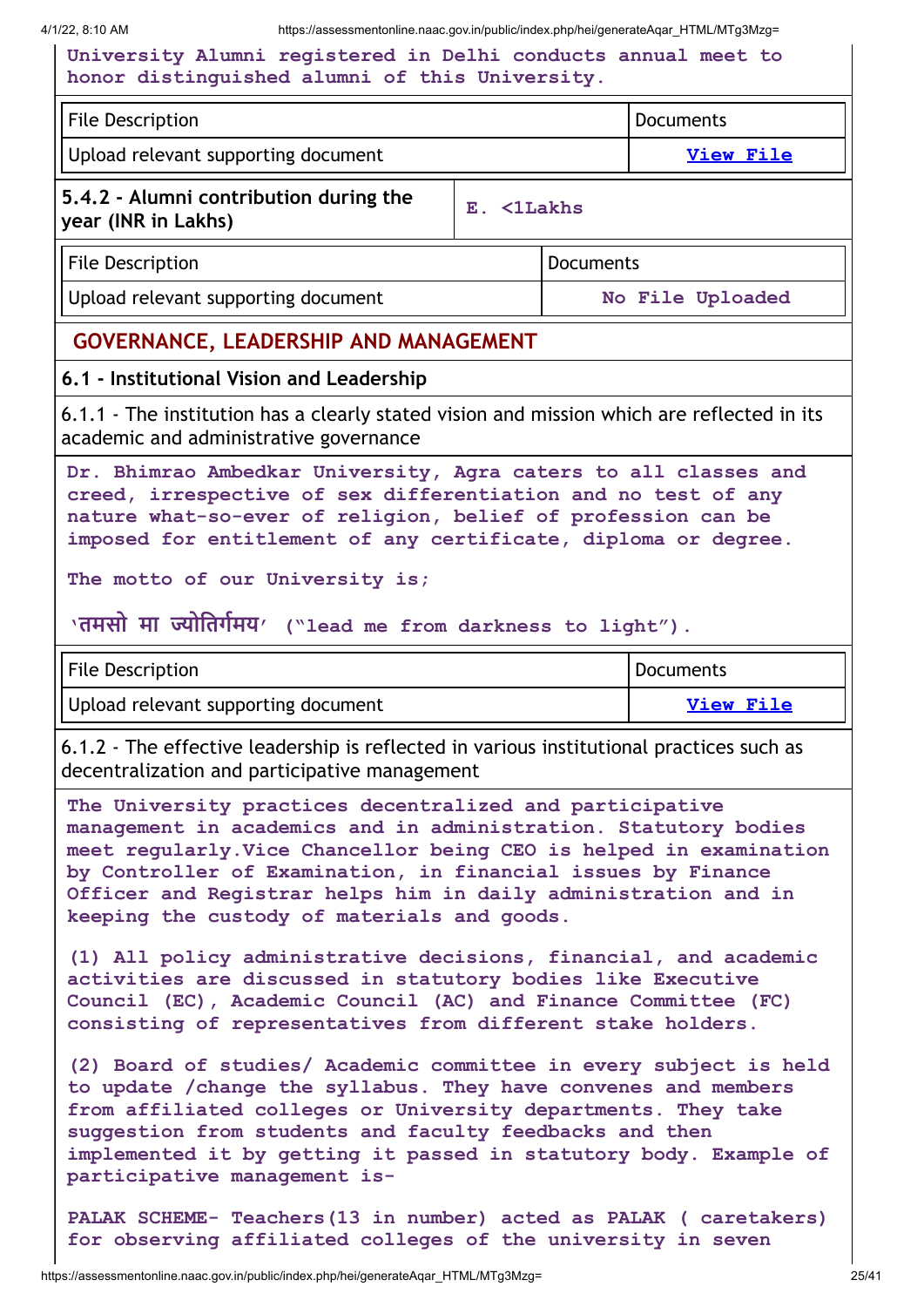4/1/22, 8:10 AM https://assessmentonline.naac.gov.in/public/index.php/hei/generateAqar\_HTML/MTg3Mzg=

| 1/22, 8:10 AM<br>https://assessmentonline.naac.gov.in/public/index.php/hei/generateAqar HTML/MTg3Mzg=                                                                                                                                                                                                                                                                                            |                  |  |  |
|--------------------------------------------------------------------------------------------------------------------------------------------------------------------------------------------------------------------------------------------------------------------------------------------------------------------------------------------------------------------------------------------------|------------------|--|--|
| districts. Under their observance smooth and fair theory and<br>practical examination were conducted for session 2016-17 and 2017-<br>18. Online system of Affiliation was started to receive and<br>dispose of the various documents of the colleges applying for<br>affiliation. The panel of experts were made available online.                                                              |                  |  |  |
| <b>File Description</b>                                                                                                                                                                                                                                                                                                                                                                          | <b>Documents</b> |  |  |
| Upload relevant supporting document                                                                                                                                                                                                                                                                                                                                                              | <b>View File</b> |  |  |
| 6.2 - Strategy Development and Deployment                                                                                                                                                                                                                                                                                                                                                        |                  |  |  |
| 6.2.1 - The institutional Strategic plan is effectively deployed                                                                                                                                                                                                                                                                                                                                 |                  |  |  |
| Plan : Concerted efforts for improvement in access and quality of<br>Higher Education (Example - RUSA )                                                                                                                                                                                                                                                                                          |                  |  |  |
| Planning (2012-13) : An Institutional Development plan for next 10<br>years (RUSA Core team with inputs from HODs)                                                                                                                                                                                                                                                                               |                  |  |  |
| Accepted by state government vide GO 646/SPD/RUSA/66/15/15-16<br>dated 23.11.2015                                                                                                                                                                                                                                                                                                                |                  |  |  |
| Finance : Money Released by UP state Planning Directorate (RUSA)<br>for $-$                                                                                                                                                                                                                                                                                                                      |                  |  |  |
| 1. Creation of New facilities (7 Crore) 2. Renovation and up<br>gradation (7 Crore), 3. Procurement of Equipments (6 Crore)                                                                                                                                                                                                                                                                      |                  |  |  |
| Implementation: Through Board of Governors. Work executed through<br>Government Agencies (1. UP PCL and 2. UP Jal Nigam) decided<br>Building Committee of the University. Procurement done through<br>tenders and GeM.                                                                                                                                                                           |                  |  |  |
| Access and Improvement in Quality till date : Civil work (Women<br>Study Centre, Art Gallery, Centre for self Employment Skill etc.)<br>Renovation (32 Smart Classrooms, old Buildings and Labs, Teachers<br>Rooms, Girls Hostels etc.) Procurement (Laptops for teachers,<br>Equipments for Labs and Smart class rooms, Digitalisations<br>facility in Central Library, Communication Lab etc.) |                  |  |  |
| Benefits : CBCS Implemented in 2017, Equity Initiative, Overcoming<br>digital divide syndrome, Increase in GER, Quality of<br>Infrastructure, Teaching and Research                                                                                                                                                                                                                              |                  |  |  |
| <b>File Description</b>                                                                                                                                                                                                                                                                                                                                                                          | <b>Documents</b> |  |  |
| Upload relevant supporting document                                                                                                                                                                                                                                                                                                                                                              | <b>View File</b> |  |  |
| 6.2.2 - The functioning of the institutional bodies is effective and efficient as visible<br>from policies, administrative setup, appointment and service rules, procedures, etc.                                                                                                                                                                                                                |                  |  |  |
| <b>Executive council</b><br>Grievance cells functional<br><b>Anti ragging Committee</b>                                                                                                                                                                                                                                                                                                          |                  |  |  |

- **Appointment of OMBUDSMAN**
- **Cultural Committee**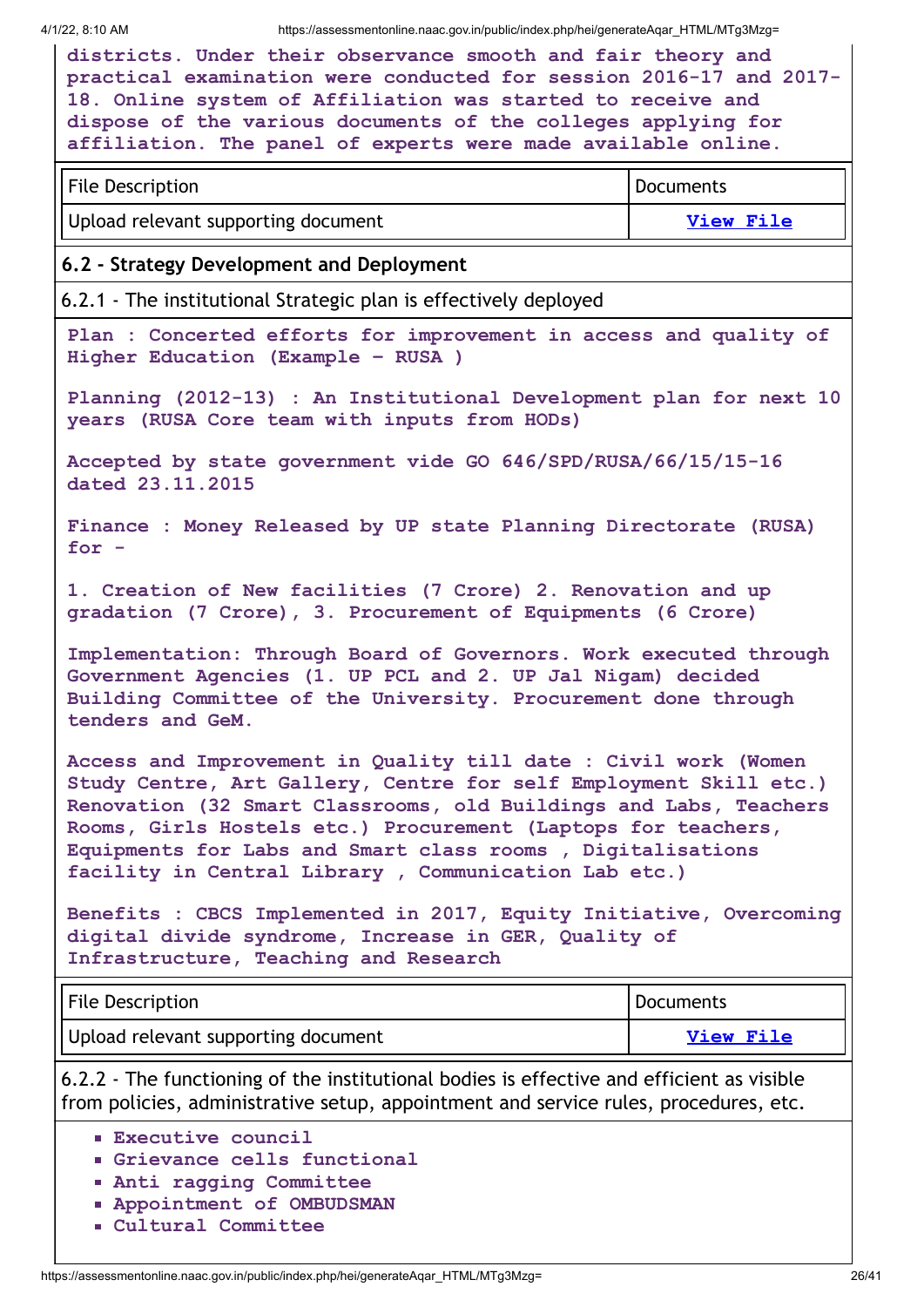| <b>File Description</b>                                                                                                                                                                       |                  | <b>Documents</b>    |                  |  |
|-----------------------------------------------------------------------------------------------------------------------------------------------------------------------------------------------|------------------|---------------------|------------------|--|
| Upload relevant supporting document                                                                                                                                                           |                  | <b>View File</b>    |                  |  |
| 6.2.3 - Institution Implements e-governance in its areas of operations                                                                                                                        |                  |                     |                  |  |
| 6.2.3.1 - e-governance is implemented<br>covering following areas of operation                                                                                                                |                  |                     |                  |  |
| 1. Administration<br>2. Finance and Accounts<br>3. Student Admission and Support<br>4. Examination                                                                                            |                  | A. All of the above |                  |  |
| <b>File Description</b>                                                                                                                                                                       |                  | <b>Documents</b>    |                  |  |
| Upload the data template                                                                                                                                                                      |                  |                     | No File Uploaded |  |
| Upload relevant supporting document                                                                                                                                                           |                  |                     | <b>View File</b> |  |
| 6.3 - Faculty Empowerment Strategies                                                                                                                                                          |                  |                     |                  |  |
| 6.3.1 - The institution has a performance appraisal system, promotional avenues and<br>effective welfare measures for teaching and non-teaching staff                                         |                  |                     |                  |  |
| UGC 2018 regulations were adopted by the University in its<br>Executive council and CAS Performa was designed by IQAC and is<br>uploaded on University website for Career advancement schemes |                  |                     |                  |  |
| Teacher and Non teaching welfare schemes exist for Medical, Loans,<br>Group Insurance and other needs                                                                                         |                  |                     |                  |  |
| <b>File Description</b>                                                                                                                                                                       | <b>Documents</b> |                     |                  |  |
| Upload relevant supporting document                                                                                                                                                           |                  | <b>View File</b>    |                  |  |
| 6.3.2 - Total number of teachers provided with financial support to attend<br>conferences / workshops and towards membership fee of professional bodies during<br>the year                    |                  |                     |                  |  |
| 0                                                                                                                                                                                             |                  |                     |                  |  |
| <b>File Description</b>                                                                                                                                                                       |                  | Documents           |                  |  |
| Upload the data template                                                                                                                                                                      |                  | <b>View File</b>    |                  |  |
| Upload relevant supporting document                                                                                                                                                           |                  |                     | <b>View File</b> |  |
| 6.3.3 - Number of professional development / administrative training Programmes                                                                                                               |                  |                     |                  |  |
| organized by the institution for teaching and non-teaching staff during the year                                                                                                              |                  |                     |                  |  |
| 11                                                                                                                                                                                            |                  |                     |                  |  |
| <b>File Description</b>                                                                                                                                                                       |                  | <b>Documents</b>    |                  |  |
| Upload the data template                                                                                                                                                                      |                  |                     | <b>View File</b> |  |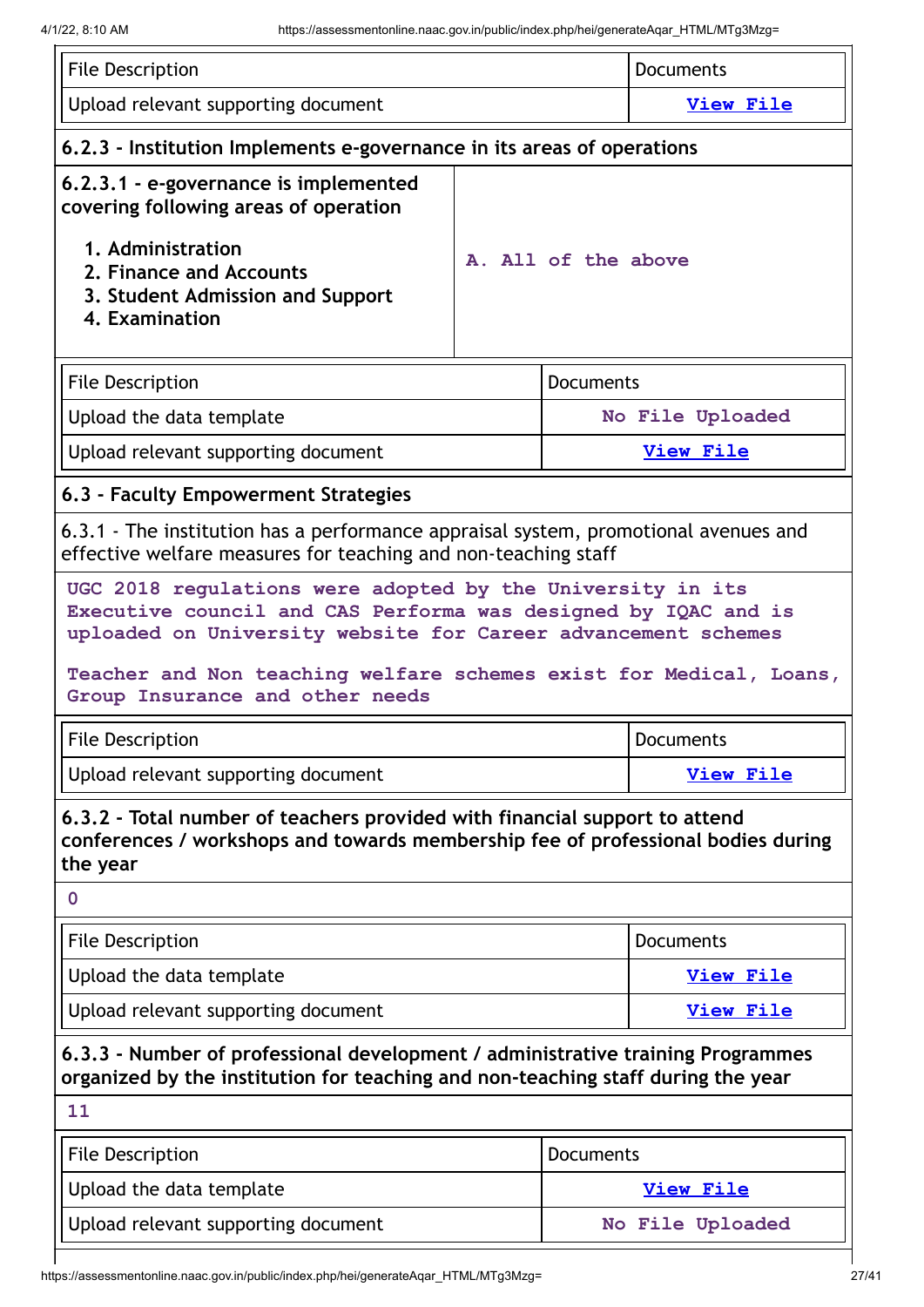**6.3.4 - Total number of teachers undergoing online/ face-to-face Faculty Development Programmes (FDP)during the year(Professional Development Programmes, Orientation / Induction Programmes Refresher Course, Short Term Course)**

#### **183**

| <b>File Description</b>             | <b>Documents</b> |
|-------------------------------------|------------------|
| Upload the data template            | View File        |
| Upload relevant supporting document | View File        |

#### **6.4 - Financial Management and Resource Mobilization**

6.4.1 - Institutional strategies for mobilisation of funds and the optimal utilisation of resources

**The University has a separate Finance Office under a U.P. Government officer for the smooth functioning of the financial management. Restructuring of University Budget is divided into five major parts i.e. (a) Maintenance, (b) Development, (c) Salary, (d) Agency and (e) Investment Heads and expenditure.**

**Each head is monitored through computerized Financial Accounting System. The Finance Committee monitors expenditure and efficient utilization of the funds meant for various research projects/schemes of the University. This committee also resolves the problems encountered in research projects/schemes. The finances are audited by Internal and external agencies.**

| File Description                    | Documents |
|-------------------------------------|-----------|
| Upload relevant supporting document | View File |

**6.4.2 - Funds / Grants received from government bodies during the year for development and maintenance of infrastructure (not covered under Criteria III and V) (INR in Lakhs)**

#### **345.56**

| <b>File Description</b>             | l Documents      |
|-------------------------------------|------------------|
| Upload the data template            | <b>View File</b> |
| Upload relevant supporting document | <b>View File</b> |

**6.4.3 - Funds / Grants received from non-government bodies, individuals,philanthropists during the year for development and maintenance of infrastructure (not covered under Criteria III and V)(INR in Lakhs)**

| File Description                    | <b>Documents</b> |
|-------------------------------------|------------------|
| Upload the data template            | No File Uploaded |
| Upload relevant supporting document | No File Uploaded |
|                                     |                  |

#### 6.4.4 - Institution conducts internal and external financial audits regularly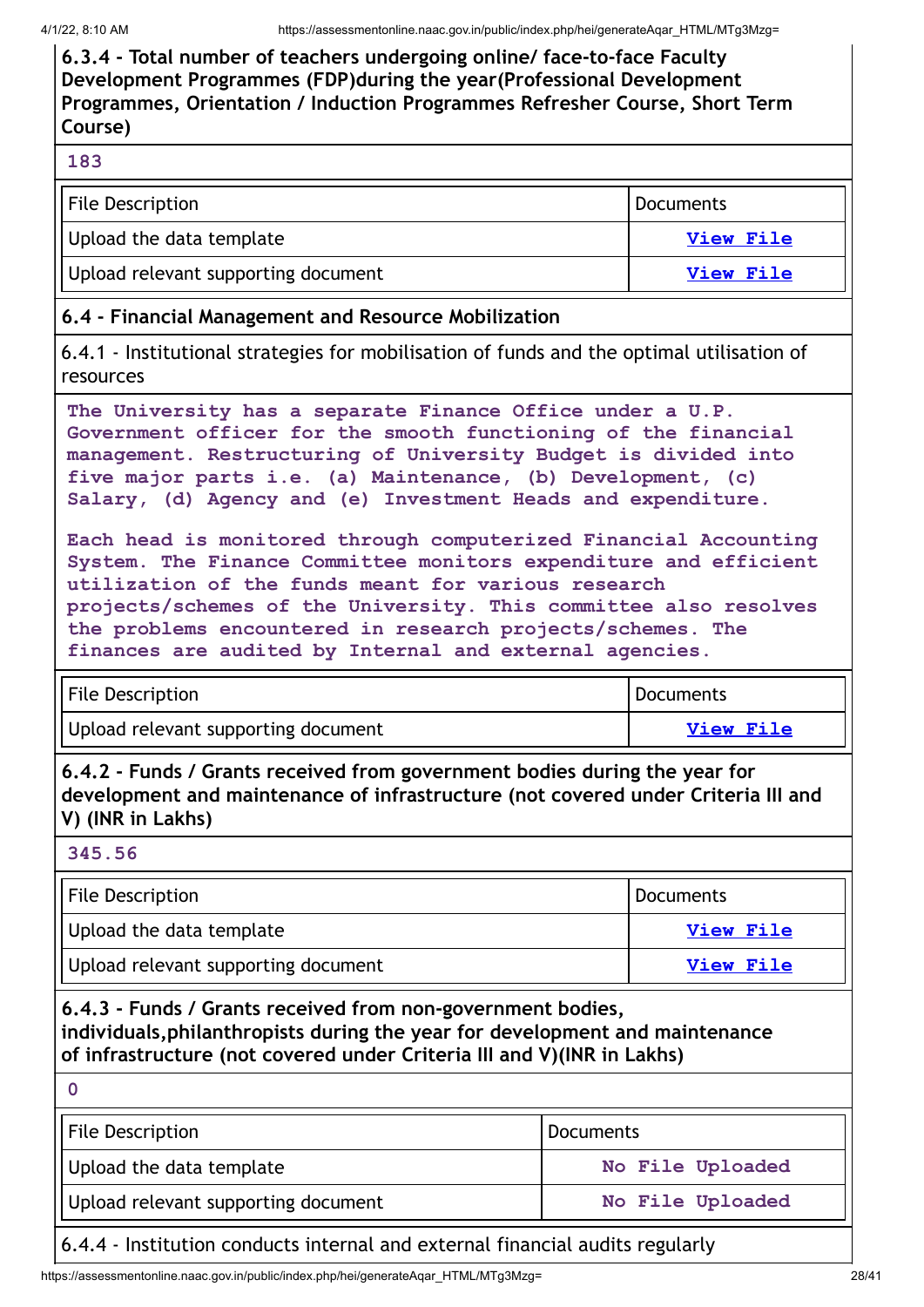$\overline{1}$ 

| Internal audit is done by the Charted Accountant (CA) hired by the<br>University and                                                                                                                                                                                                                                                                                                                                              |                  |                  |                  |  |
|-----------------------------------------------------------------------------------------------------------------------------------------------------------------------------------------------------------------------------------------------------------------------------------------------------------------------------------------------------------------------------------------------------------------------------------|------------------|------------------|------------------|--|
| External audit is done by AG office. Ongoing from July 2021 till<br>date                                                                                                                                                                                                                                                                                                                                                          |                  |                  |                  |  |
| <b>File Description</b><br><b>Documents</b>                                                                                                                                                                                                                                                                                                                                                                                       |                  |                  |                  |  |
| Upload relevant supporting document<br>No File Uploaded                                                                                                                                                                                                                                                                                                                                                                           |                  |                  |                  |  |
| 6.5 - Internal Quality Assurance System                                                                                                                                                                                                                                                                                                                                                                                           |                  |                  |                  |  |
| 6.5.1 - Internal Quality Assurance Cell (IQAC) has contributed significantly for<br>institutionalizing the quality assurance strategies and processes by constantly reviewing<br>the teaching learning process, structures & methodologies of operations and learning<br>outcomes at periodic intervals                                                                                                                           |                  |                  |                  |  |
| IQAC conducts regualrly workshops, webinars, seminars and meetings<br>for staff teaching as well as for non-teaching staffs.                                                                                                                                                                                                                                                                                                      |                  |                  |                  |  |
| <b>File Description</b>                                                                                                                                                                                                                                                                                                                                                                                                           |                  |                  | <b>Documents</b> |  |
| Upload relevant supporting document                                                                                                                                                                                                                                                                                                                                                                                               |                  |                  | <b>View File</b> |  |
| Administrative Audit (AAA) and follow up<br>action taken Confernces, Seminars,<br>Workshops on quality conducted<br>Collaborative quality initiatives with<br>B. Any 4 of the above<br>other institution(s) Orientation<br>programme on quality issues for teachers<br>and studens Participation in NIRF Any<br>other quality audit recognized by state,<br>national or international agencies (ISO<br><b>Certification, NBA)</b> |                  |                  |                  |  |
| <b>File Description</b>                                                                                                                                                                                                                                                                                                                                                                                                           |                  | <b>Documents</b> |                  |  |
| Upload the data template                                                                                                                                                                                                                                                                                                                                                                                                          | No File Uploaded |                  |                  |  |
| Upload relevant supporting documnent                                                                                                                                                                                                                                                                                                                                                                                              | <b>View File</b> |                  |                  |  |
| 6.5.3 - Incremental improvements made for the preceding during the year with regard to<br>quality (in case of first cycle) Post accreditation quality initiatives (second and<br>subsequent cycles)                                                                                                                                                                                                                               |                  |                  |                  |  |
| 1. CAS Promotion ofFaculty members                                                                                                                                                                                                                                                                                                                                                                                                |                  |                  |                  |  |
| 2. Measures for welfare and academic growth ofteachers                                                                                                                                                                                                                                                                                                                                                                            |                  |                  |                  |  |
| 3. Effective feedback started from the students and all other<br>stake holders                                                                                                                                                                                                                                                                                                                                                    |                  |                  |                  |  |
| Interdisciplinary research encouraged<br>4.                                                                                                                                                                                                                                                                                                                                                                                       |                  |                  |                  |  |
| 5. Funding allocated to support younger faculty for research                                                                                                                                                                                                                                                                                                                                                                      |                  |                  |                  |  |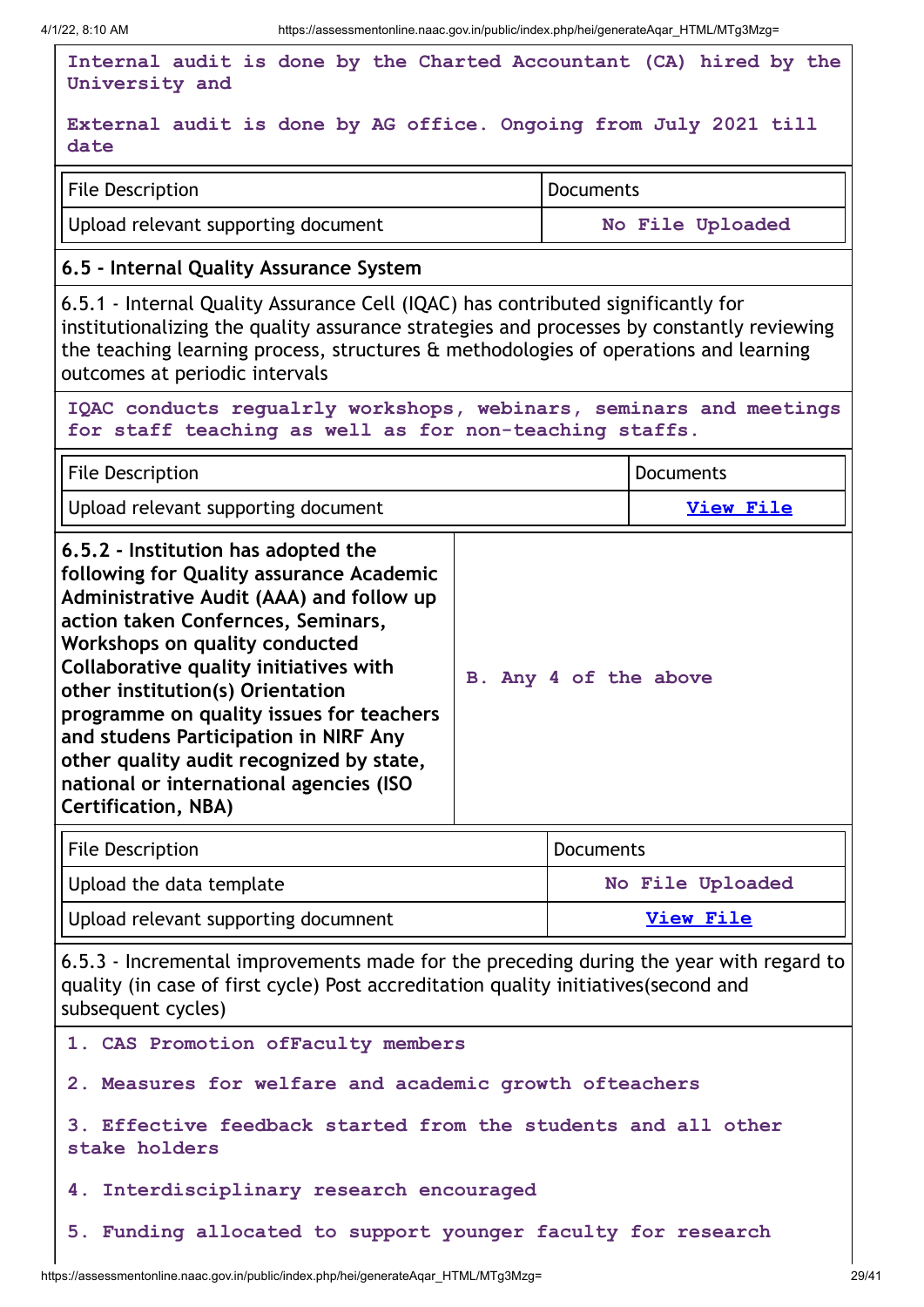**6. IQAC made more proactive**

**7. New academic programs of contemporary relevance planned and few have been started (NSQF)**

**8. Examinations reforms implemented to regularize academic session**

**9. E-Governance introduced**

**10. Many activities by university for contribution towards Society**

**11. Extension activities taken at large**

**12. State University in Aligarh to ease out the burden of affiliated colleges.**

File Description **Documents Documents** Upload relevant supporting document **View [File](https://assessmentonline.naac.gov.in/storage/app/public/aqar/18738/18738_408_890.docx?1648780790)** 

#### **INSTITUTIONAL VALUES AND BEST PRACTICES**

**7.1 - Institutional Values and Social Responsibilities**

7.1.1 - Measures initiated by the Institution for the promotion of gender equity during the year

**Ø Every department has Girls common room, cameras are in the departments and in common places for security and Women assistance and grievance cell exists.**

**Ø Horizontal Reservation for Female Applicants for Admission in every course**

**Some other Activities**

**Ø Social Work Department of Institute of Social Sciences organized Health Camp for the good health of girl child at Arya Kanya Pathsala, Agra on 08th April,2018.**

**Ø Radio Partnership in "Women Cancer Awareness & Health Checkup" with Rotary Club Agra on 08th April,2018.**

**Ø Social Work department of Institute of Social Sciences organized health camp girls at Gyandeep Girls High School, Agra on 21st April,2018**

**Ø Poster for Gender Equity during youth Festival is organized every year**

**Ø Social Work department of Institute of Social Sciences organized various programs for girl child safety, self-defence, health and hygiene, god touch bad touch and to protect against the sexual exploitation by the department in the year 2019.**

**Ø Nari Shakti Kumbh was jointly organized by Dr. Bhimrao Ambedkar University, Agra and Uttar Pradesh Government's Tourism Ministry at Vridawan from 08/12/2018 to 09/12/2018. More than 4,500 women**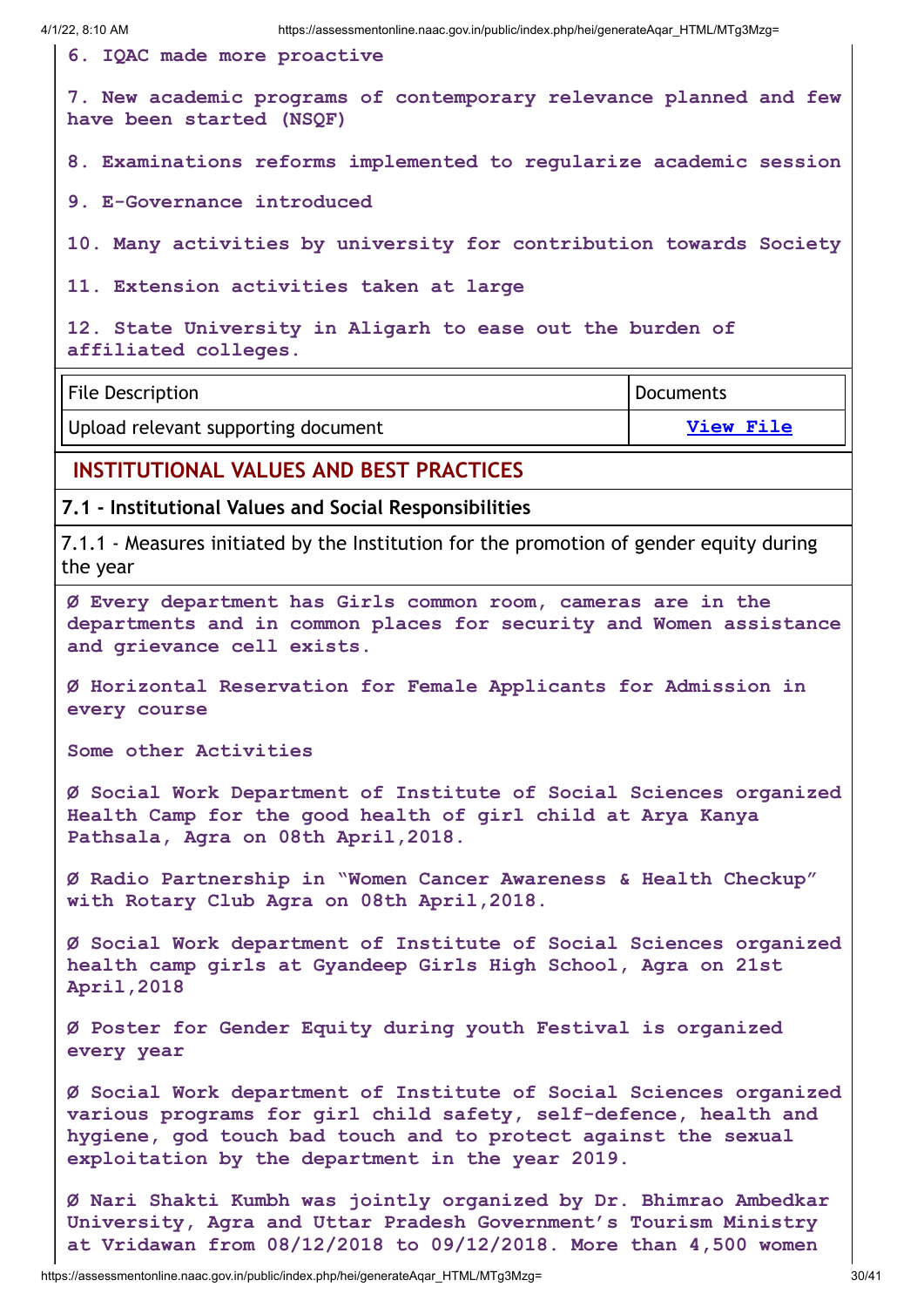4/1/22, 8:10 AM https://assessmentonline.naac.gov.in/public/index.php/hei/generateAqar\_HTML/MTg3Mzg= **from all walks of life gathered for the first Nari Shakti Kumbh. During this workshop challenges and solution in front of women and role of women in uplifting the nation was discussed. Short sessions were also held with themes like: • Role of women in national development • Strengthening family – strengthening nation • Present challenges and their solutions Ø Institute of Home Science Organized seminar on "Careers and Opportunities in Home Science" on 19th November, 2019. Ø Home Science Institute organized "Earn While Your Learn" program for girls on 06th March, 2020. Ø International Webinar on "Nurturing Physical, Mental and Social Health : During & Post COVID-19" on 16th May, 2020. Ø The Institute of Home Science & IQAC, Dr. B.R. Ambedkar University, Agra organised a National Webinar on "Gender Sensitization: Need of the Hour" on 26th May, 2020. Ø Social Work Department of Institute of Social Sciences organized "Rally for awareness of women rights" on the occasion of Women's Day 08th March, 2021. Ø Webinar on "Career Prospects for Graduates: Healthcare Industry-The new reality of the New Normal" on 25th June, 2021 in collaboration with IIHMR, Bangalore. Ø Organized a learning session on "Self-care during pandemic and women hygiene" for students Dr. Purnima Singh, Senior Gynaecologist, Pushpanjali Hospital, Agra on 19th August, 2021. Ø Nari Shakti Kumbh was jointly organized by Dr. Bhimrao Ambedkar University, Agra and Uttar Pradesh Government's Tourism Ministry at Vridawan from 08/12/2018 to 09/12/2018. More than 4,500 women from all walks of life gathered for the first Nari Shakti Kumbh. During this workshop challenges and solution in front of women and role of women in uplifting the nation was discussed. Short sessions were also held with themes like: • Role of women in national development • Strengthening family – strengthening nation • Present challenges and their solutions Ø Institute of Home Science Organized seminar on "Careers and Opportunities in Home Science" on 19th November, 2019. Ø Home Science Institute organized "Earn While Your Learn" program for girls on 06th March, 2020.**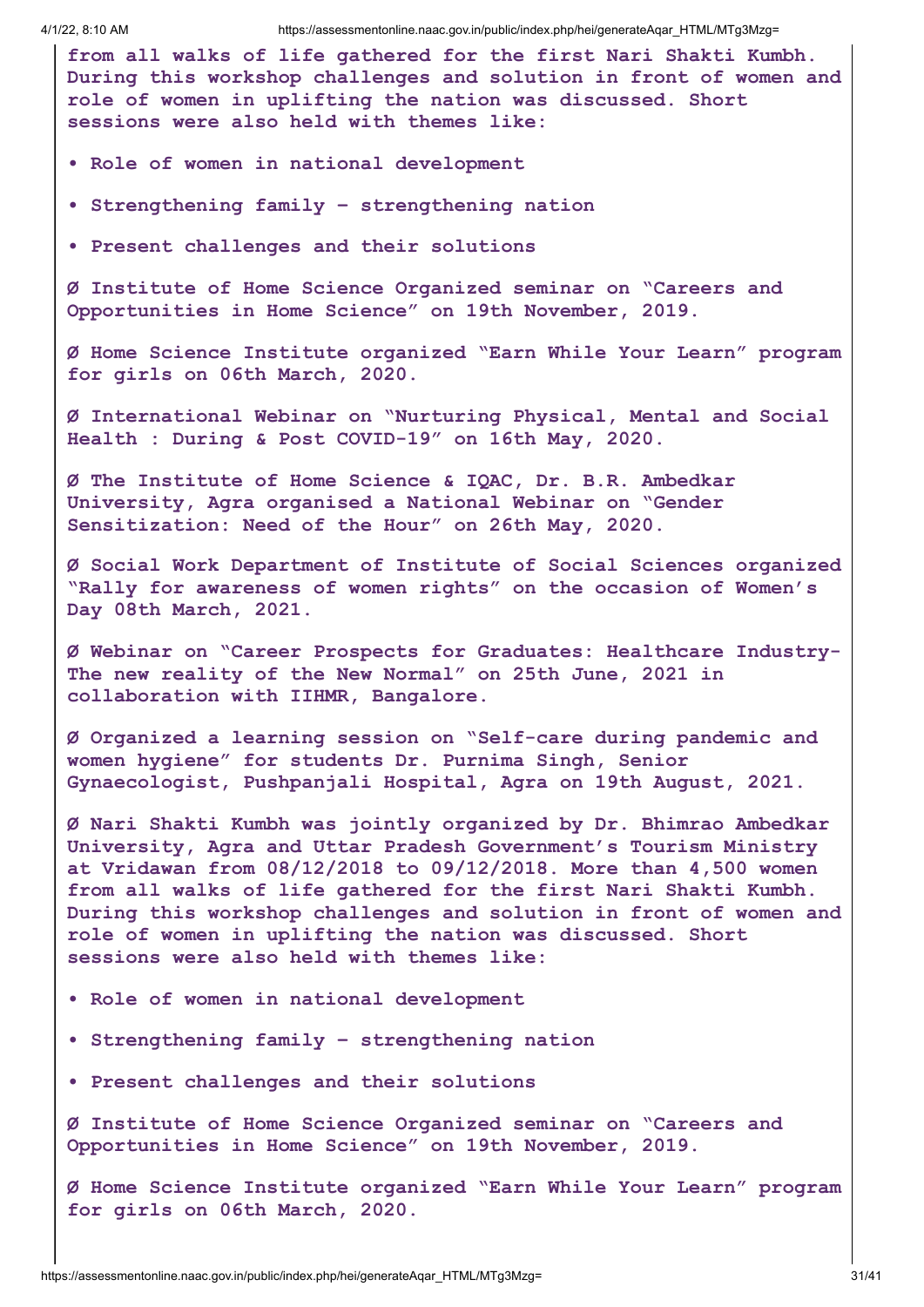4/1/22, 8:10 AM https://assessmentonline.naac.gov.in/public/index.php/hei/generateAqar\_HTML/MTg3Mzg=

**Ø International Webinar on "Nurturing Physical, Mental and Social Health : During & Post COVID-19" on 16th May, 2020.**

**Ø The Institute of Home Science & IQAC, Dr. B.R. Ambedkar University, Agra organised a National Webinar on "Gender Sensitization: Need of the Hour" on 26th May, 2020.**

**Ø Social Work Department of Institute of Social Sciences organized "Rally for awareness of women rights" on the occasion of Women's Day 08th March, 2021.**

**Ø Webinar on "Career Prospects for Graduates: Healthcare Industry-The new reality of the New Normal" on 25th June, 2021 in collaboration with IIHMR, Bangalore.**

**Ø Organized a learning session on "Self-care during pandemic and women hygiene" for students Dr. Purnima Singh, Senior Gynaecologist, Pushpanjali Hospital, Agra on 19th August, 2021.**

| <b>File Description</b>                                                                                                                                                                                                                             |                       | <b>Documents</b> |                                                                             |
|-----------------------------------------------------------------------------------------------------------------------------------------------------------------------------------------------------------------------------------------------------|-----------------------|------------------|-----------------------------------------------------------------------------|
| Upload relevant supporting document                                                                                                                                                                                                                 |                       | View File        |                                                                             |
| Annual gender sensitization action plan(s)                                                                                                                                                                                                          |                       |                  | <b>Nil</b>                                                                  |
| Specific facilities provided for women in terms of: a.<br>Safety and security b. Counseling c. Common rooms d.<br>Daycare Centre e. Any other relevant information                                                                                  |                       |                  | Cameras in the<br>Campus, Securities<br>Personal, Counseling<br><b>Cell</b> |
| 7.1.2 - The Institution has facilities for<br>alternate sources of energy and energy<br>conservation Solar energy<br><b>Biogas</b><br>plant Wheeling to the Grid Sensor-based<br>energy conservation Use of LED bulbs/<br>power-efficient equipment | B. Any 3 of the above |                  |                                                                             |
| <b>File Description</b>                                                                                                                                                                                                                             |                       |                  | <b>Documents</b>                                                            |

Upload relevant supporting document **View [File](https://assessmentonline.naac.gov.in/storage/?1648780790)** 

7.1.3 - Describe the facilities in the Institution for the management of the following types of degradable and non-degradable waste (within 200 words) Solid waste management Liquid waste management Biomedical waste management E-waste management Waste recycling system Hazardous chemicals and radioactive waste management

- **• Solid waste management Yes**
- **• Liquid waste management Yes**
- **• Biomedical waste management No**
- **• E-waste management Yes**
- **• Waste recycling system Yes**

**• Hazardous chemicals and radioactive waste management Yes**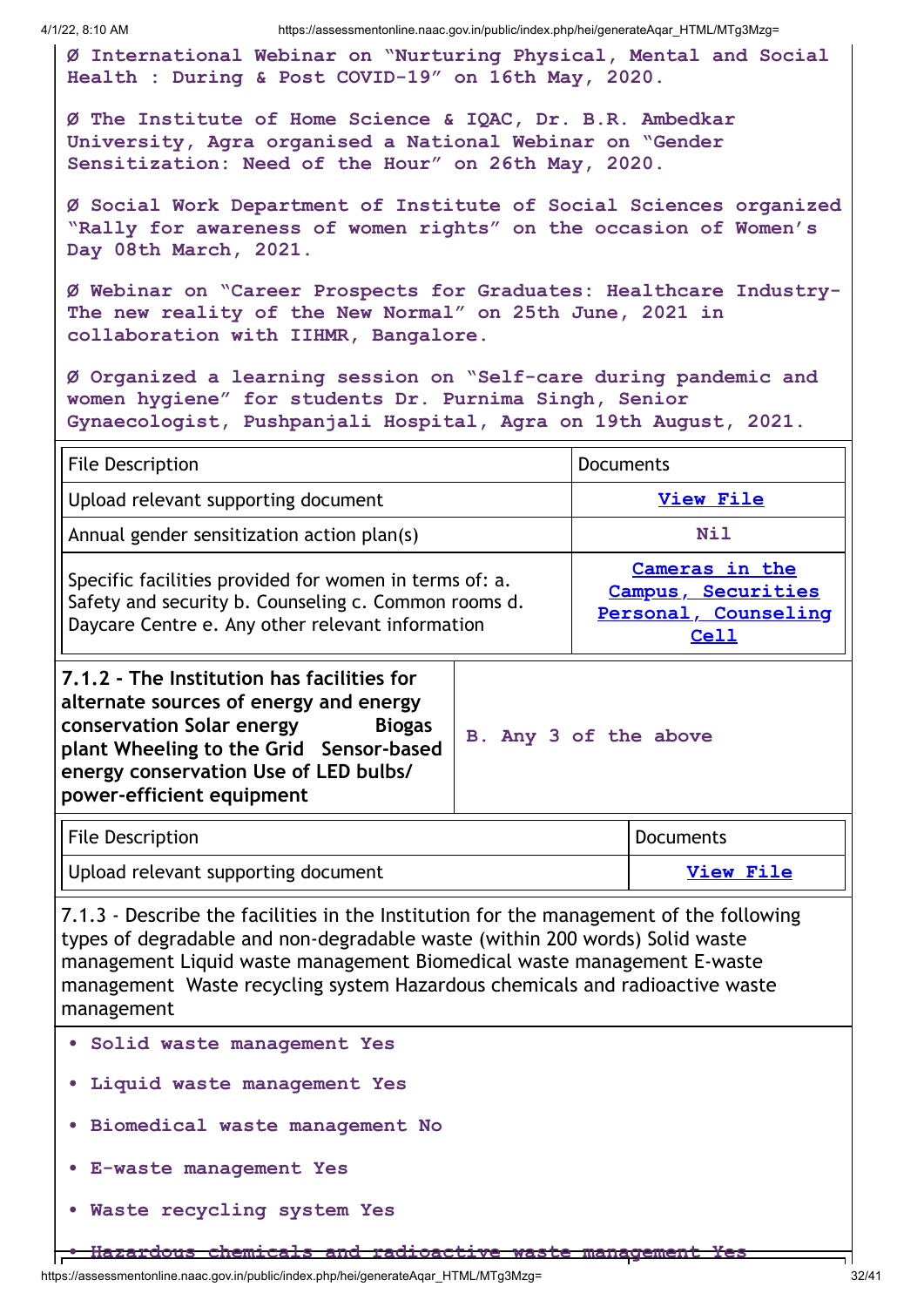| <b>File Description</b>                                                                                                                                                                                                                                                                                                           | <b>Documents</b>             |
|-----------------------------------------------------------------------------------------------------------------------------------------------------------------------------------------------------------------------------------------------------------------------------------------------------------------------------------|------------------------------|
| Upload relevant supporting document                                                                                                                                                                                                                                                                                               | <b>View File</b>             |
| 7.1.4 - Water conservation facilities<br>available in the Institution: Rain water<br>harvesting Bore well / Open well recharge<br><b>Construction of tanks and bunds Waste</b><br>water recycling Maintenance of water<br>bodies and distribution system in the<br>campus                                                         | A. Any 4 or all of the above |
| <b>File Description</b>                                                                                                                                                                                                                                                                                                           | <b>Documents</b>             |
| Upload relevant supporting document                                                                                                                                                                                                                                                                                               | <b>View File</b>             |
| 7.1.5 - Green campus initiatives include                                                                                                                                                                                                                                                                                          |                              |
| 7.1.5.1 - The institutional initiatives for<br>greening the campus are as follows:<br>1. Restricted entry of automobiles<br>2. Use of bicycles/ Battery-powered<br>vehicles<br>3. Pedestrian-friendly pathways<br>4. Ban on use of plastic<br>5. Landscaping                                                                      | A. Any 4 or All of the above |
|                                                                                                                                                                                                                                                                                                                                   |                              |
| <b>File Description</b>                                                                                                                                                                                                                                                                                                           | <b>Documents</b>             |
| Upload relevant supporting document                                                                                                                                                                                                                                                                                               | <b>View File</b>             |
| 7.1.6 - Quality audits on environment and energy are regularly undertaken by the<br>institution                                                                                                                                                                                                                                   |                              |
| 7.1.6.1 - The institution's initiatives to<br>preserve and improve the environment<br>and harness energy are confirmed<br>through the following:<br>1. Green audit<br>2. Energy audit<br>3. Environment audit<br>4. Clean and green campus<br>recognitions/awards<br>5. Beyond the campus environmental<br>promotional activities | A. Any 4 or all of the above |
| <b>File Description</b>                                                                                                                                                                                                                                                                                                           | Documents                    |
| Upload relevant supporting document                                                                                                                                                                                                                                                                                               | <b>View File</b>             |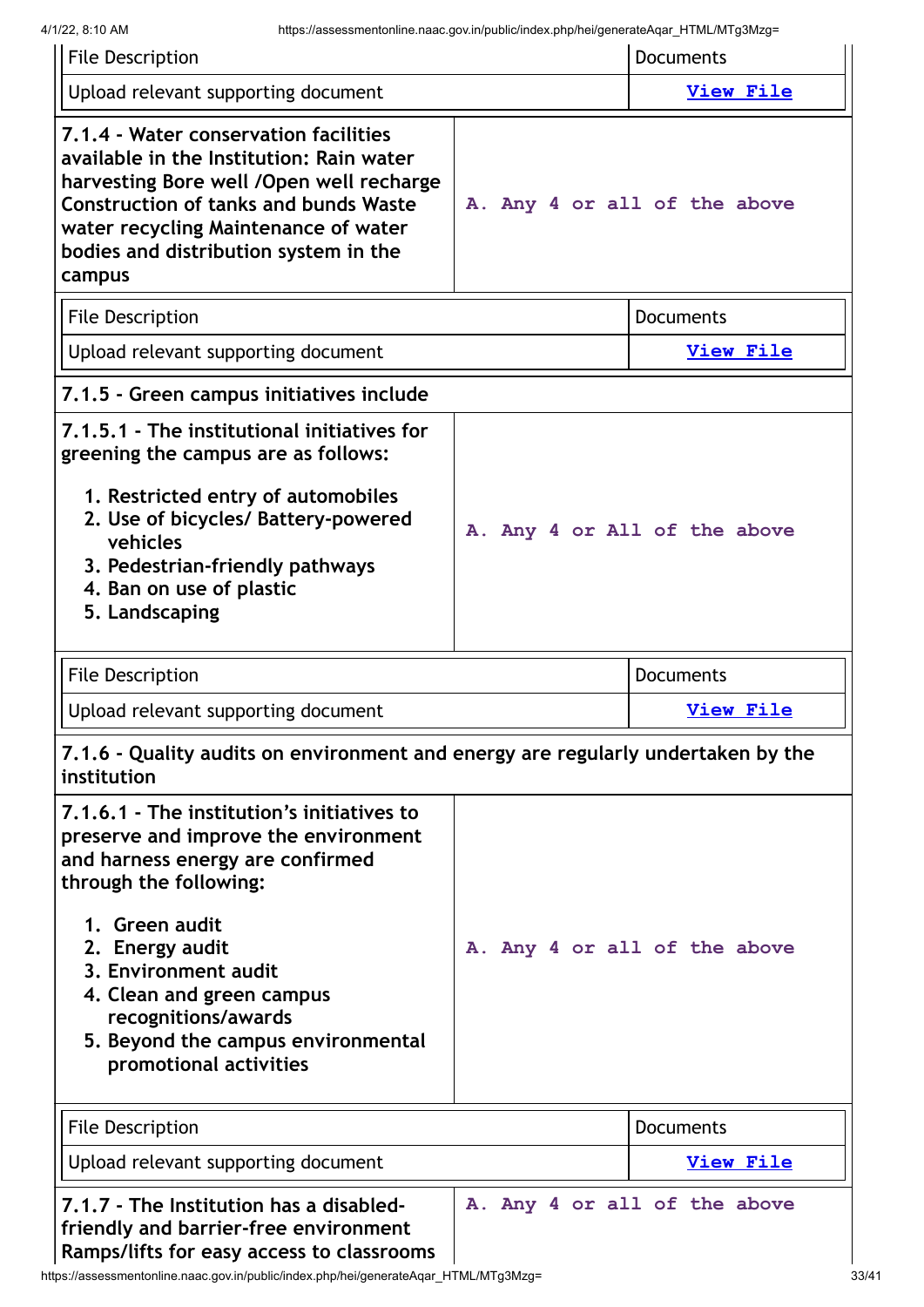| <b>File Description</b>             | Documents |
|-------------------------------------|-----------|
| Upload relevant supporting document | View File |

7.1.8 - Describe the Institutional efforts/initiatives in providing an inclusive environment i.e. tolerance and harmony towards cultural, regional, linguistic, communal, socioeconomic and other diversities (within a maximum of 200 words)

**The University takes initiatives and puts constant efforts into providing an inclusive environment i.e., tolerance and harmony towards cultural, regional, linguistic, communal socio-economic, and other diversities. Some of them are listed below:**

**The biggest example is Nari Shakti Kumbh of December 2018, in which more than 4,500 women from all walks of life gathered at Vrindavan. Women from the remotest villages, who were bringing about a change in their surroundings, were a part of the representation. Be it the entrepreneur or the social worker, be it the teacher or the housewife, all were part of the Kumbh. Some of the prominent speakers were Honourable Foreign Minister Sushma Swaraj Ji, Honorable Defence Minister Nirmala Sitaraman Ji, Honorable Governor of Goa, Mridula Sinha Ji, Honorable Governor of Uttar Pradesh Ram Naik Ji, Governor of Uttrakhand Baby Rani Maurya Ji, Geeta Tai Gunde Ji, Nivedita Bhide Ji of Vivekanand Kendra, Hema Malini Ji. It is not Karm-kaand. It was more about discussions, knowing the conditions prevalent in every area of the country, and reaching out the consensus and wisdom to the whole of Bharat.**

**A workshop was organized by the University at Khandari Campus on 8th and 9th December 2020 in which efforts are made to protect the cultural heritage of Uttar Pradesh.**

**Many radio panel discussion shows (once a week) were broadcasted based on literature. This show "Sahitya Sagar" was published the next day in Amar Ujala newspaper from October 2020 to May 2021. Many well-known literates and educated dignitaries participated in it.**

| <b>File Description</b>             | Documents |
|-------------------------------------|-----------|
| Upload relevant supporting document | View File |
|                                     |           |

7.1.9 - Sensitization of students and employees of the institution to constitutional obligations: values, rights, duties and responsibilities of citizens: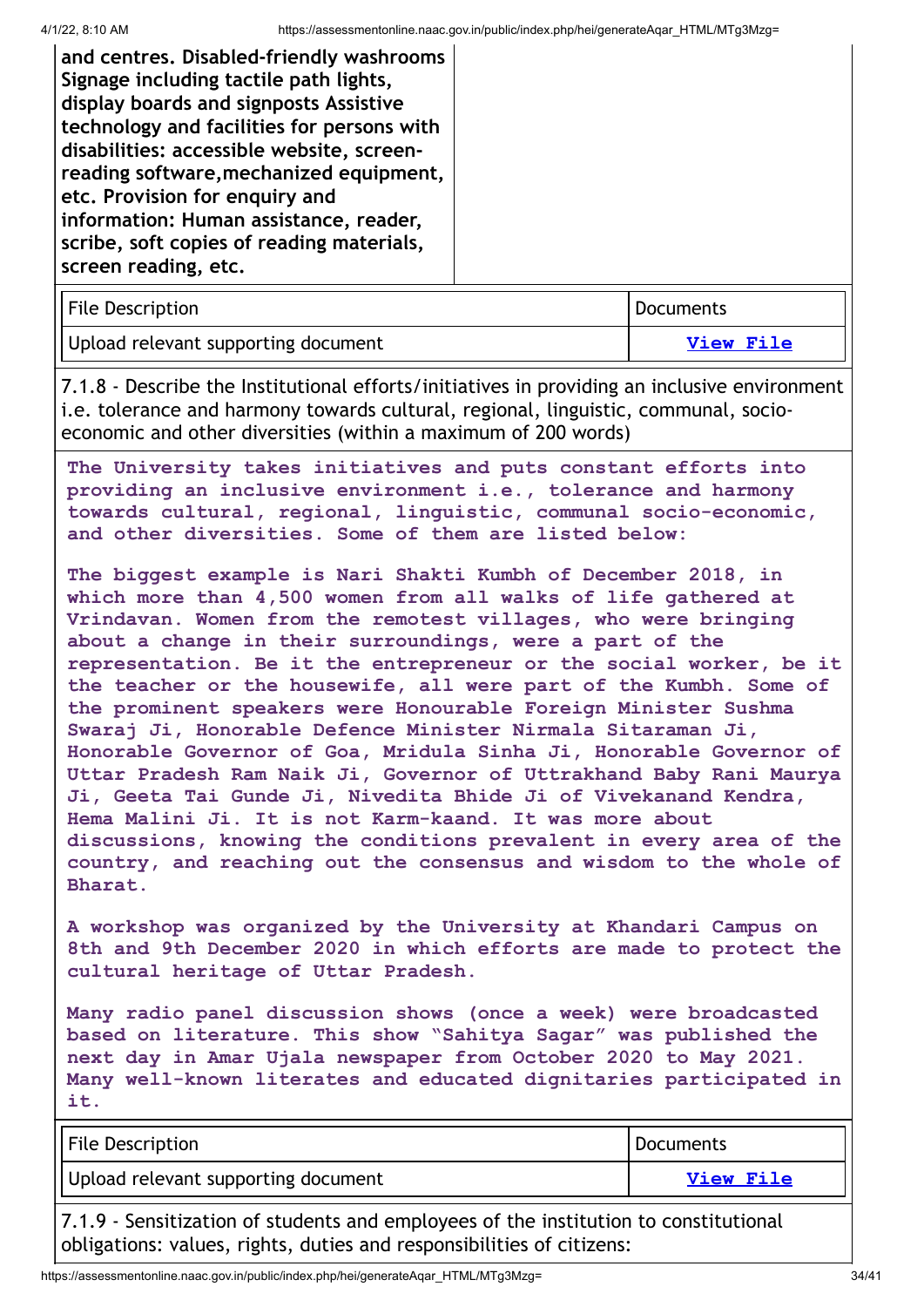**Ø On the occasion of the Republic day, the Hon'ble Vice Chancellor's make it a point to talk about constitutional values in their address to the University.**

**Ø There are 34 courses which teach human values and professional ethics to the students.**

**Ø The students and faculty members of Lalit Kala Sansthan successfully completed the beautification work of entrance hall of Agra Cantt Railway Station. The replica of Inlay work of Mugal Art was done on the walls of Cantt Railway Station.**

**Ø University participated and volunteered from Agra in "Bharat Yatra" awareness campaign against Child Trafficking organized by Kailash Sathyarthi Children Foundation on 10th October 2017.**

**Ø Organised Nukkad Natak "MUKTI CAARVAN- a campaign against child trafficking & child labor" (team of Kailash Sathyarthi Children Foundation) at University Auditoriums on 16th and 19th August 2019.**

**Ø A Primary School Kanskhar Bimanagar, Hariparbat, Agra was adopted by the University**

**Ø A seminar was organized on Road Safety Rules on 12th February 2021at University auditorium.**

**Ø Drug Free India Campaign was organized by the University on 23rdMarch 2021 and oath was taken by students and faculty members for drug free India mission in the presence of Honorable Vice Chancellor Prof. Ashok Kumar Mittal**

**Ø Learning sessions on "Vaccination & its Importance" for NSS volunteers by Dr. B.S Chandel (Surveillance Medical Officer, WHO) and Mr. Amritanshu Raj (District Mobilization Officer, UNICEF) on 9th August 2021.**

| 7.1.10 - The Institution has a prescribed<br>code of conduct for students, teachers,<br>administrators and other staff and<br>conducts periodic programmes in this<br>regard. The Code of Conduct is displayed<br>on the website There is a committee to<br>monitor adherence to the Code of<br>Conduct Institution organizes professional<br>ethics programmes for<br>students, teachers, administrators and<br>other staff Annual awareness programmes<br>on Code of Conduct are organized | Any 3 of the above |
|----------------------------------------------------------------------------------------------------------------------------------------------------------------------------------------------------------------------------------------------------------------------------------------------------------------------------------------------------------------------------------------------------------------------------------------------------------------------------------------------|--------------------|
|----------------------------------------------------------------------------------------------------------------------------------------------------------------------------------------------------------------------------------------------------------------------------------------------------------------------------------------------------------------------------------------------------------------------------------------------------------------------------------------------|--------------------|

| <b>File Description</b>             | Documents |
|-------------------------------------|-----------|
| Upload relevant supporting document | View File |

7.1.11 - Institution celebrates / organizes national and international commemorative days, events and festivals

https://assessmentonline.naac.gov.in/public/index.php/hei/generateAqar\_HTML/MTg3Mzg= 35/41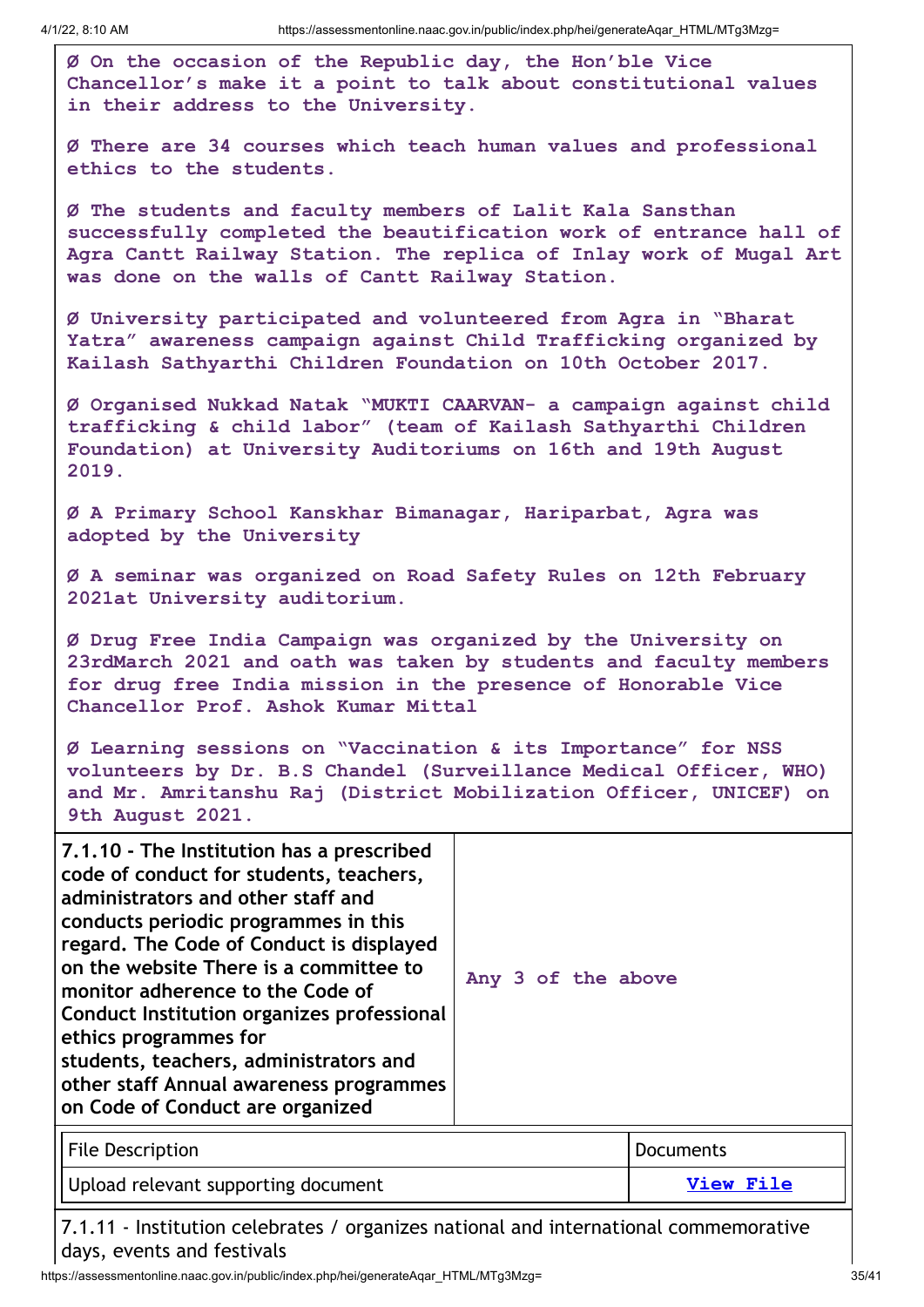**Dr. Bhimrao Ambedkar University, Agraregularly celebrates national and international commemorative days, event sand festivals. Some are listed below :- Celebration of "World Radio Day" with NSS Students on 13th February 2017. Special Radio Seminar on "World Radio Day" on 13th February 2018. Social Work day on 26.03.2019 in collaboration with Association of Professional Social Workers (APSWUP) in Uttar Pradesh The University has organized one day program on 128th birth anniversary of Dr. Bhimrao Ambedkar on 14.04.2019 at Jubilee Hall, Paliwal Park Campus, Agra. On 12th March 2021 Dandi March Day was celebrated by the University. Celebrated Holi as "हो ली के रंग रेडि यो के संग" with art-literature lovers and MLA of Agra on 22nd March2021. University celebrates International Yoga Day every year on 21st June with great enthusiasm. Other Jayantis(e.g Gandhiji, Swami Vivekanand ji, Kargil divas etc) are also celebrated every year** File Description **Documents** Upload relevant supporting document **View [File](https://assessmentonline.naac.gov.in/storage/app/public/aqar/18738/18738_418_1750.docx?1648780790) 7.2 - Best Practices** 7.2.1 - Describe one best practice successfully implemented by the Institution as per NAAC format provided in the Manual **Best Practice 1 1. Title of the Practice Bapu Bazaar - A bazaar which thrives for all the underprivileged people of the society and this is our way to give back to the society. 2. Objectives of the Practice • The main objective for organizing this bazaar is: • To encourage and comprehend our students about their responsibility towards society • To establish a relation with underprivileged people • To save the environment by making unusable belongings into valuable item. • And the last but not the least to provide deprived people their basic needs in affordable price.**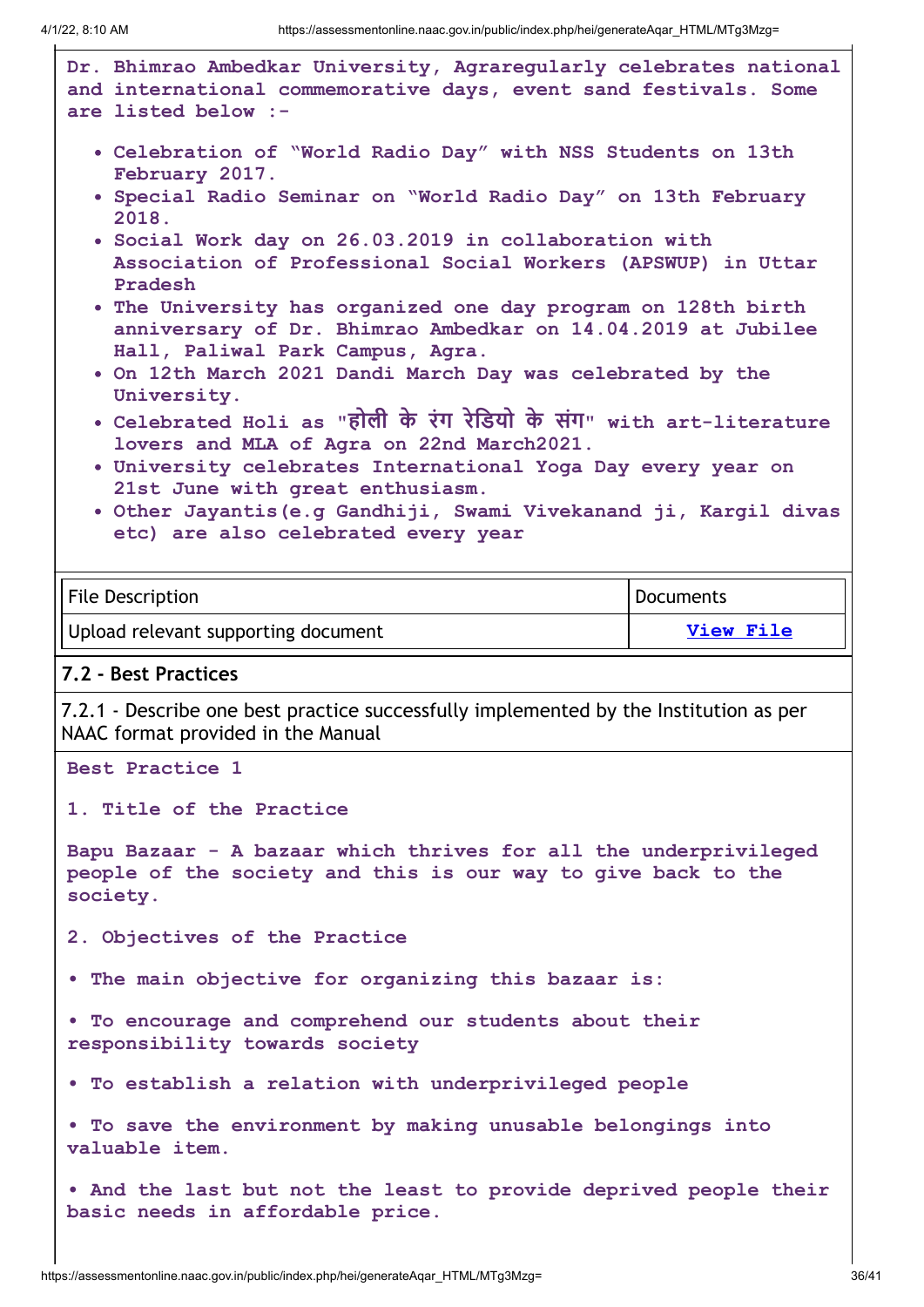**3.The Context**

**The basic idea is to help under privileged and create awareness about environment at the same time. There are a lot of items that can be seen in our homes which are not of very much use or of negligible use. We try to endow those items in eco-friendly packaging.**

**In this event we try to involve all the faculty members and students to bring out products which are not used in their particular homes and sell these products at subsidized and affordable prices. This enables us to maintain everybody's integrity and helps us to conserve the environment.**

**4.The Practice**

**The overall concept of bazaar is completely new and unique. Selling unused items at subsidized rate not only provide the opportunity to establish cordial relationwith the local people but also to maintain their honour and dignity and hence we are able to conduct people's program successfully.**

**There are a lot of items present in our homes which are quite unused and this bazaar is the best way to bring out use for them and it is a perfect way to provide those items to underprivileged people.**

**This is an environment friendly bazaar which helps people and the environment. We have absolutely banned plastic bags. Students create paper bags and all the things are sold in those bags only and people appreciate the effort too.**

#### **5.Evidence of Success**

**We have established a very new concept and all the people coming to this bazaar have really cherished it. Maintaining a reputation with the local population and making this bazaar eco-friendly is the clear evidence that this bazaar has been a success. It can also be seen when people are excited for this bazaar yearly. Population turn out has been increasing on a yearly basis which clearly shows that this bazaar has been a huge success.**

**6. Problems Encountered and Resources Required**

**The main resource for the event is to publicize the event and to increase the footfall on every year basis. There are people who come regularly to this event but we always try to increase the number yearly.**

#### **7.Notes**

#### **This event has been organized from 2016- 2020 annually**

#### **7.3 - Institutional Distinctiveness**

7.3.1 - Highlight the performance of the institution in an area distinct to its priority and thrust (within a maximum of 200 words)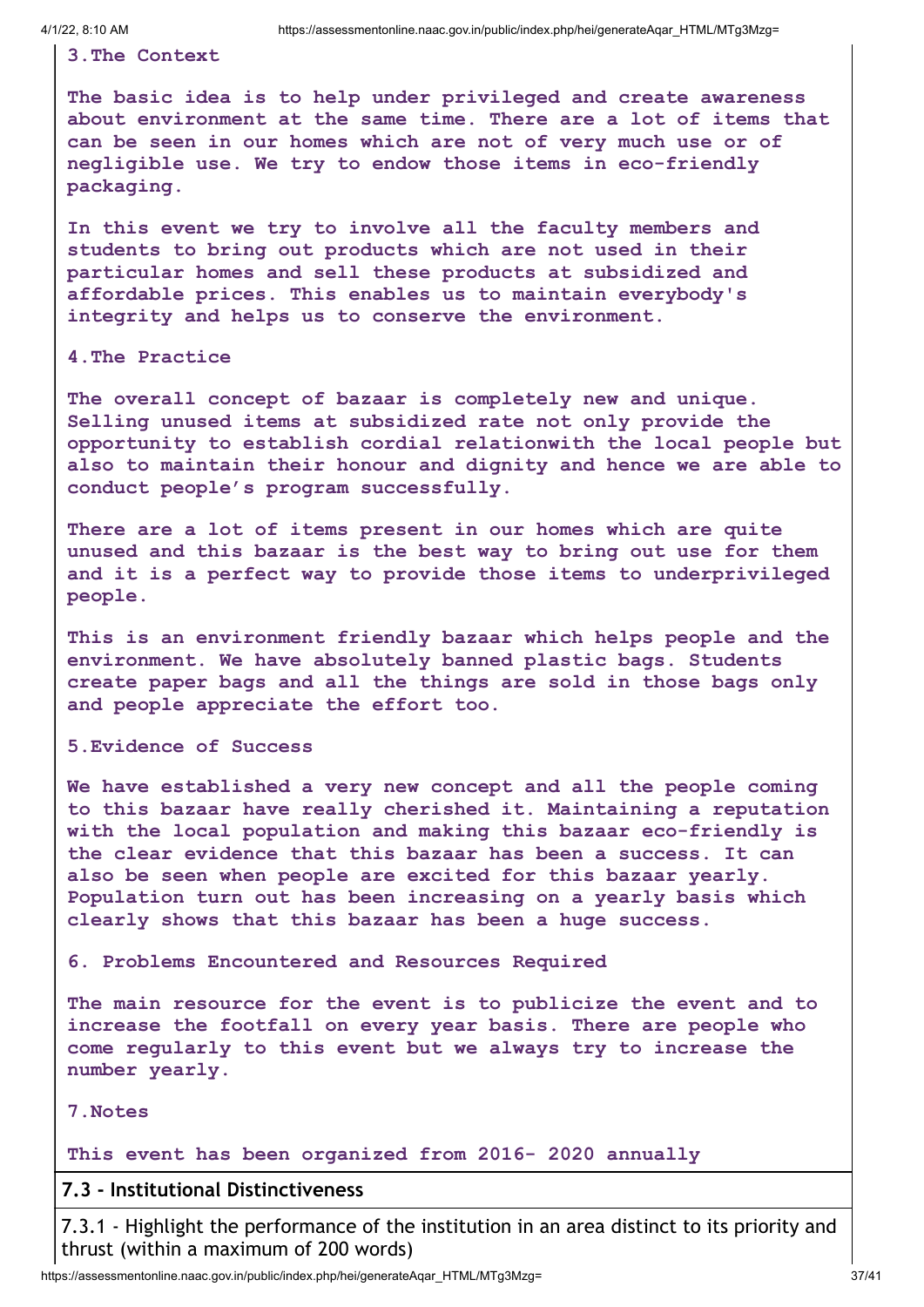#### **A Centre for nurturing holistic growth**

**Education given is concerned with the development ofevery person's intellectual, emotional, social, physical, artistic, creative and spiritual potentials.**

**A. Dr Bhimrao Ambedkar University, Agra, formerly known as Agra University, was established in 1927 to grant affiliation to various colleges in the vast stretches of Northern India. The University, since its inception, has nurtured the values of inclusiveness, celebrating diversity, developing a global outlook with responsiveness to local needs. This ethos has been so deeply imbibed by the university-residential wing and the colleges that the University has won the NSS award in the volunteer category in the last four consecutive years. The University continually seeks to provide students with a nurturing environment and personal care through a well-crafted mentorship programme.**

**The University, proud of its rich history and legacy, constantly inspires its students to extend their horizons and translate this awareness into a quest for excellence. Various programmes are conducted throughout the year to enable the learners to think of being responsive to the local needs and challenges on the one hand, while on the other, looking beyond the limitations of their immediate context and imbibe the challenges of a globalized, multicultural world.The reiteration of this ethos in every function of the university enables learners to internalize this distinctiveness and express it through their lives.**

**Some of the unique and distinctive initiatives of the University for the Students include: a) Academics Infrastucture: Good Infrastructure and Modern Labs Need based Relevant curriculum Qualified Faculty CBCS system with Group Discussions, periodic assessment, seminars Information and communication based technology education. b) Knowledge Domain More than 5000 Journals (OA Based) of all subjects are available through LIBRARY PORTAL (http://clweb.deoity.com/ ) Caters to students information need in term of e-books, journals, articles through our online ordering interface i.e. SDI (http://clweb.deoity.com/sdi/) Archived Agra University News from December 2017 to Till Date available on SAMPARK NEWS CLIPPING (https://samparknewsdbrau.blogspot.com/ )**

**More than 3000 News Papers (World Wide) and 4500 Magazines on different fields available through our LIBRARY PORTAL (https://www.pressreader.com/catalog ) Webinars/ Seminars exposure to burning issues likeDisaster management regarding COVID 19,Nurturing physical, mental and social health during and post COVID, Reverse migration and rural development in Uttar Pradesh.**

**B. Administrative:**

**The facility like " Direct to VC" which is an example of good governance**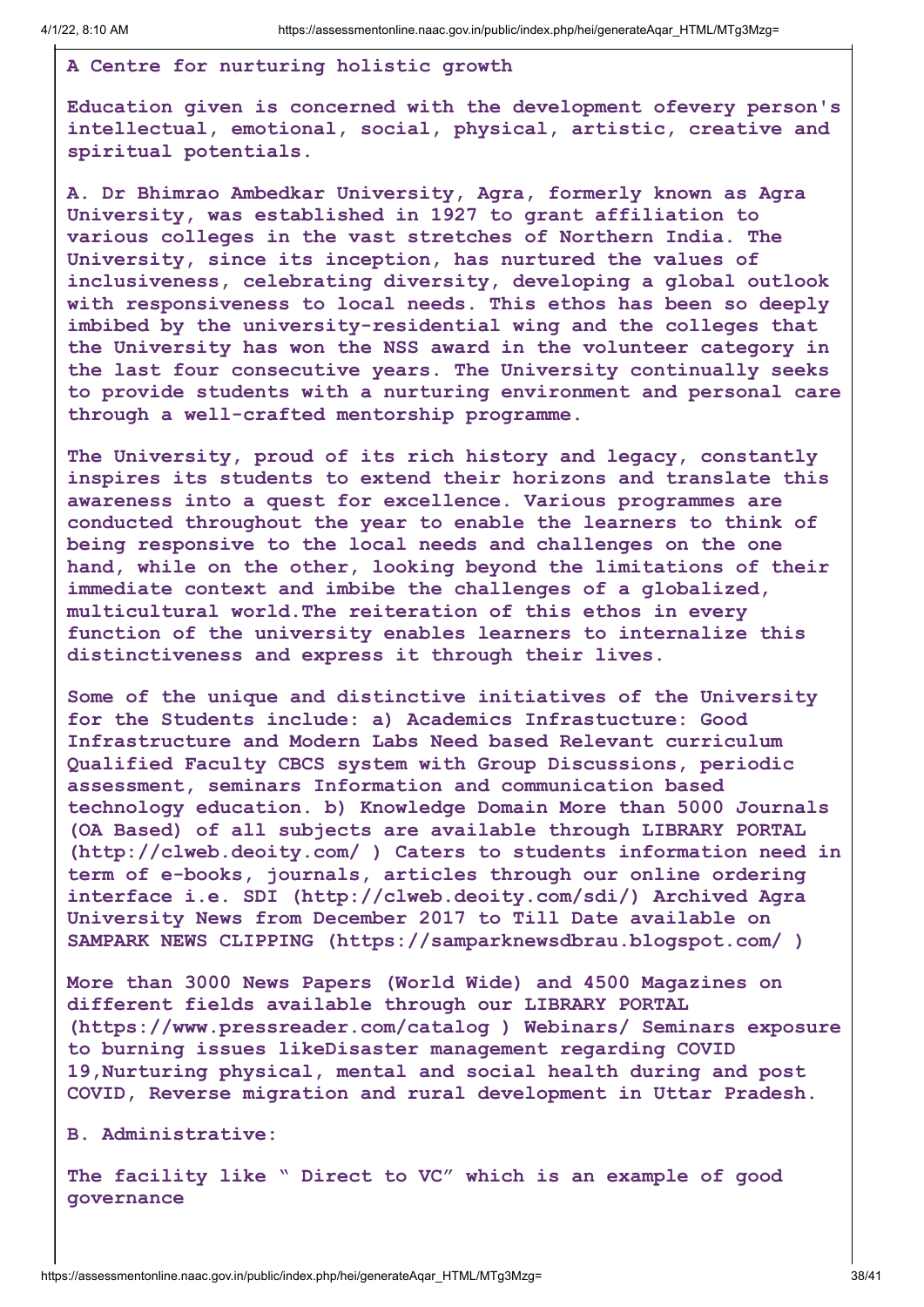**creates a student friendly environment in the campus. A student support system**

**with office of the Dean students welfare looks for all the needs of the students.**

**C. Agra ki Awaz (Use of Community Radio for non formal education) The University was among the first institutions in this region to launch a community radio of its own to constantly communicate its ethos, heritage and commitment for holistic and relevant education. The Community Radio, a distinctive feature of the University, supplements the curricular instruction by providing valuable inputs in liberal arts, history, culture, music and literature. Organizes many radio panel discussion shows based on Women Health, Rights, Empowerment and stories of Inspirational personalities like Sarojini Naidu, etc. and these reports are also published regularly in local Newspaper for general awareness of public.**

**D. Cultural values:**

**In order to impart leadership skills to its students, the University organizes a large intercollegiate festival called Yuvotsava. On average, around 3 dozen institutions participate in over 30 competitions every year. Students organize and manage the entire event, which significantly enhances their leadership skills. The student initiative is reflected in all the programs of the University and remains its special distinctive feature.**

**E. Extension activities: Training to be Social responsible citizen**

**One of the goals of the University is to create socially aware students and responsible citizens. Towards this end, the University organizes several extension activities in which students participate, which remain its distinctive feature. Some examples are Ten Villages were adopted in Agra District for its overall growth. The name of the villages is SUNARI, DOHATARA, LALGARHI,TALKIKA NAGLA, KATAKA, ALGARHI,AKHE NAGLA, PATHOLI. In these villages teachers and students from the Institute of Social Science are spreading awareness for its overall growth. Distillation Unit for the production of flowering water capacity 80 to 100 kg from waste flowers in a Marriage ceremony, Temples, flower shops, and at any point in Agra. It is collected by students, employees, and teachers of IET. University adopted a primary school KANSKAAR, Bima Nagar, Agra for all the help need in improving education standards and facilities. The tuberculosis elimination program carriedout by the Department of Pharmacy in AGRA in collaboration with the state Tuberculosis training and Demonstration Center( STDC).**

#### **F. National visibility**

**In the year 2018 University played a great role for Society. Various activities like organizing National Level Women-centric workshop Nari Shakti Kumbh, in which about 5000 women participated**